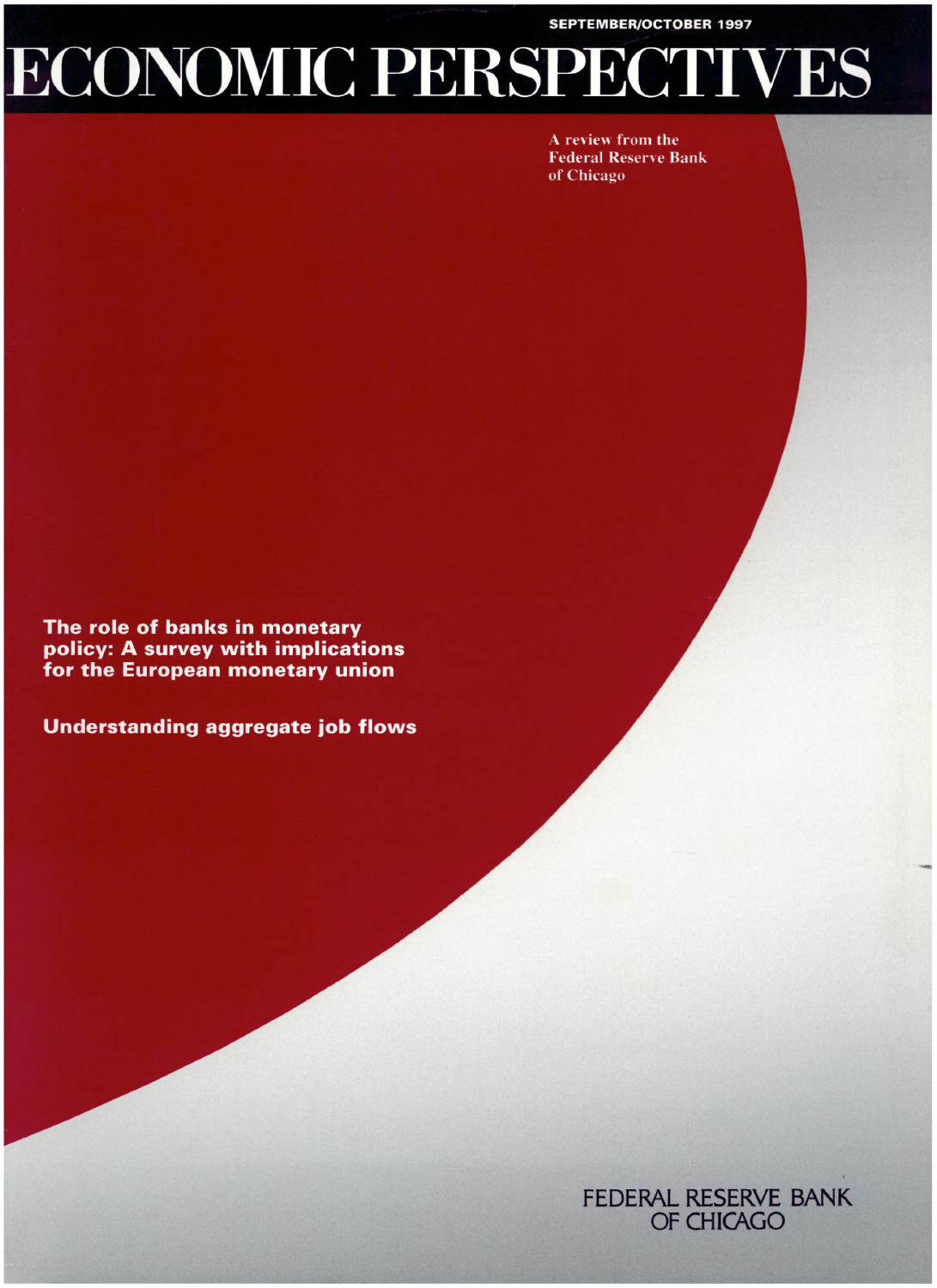# Contents

# **The role of banks in monetary policy: A survey with implications for the European monetary union................................................................................ <sup>2</sup> Anil K Kashyap and Jeremy C. Stein**

This article begins with a review of the growing literature on the role of banks in the transmission of monetary policy. The authors then discuss the implications of this literature for the operation of monetary policy in the European monetary union.

# **Understanding aggregate job flows............................................................ <sup>19</sup> Jeffrey R. Campbell and Jonas D.M. Fisher**

The authors describe how evidence on aggregate job flows challenges standard business cycle theory and discuss recent developments in business cycle theory aimed at accounting for the evidence.

# ECONOMIC PEIISPEC <sup>I</sup> l\ ES **September/October 1997, Volume XXI, Issue <sup>5</sup>**

#### **President**

Michael H. Moskow

**Senior Vice President and Director of Research** William C. Hunter

*Research Department* **Financial Studies** Douglas Evanoff, Assistant Vice President

**Macroeconomic Policy** Charles Evans, Assistant Vice President

**Microeconomic Policy** Daniel Sullivan, Assistant Vice President

**Regional Programs** William A. Testa, Assistant Vice President

**Editor** Helen O'D. Koshy

# **Production**

Rita Molloy, Kathryn Moran, Yvonne Peeples, Roger Thryselius, Nancy Wellman

**ECONOMIC PERSPECTIVES** is published by the Research Department of the Federal Reserve Bank of Chicago. The views expressed are the authors' and do not necessarily reflect the views of the management of the Federal Reserve Bank.

Single-copy subscriptions are available free of charge. Please send requests for single- and multiple-copy subscriptions, back issues, and address changes to the Public Information Center, Federal Reserve Bank of Chicago, P.O. Box 834, Chicago, Illinois 60690-0834, telephone (312) 322-5111 or fax (312) 322-5515.

**ECONOMIC PERSPECTIVES** is also available on the World Wide Web at http://www.frbchi.org.

Articles may be reprinted provided the source is credited and the Public Information Center is sent a copy of the published material.

ISSN 0164-0682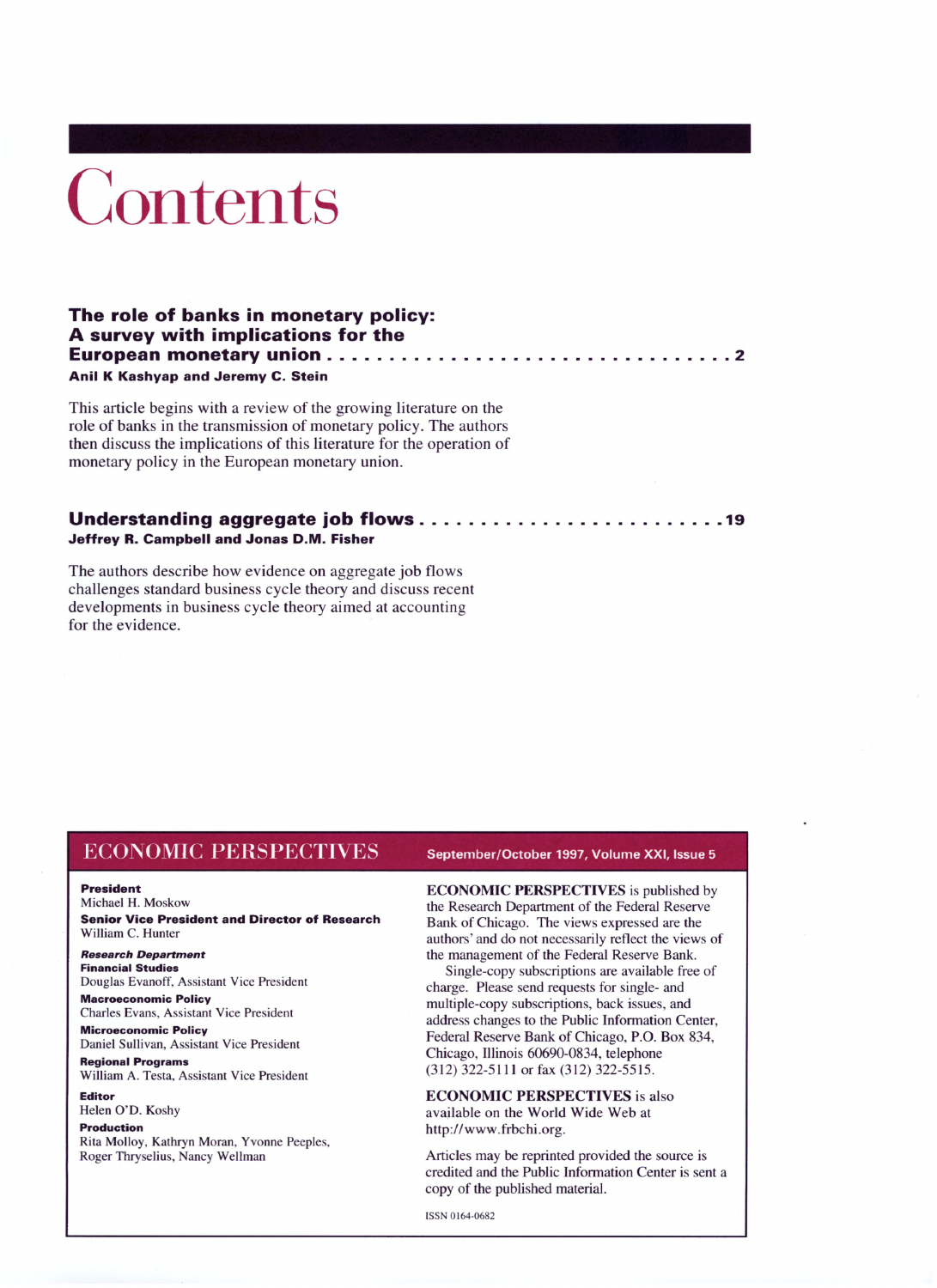# **The role of banks in monetary policy: A survey with implications for the European monetary union**

### **Anil K Kashyap and Jeremy C. Stein**

Much of the debate about European monetary union (EMU) has focused on the likely macroeconomic effects. On the benefits side, there is

clearly the reduction in transactions costs that comes from eliminating all the competing currencies. For some countries there is also the possibility that the shift to the new European central bank will bring enhanced inflationfighting credibility. If so, these countries will enjoy lower nominal interest rates and perhaps even lower real interest rates if they can eliminate an inflation risk premium. On the cost side, some countries may see their inflation-fighting credibility decline. In addition, all countries will presumably have less freedom to use monetary policy to stimulate their own economy.

While these issues are important, we believe another crucial factor is being overlooked: the banking system aspects of monetary policy under the EMU. This article reviews some recent work, which suggests that monetary policy has significant distributional effects that operate through the banking system. We briefly discuss how this bank transmission channel may operate in the EMU.

First, we describe the conceptual differences between the bank-centric view of monetary transmission and the conventional view, in which banks do not play a key role. The bankcentric theory hinges on two key propositions: that monetary interventions do something special to banks; and that once banks are affected, so are firms and/or consumers. Then we review the empirical evidence, which tends to support

the bank-centric view. Finally, we look at how a common monetary policy will affect banks throughout Europe and how this, in turn, might influence real economic activity in different countries.

A byproduct of our work is that we have developed a large amount of documentation and experience working with U.S. bank-level data, which we describe in the appendix at the end of this article. The appendix also provides details of how researchers can access these data via the Federal Reserve Bank of Chicago's Web site.

# **Contrasting views of monetary transmission**

#### *Conventional monetary economics*

The classic textbook treatment of monetary policy focuses on how the central bank's actions affect households' portfolios. In simple terms, household portfolios are allocated between

Anil K Kashyap is a professor of economics at the University of Chicago Graduate School of Business, a consultant to the Federal Bank of Chicago, and a research associate at the National Bureau of Economic Research (NBER). Jeremy C. Stein is the J.C. Penney Professor of Management at the MIT Sloan School of Management and a research associate at the NBER. The authors thank Magda Bianco, Giovanni Ferri, Dario Focarelli, and Luigi Guizo for providing data and suggestions, as well as Christopher Tang of Thomson BankWatch and Sharon Standish of the OECD for supplying unpublished data. The Web site for the Call Report data could not have been built without the help of many Bank staff members; however, Nancy Andrews, Larry Chen, and Peter Schneider deserve special recognition for their efforts. This research was supported by a National Science Foundation grant made to the NBER.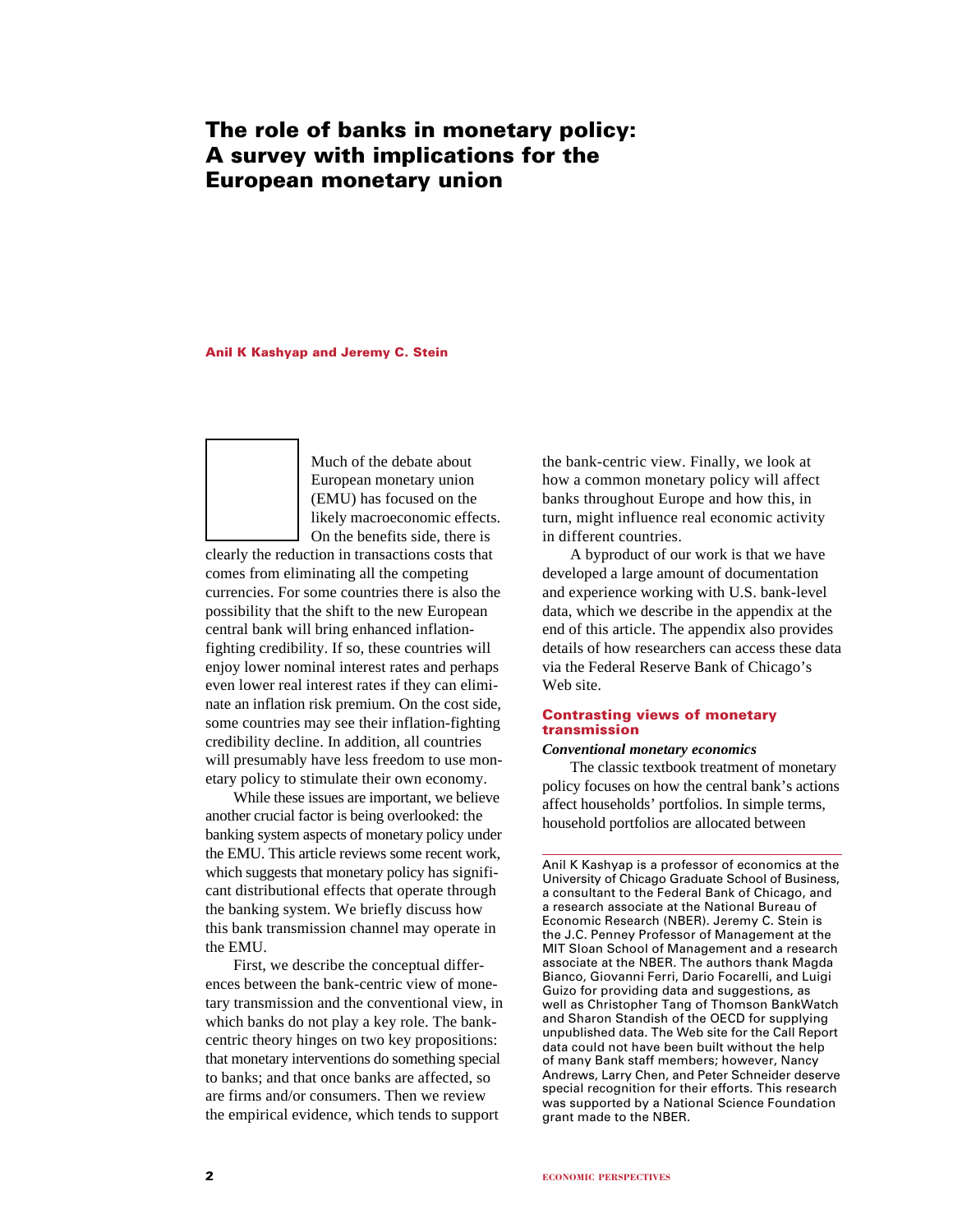"bonds," shorthand for all types of financial assets that are not used for transactions purposes, and money (which is the asset used in transactions). Importantly, money can be more than just currency, with checking accounts being the obvious substitute to include in narrow measures of money.

It is assumed that central banks can control the quantity of money. If the central bank can control one of the two asset types in household portfolios, it follows that by adjusting the relative supply of the two asset types, the central bank can control their relative prices. For simplicity, we often assume that transaction-facilitating assets do not pay interest. In this case, the relative price of money and bonds is the nominal interest rate. If we alter the characterization to allow transactions accounts to pay interest, the central bank will be able to influence the gap between this rate and the rate on assets with no transactions services.

Regardless of whether transactions accounts pay interest, the conventional view rests on two assumptions. First, there must be some well-defined asset called money, which is essential for transactions. Second, the monetary authority must be able to control (with some precision over intermediate horizons) the supply of money.

Historically, when demand deposits and currency were about the only assets used in transactions, it was easy to see how this control might work. Because the central bank is the only entity that can create currency, it can determine how much currency comes into circulation. Furthermore, the ability of banks (and other financial institutions) to create checking accounts has typically been limited by the requirement that banks hold reserves (which can be thought of as vault cash) against these accounts. By managing the rules regarding reserves, the monetary authority indirectly controls the noncurrency component of transaction balances.

Typically, the central bank decides both the level of reserves to be held against a given level of transactions balances and the types of assets that can be used as reserves. When the central bank wants more money in the economy, it provides the banks with more currency that can be used as reserves (say by trading reserves for other bank securities). Banks then lever up the reserves through lending and crediting the checking accounts of the borrowers who receive the funds. In this framework, the

willingness of banks to lend matters only to the extent to which it influences the creation of transaction-facilitating assets, that is, deposits.

Once the supply of transactions accounts has been adjusted following the central bank's reserve injection, interest rates respond in a predictable manner. When more transactions balances become available to households, the valuation of these balances falls and money becomes cheaper to hold than before—that is, nominal interest rates fall. For this change in nominal rates to matter, one must assume that prices do not adjust instantly to the change in the money supply. Then with more money, people will have more *real* purchasing power, and the nominal interest decline will correspond to a lower real interest rate.

The major problem with the conventional theory of monetary policy is the sharp two-asset dichotomy that underlies the model. There is an increasing proliferation of assets, which, from the household perspective, mimic checking accounts but are not controllable by the central bank (for example, mutual funds with check writing privileges). As these non-reservable transactions-type accounts become more prevalent, the central bank's power over currency and transaction deposits becomes less relevant in the determination of interest rates. This does not mean the central bank will no longer be able to influence rates; however, we believe that the basic logic underlying the textbook model is becoming much less compelling.

#### *The bank-centric view*

In view of the above limitation of the conventional theory, a large literature has developed based on the assumption that there are three important asset types: money, bonds, and bank loans. In this context, the special response of banks to changes in monetary policy is their *lending* response (not just their role as deposit creators). Thus, the ambiguity over what constitutes money is much less important. For this mechanism to operate, it is essential that some spending that is financed with bank loans will not occur if the banks cut the loans (that is, there is no perfect substitute available for a bank loan). The assumed sensitivity of bank loan supply to monetary policy together with the assumed dependence of some spending on bank lending generate a number of predictions about how monetary policy will work.<sup>1</sup>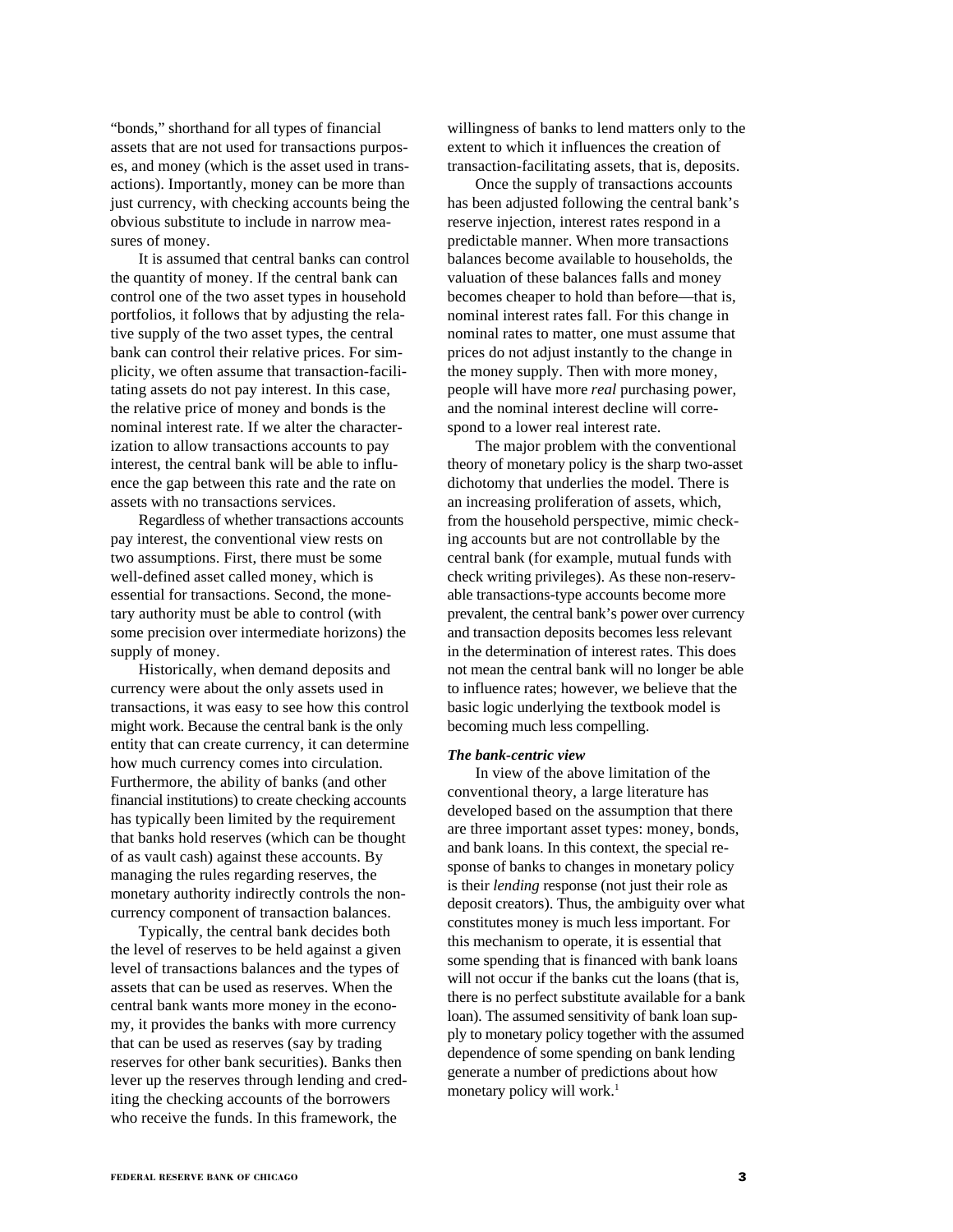One basic prediction is that the firms and individuals whose creditworthiness is most difficult to gauge (that is, those borrowers about whom information is imperfect) will be most dependent on banks for financing. Because these borrowers face the extra cost of raising funds from third parties, they are not indifferent about the composition of their liabilities. Banks have a particular advantage in lending to such borrowers because they can specialize in information gathering to determine creditworthiness. Moreover, by developing repeat business, banks can stay informed about their customers. They are therefore better able to make prudent lending decisions than lenders that don't have access to this information.2

The question of who will fund the banks remains. Banks that lend to relatively small, little known borrowers will have collections of assets that are difficult to value. This implies that individual investors are not as well informed as bank management about the value of the bank's existing assets. Depending on the type of liability the bank issues to finance itself, this may create an adverse selection problem. Banks with high levels of opaque assets need to pay a relatively high interest rate to offset the risk associated with these assets. Some banks may prefer to make fewer loans than to pay the rates required to attract funds.

One way to overcome this problem is through deposit insurance. If banks can issue insured deposits, account holders need not worry about the lending decisions made by their bank. To fund themselves with insured deposits, banks typically have to allow the entity that is providing the deposit guarantee to oversee their lending decisions. In addition, they are usually required to put aside reserves (generally currency) against the insured deposits. This link between deposit insurance and reserve requirements gives the monetary authorities a powerful lever. In effect, the reserves allow banks to raise funds without having to generate comprehensive information about the quality of their own assets. (See Stein, 1995, for the formal model.)

In this context, a reduction in the supply of reserves has an impact beyond those emphasized in the conventional textbook description: It pushes the banks toward a more costly form of financing. Because of the extra premium that banks will have to pay to bring in noninsured deposits, the banks will make fewer loans after

the reserve outflow. If the borrowers that lose their loans cannot obtain new funds quickly, their spending levels may fall. Because these consequences can be partially anticipated, banks and firms will hedge this risk. Banks will not fully loan out their deposits, holding some securities as a buffer stock against a reserve outflow. Similarly, firms will hold some liquid assets on their books in case a loan is withdrawn.

Nevertheless, there are good reasons to believe that such buffer stocks will not fully offset the effects of contractionary monetary policy. For one thing, buffer stocks are costly for the banks. Banks make money by making loans, not by sitting on securities that offer returns close to the rates the banks pay on deposits. Moreover, the tax code makes it inefficient for the banks to hold securities. As with any equity financed corporation, holding these types of assets imposes double taxation on the bank's shareholders.

In summary, unlike the traditional theory that emphasizes households' preferences between money and other less liquid assets, the new theory of monetary policy asserts that the role of the banking sector is central to the transmission of monetary policy. Specifically, two key factors shape the way in which monetary policy works: 1) the extent to which banks rely on reservable deposit financing and adjust their loan supply schedules following changes in bank reserves; and 2) the extent to which certain borrowers are bank-dependent and cannot easily offset these shifts in bank loan supply.

# **Empirical evidence on the role of banks in monetary policy**

A growing literature tests the bank-centric theory described above. Although relatively little of this research has been done using European data, we will explain in a later section why the existing results suggest there may be powerful effects in Europe.3

The work (which mostly focuses on the U.S.) can be summarized by the following picture of monetary policy transmission. When the Federal Reserve tightens policy, aggregate lending by banks gradually slows down and there is a surge in nonbank financing, such as commercial paper. When this substitution of financing is taking place, aggregate investment is reduced by more than would be predicted solely on the basis of rising interest rates.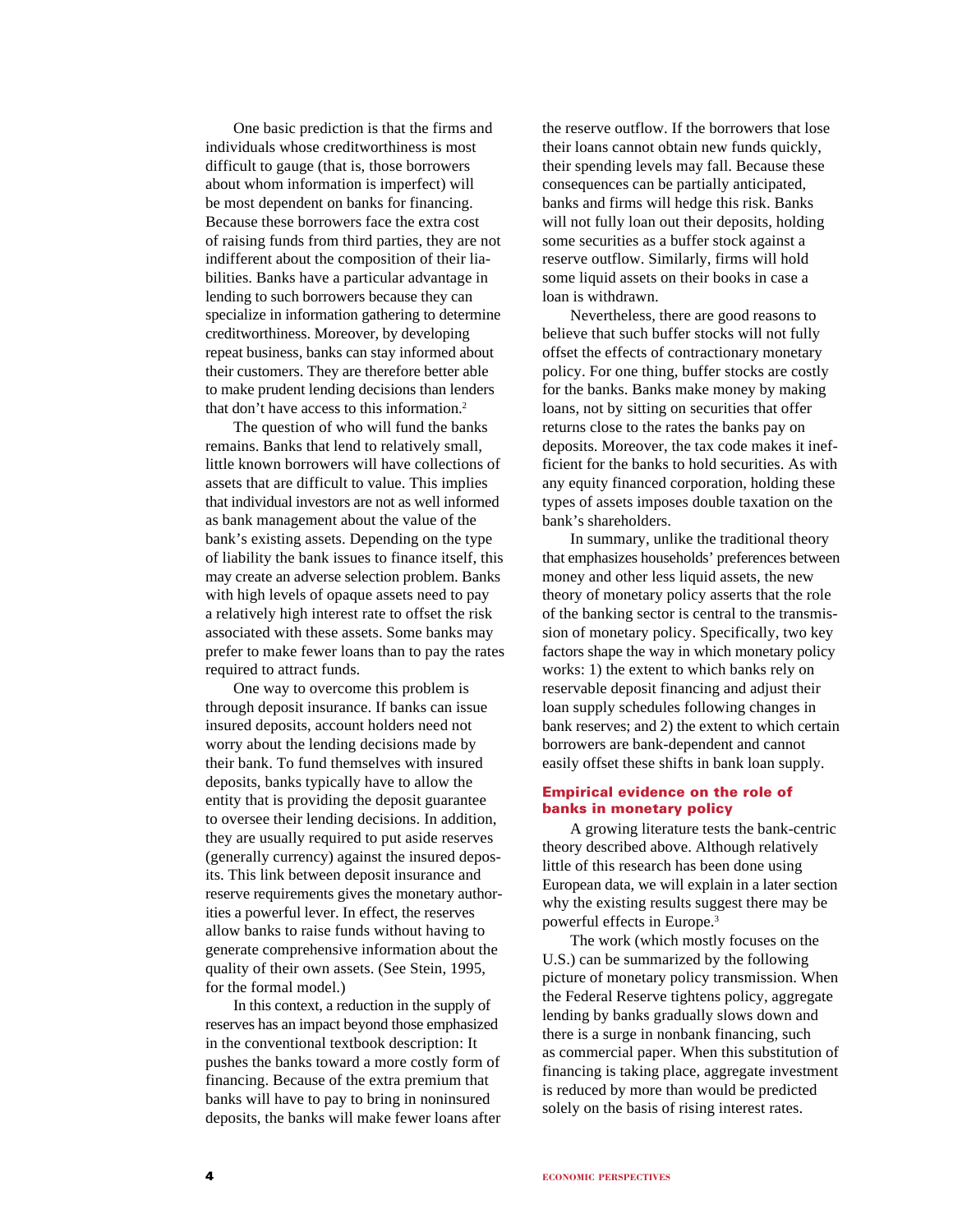Small firms that do not have significant buffer cash holdings are most likely to trim investment (particularly inventory investment) around the periods of tight money. Similarly, small banks seem more prone than large banks to reduce their lending, with the effect greatest for small banks with relatively low buffer stocks of securities at the time of the tightening. Overall, the results suggest that monetary policy may have important real consequences beyond those generated by standard interest rate effects. Below, we review this evidence in detail.

# *Do banks change their supply of loans when monetary policy changes?*

Perhaps the simplest aggregate empirical implication of the bank-centric view of monetary transmission is that bank loans should be closely correlated with measures of economic activity. Following changes in monetary policy, there is a strong correlation between bank loans and unemployment, GNP, and other key macroeconomic indicators (see Bernanke and Blinder, 1992). However, such correlations could arise even if the "bank lending channel" is not operative. The correlations may be driven by changes in the demand for bank loans rather than the supply of bank loans. For example, bank loans and inventories might move together because banks always stand willing to lend and firms finance desired changes in inventory levels with bank loans.

Kashyap, Stein, and Wilcox (KSW, 1993) use macroeconomic data to overcome the difficulty of separating the role of loan demand from loan supply. According to KSW, movements in substitutes for bank financing should contain information about the demand for bank financing. For example, if bank loans are falling while commercial paper issuance is rising, one can infer that bank loan supply has contracted.<sup>4</sup> KSW examine movements in the mix between bank loans and loan substitutes following changes in monetary policy. They find that when the Fed tightens, commercial paper issuance surges while bank loans (slowly) decline.

Hoshi, Scharfstein, and Singleton (1993) conduct an analogous set of tests using aggregate Japanese data. Specifically, they compare the behavior of bank loans subject to informal control by the Bank of Japan with loans from insurance companies that are the main alternative to bank financing. As predicted by the lending channel theory, they find that when the Bank of Japan tightens, the fraction of industrial loans coming from banks drops noticeably. Arguably, the Japanese evidence is less surprising because the Bank of Japan appears to exert some direct control over loan volume in addition to any indirect control that might come from changing reserves.

Evidence relying on changes in the aggregate financing mix has been questioned because alternative explanations exist that do not rely on bank loan supply shifts. For instance, one could argue that *large* firms that typically use commercial paper financing might tend to increase *all* forms of borrowing, while smaller firms that are mostly bank-dependent receive less of all types of financing. In this case, heterogeneity in loan demand rather than differences in loan supply would explain the results above. In response to this criticism, however, Kashyap, Stein, and Wilcox (1996) show that even among a composite of large U.S. firms, there is considerable substitution away from bank loans toward commercial paper.

Calomiris, Himmelberg, and Wachtel (1995) use data on individual firms to make a similar point. Using a sample of firms that are issuing commercial paper, Calomiris et al. show that when monetary policy tightens, commercial paper issuance rises and so does the trade credit extended by these firms. This finding suggests that these larger firms are taking up some of the slack created as their smaller customers lose their bank loans. While this mechanism partially offsets the impact of the loan supply shock, it does not eliminate the shock.

Recently, Ludvigson (1996) developed a test for loan supply effects that is immune to the loan demand explanation. Comparing the extension of auto credit by banks and finance companies, the author finds that bank lending to consumers declines relative to finance company lending when monetary policy tightens, as predicted by the lending channel. The vast majority of the borrowers in this case are individuals, so it is not possible to appeal to differences in large and small buyers to explain the pattern. Furthermore, Ludvigson finds that finance company borrowers default more than bank borrowers, so finance companies are not lending more after a monetary contraction simply because they have higher-quality customers. Thus, Ludvigson's findings strongly indicate a loan supply effect of monetary policy.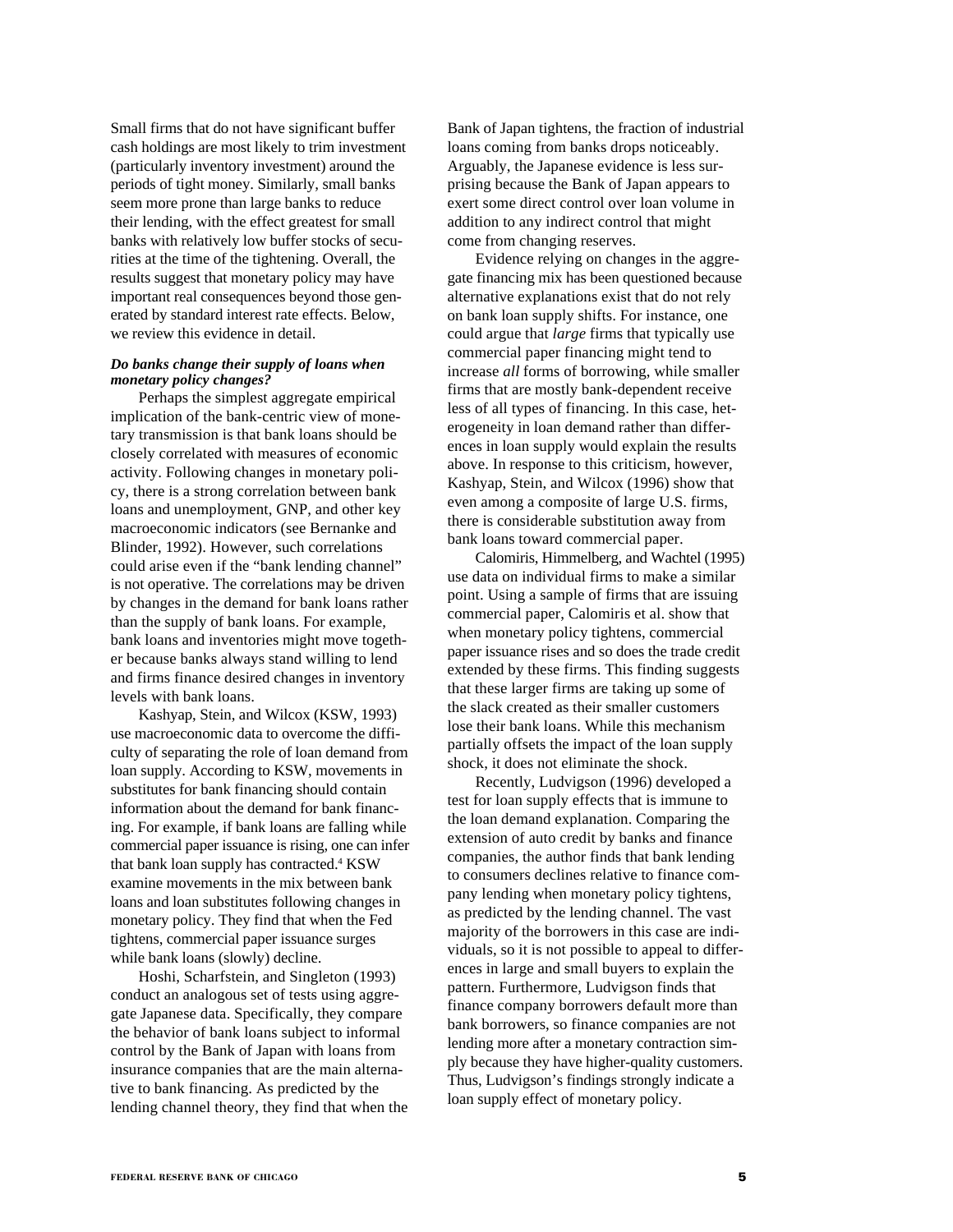The search for loan supply responses to monetary policy has also been carried out using disaggregated bank data. The theory outlined above suggests that banks that have trouble raising external finance respond differently to a monetary policy tightening from banks that can easily raise uninsured external funds. One natural proxy for the ability to raise such financing is bank size. Particularly in the U.S. where there are thousands of banks, small banks tend not to be rated by credit agencies and, therefore, have trouble attracting uninsured nondeposit financing.

In Kashyap and Stein (1995), we created a composite of small and large banks to study this question. As predicted by the theory, we find that banks of different sizes use different forms of financing. Only the larger banks have much success in securing nondeposit financing. More importantly, we find that small banks' lending is more sensitive to Fed-induced deposit shocks than that of large banks.

 While these results are consistent with the idea that policy shifts induce changes in loan supply, there is also a loan demand interpretation. In this case one would have to argue that the customers of small banks differ from the customers of large banks and that loan demand drops more for customers of small banks. To take account of this possibility, we conducted further tests at the individual bank level, comparing the behavior of different small banks (Kashyap and Stein, 1997). Because most U.S. bank-level data are collected for regulatory purposes rather than for use in research, banklevel analysis requires a considerable amount of effort to get the data into usable form. As mentioned earlier, one of the byproducts of this effort is that we have developed a large amount of documentation and experience working with these data. The appendix provides a description of the data, available on the Bank's Web site; table 1 also summarizes some of the data.

At the individual bank level, the theory predicts that banks that have difficulty making up for deposit outflows should typically hold a buffer stock of securities, so that they can reduce securities holdings rather than having to cut back loans. Consistent with this prediction, table 1 shows strong evidence that small banks hold a higher fraction of assets in cash and securities than large banks. The data in table 1 also bear out other predictions of the imperfect information theory, such as small banks not

being able to borrow in the federal funds market (where collateral is not used).

In terms of the search for loan supply effects, the buffer stocks will make it more difficult to find lending responses to shifts in monetary policy. Nevertheless, our research suggests that securities holdings do not seem to completely insulate bank lending from monetary policy. Even among small banks where the tendency to hold buffer stocks is most pronounced, banks with more cash and securities at the onset of a monetary contraction respond differently from less liquid banks (Kashyap and Stein, 1997). Specifically, the liquid banks are much less prone to reduce their lending following a tightening of monetary policy. Gibson (1996) shows that this pattern holds over time: When the aggregate bank holdings of securities are low, lending is more responsive to monetary policy.

The accumulated evidence shows that the bank loan supply shifts when monetary policy changes. However, there are various ways in which this loan supply shock could be neutralized. For instance, borrowers could find other nonbank lenders to fully offset the shortfall in bank lending. As a result, we must go beyond data on the volume of lending alone to see if the lending channel has any real effects on economic activity.

# *Does spending respond to changes in bank loan supply?*

KSW check whether the financing mix has any additional explanatory power for investment once other fundamental factors, such as the cost of capital, are taken into account. The authors find that the mix does seem to have independent predictive power for investment, particularly inventory investment. Similarly, Hoshi, Scharfstein, and Singleton (1993) find that in a four-variable vector autoregression (which includes interest rates), the credit mix variable is a significant determinant of both fixed investment and finished goods inventories. Thus, the Japanese and U.S. data give the same basic message.

Working at a lower level of aggregation, Ludvigson looks at whether the financing mix (which in this case separates bank loans and finance company lending) is an important predictor of automobile sales. The author finds that the mix is a significant predictor even controlling for income, auto prices, and interest rates. This evidence strikes us as particularly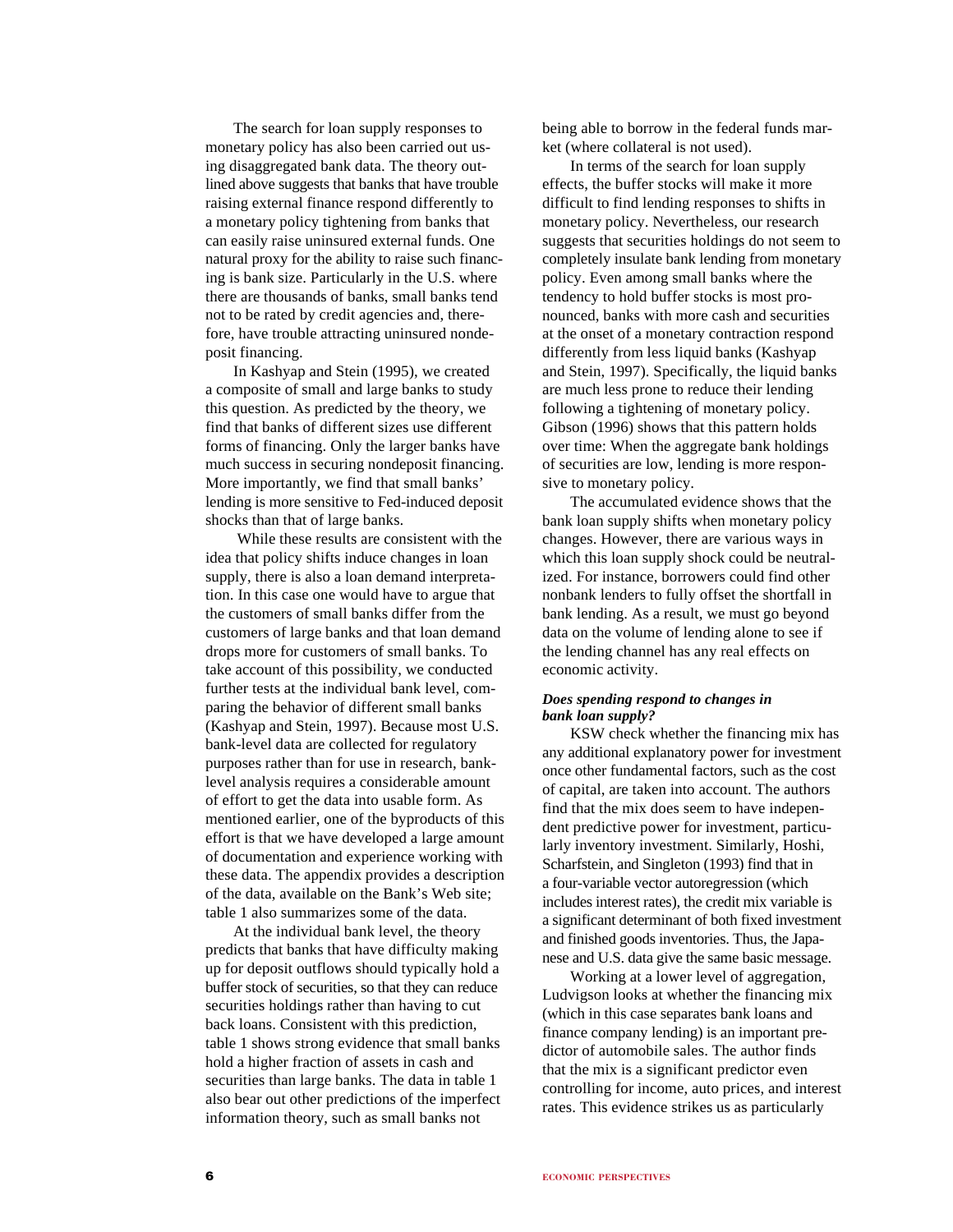|                                                     |                                    | <b>TABLE 1</b>                |                                           |                               |                               |                             |
|-----------------------------------------------------|------------------------------------|-------------------------------|-------------------------------------------|-------------------------------|-------------------------------|-----------------------------|
|                                                     |                                    |                               | <b>Composition of bank balance sheets</b> |                               |                               |                             |
| As of 1976:01                                       | <b>Below</b><br>75th<br>percentile | 75th to<br>90th<br>percentile | 90th to<br>95th<br>percentile             | 95th to<br>98th<br>percentile | 98th to<br>99th<br>percentile | Above<br>99th<br>percentile |
| Number of banks                                     | 10,784                             | 2,157                         | 719                                       | 431                           | 144                           | 144                         |
| Mean assets (1993 \$ millions)                      | 32.8                               | 119.1                         | 247.7                                     | 556.6                         | 1,341.5                       | 10,763.4                    |
| Median assets (1993 \$ millions)                    | 28.4                               | 112.6                         | 239.0                                     | 508.1                         | 1,228.7                       | 3,964.6                     |
| Fraction of total system assets                     | 0.128                              | 0.093                         | 0.064                                     | 0.087                         | 0.070                         | 0.559                       |
| <b>Fraction of total assets</b><br>in size category |                                    |                               |                                           |                               |                               |                             |
| Cash and securities                                 | 0.426                              | 0.418                         | 0.418                                     | 0.408                         | 0.396                         | 0.371                       |
| Fed funds lent                                      | 0.049                              | 0.040                         | 0.038                                     | 0.045                         | 0.045                         | 0.025                       |
| Total domestic loans                                | 0.518                              | 0.531                         | 0.531                                     | 0.531                         | 0.539                         | 0.413                       |
| Real estate loans                                   | 0.172                              | 0.191                         | 0.106                                     | 0.179                         | 0.174                         | 0.087                       |
| C&I loans                                           | 0.102                              | 0.131                         | 0.153                                     | 0.160                         | 0.168                         | 0.171                       |
| Loans to individuals                                | 0.147                              | 0.162                         | 0.148                                     | 0.147                         | 0.138                         | 0.059                       |
| <b>Total deposits</b>                               | 0.902                              | 0.897                         | 0.890                                     | 0.969                         | 0.841                         | 0.810                       |
| Demand deposits                                     | 0.312                              | 0.301                         | 0.301                                     | 0.313                         | 0.327                         | 0.248                       |
| Time and savings deposits                           | 0.590                              | 0.596                         | 0.589                                     | 0.554                         | 0.508                         | 0.326                       |
| Time deposits $> $100$ K                            | 0.067                              | 0.095                         | 0.119                                     | 0.139                         | 0.143                         | 0.156                       |
| Fed funds borrowed                                  | 0.004                              | 0.010                         | 0.019                                     | 0.039                         | 0.067                         | 0.076                       |
| Subordinated debt                                   | 0.002                              | 0.003                         | 0.004                                     | 0.005                         | 0.006                         | 0.005                       |
| <b>Other liabilities</b>                            | 0.008                              | 0.012                         | 0.013                                     | 0.014                         | 0.017                         | 0.057                       |
| As of 1993:Q2                                       |                                    |                               |                                           |                               |                               |                             |
| Number of banks                                     | 8.404                              | 1,681                         | 560                                       | 336                           | 112                           | 113                         |
| Mean assets (1993 \$ millions)                      | 44.4                               | 165.8                         | 370.1                                     | 1.072.6                       | 3,366.0                       | 17,413.4                    |
| Median assets (1993 \$ millions)                    | 38.6                               | 155.7                         | 362.7                                     | 920.8                         | 3,246.3                       | 9,297.7                     |
| Fraction of total system assets                     | 0.105                              | 0.078                         | 0.060                                     | 0.101                         | 0.106                         | 0.551                       |
| <b>Fraction of total assets</b><br>in size category |                                    |                               |                                           |                               |                               |                             |
| Cash and securities                                 | 0.399                              | 0.371                         | 0.343                                     | 0.333                         | 0.325                         | 0.311                       |
| Fed funds lent                                      | 0.045                              | 0.040                         | 0.035                                     | 0.041                         | 0.041                         | 0.040                       |
| Total loans                                         | 0.531                              | 0.562                         | 0.596                                     | 0.594                         | 0.599                         | 0.587                       |
| Real estate loans                                   | 0.296                              | 0.331                         | 0.337                                     | 0.302                         | 0.252                         | 0.209                       |
| C&I Ioans                                           | 0.087                              | 0.101                         | 0.111                                     | 0.117                         | 0.132                         | 0.183                       |
| Loans to individuals                                | 0.086                              | 0.098                         | 0.120                                     | 0.144                         | 0.166                         | 0.097                       |
| <b>Total deposits</b>                               | 0.879                              | 0.868                         | 0.850                                     | 0.794                         | 0.760                         | 0.690                       |
| <b>Transaction deposits</b>                         | 0.258                              | 0.257                         | 0.254                                     | 0.240                         | 0.258                         | 0.193                       |
| Large deposits                                      | 0.174                              | 0.207                         | 0.225                                     | 0.248                         | 0.244                         | 0.212                       |
| <b>Brokered deposits</b>                            | 0.022                              | 0.004                         | 0.008                                     | 0.017                         | 0.016                         | 0.013                       |
| Fed funds borrowed                                  | 0.010                              | 0.021                         | 0.039                                     | 0.063                         | 0.097                         | 0.093                       |
| Subordinated debt                                   | 0.000                              | 0.000                         | 0.001                                     | 0.002                         | 0.004                         | 0.017                       |
| <b>Other liabilities</b>                            | 0.013                              | 0.021                         | 0.026                                     | 0.054                         | 0.059                         | 0.129                       |
| Eauity                                              | 0.098                              | 0.090                         | 0.084                                     | 0.086                         | 0.080                         | 0.072                       |
| Source: Kashyap and Stein (1997).                   |                                    |                               |                                           |                               |                               |                             |

strong, because the mix variable is added to a structural equation that is already supposed to account for monetary policy.

Among other work using disaggregated data, perhaps the most intriguing studies focus on inventory investment. Inventory reductions are large during recessions and monetary policy is typically tight prior to recessions. However, the simple story that tight money and high carrying costs lead to inventory runoffs is undermined by the difficulty in documenting

interest rate effects on inventories. The previously discussed aggregate findings provide some support for the view that monetary policy and financial factors may be important for inventory movements, even though standard security market interest rates do not have much predictive power for inventories.

Gertler and Gilchrist (1994) compare the aggregate investment of a sample of large firms with that of a sample of small firms, which are presumably more bank-dependent.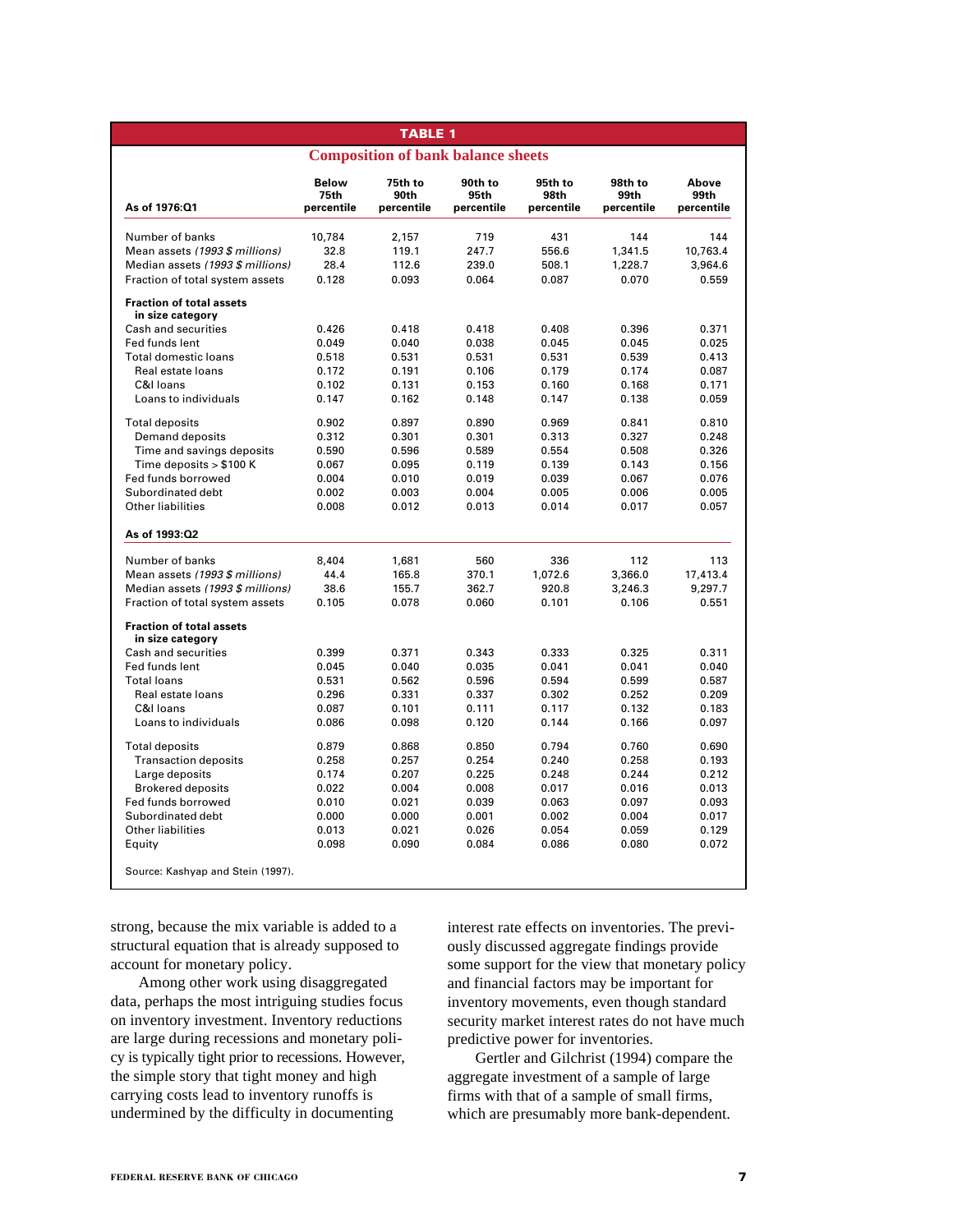They find that the small firms' inventory investment is much more sensitive to changes in monetary policy than that of the large firms. The differences are large enough that as much as half of the aggregate movement in inventory investment two years after a major monetary tightening may be attributable to the small firms. The authors find similar effects in terms of sales.

Using individual firm data, Kashyap, Stein, and Lamont (1994) look at the differences in inventory investment between publicly traded companies with bond ratings and those without bond ratings. The non-rated companies are typically much smaller than the rated companies and are more likely to be bank-dependent. The authors find that during the 1982 recession, prior to which Federal Reserve policy was restrictive, the inventory movements of the non-rated companies were much more sensitive to their own cash holdings than were the inventory movements of the rated companies. (In fact, there was no significant liquidity effect for the rated companies.) They find a similar pattern for the 1974–75 recession, which also followed a significant tightening of monetary policy by the Fed.

In contrast, in other "easy money" periods there is little relation between cash holdings and inventory movements for the non-rated companies. For instance, during 1985 and 1986, when many argue that U.S. monetary policy was particularly loose, the correlation between inventory investment and cash holdings is completely insignificant. The difference in the cash sensitivity of inventory investment for the bank-dependent firms is precisely to be expected if loan supply is varying with monetary policy.

Subsequent work by Carpenter, Fazzari, and Petersen (1994) confirms these patterns using a sample that includes information on quarterly (rather than annual) adjustments in inventories. Similarly, Milne (1991) finds similar credit availability effects on inventory investment for British firms. Thus, several independent pieces of evidence now point toward the importance of loan supply effects.

Other work with disaggregated data shows cross-sectional differences among firms involving margins other than inventory investment. As mentioned above, Gertler and Gilchrist find differences in the sales response of large and small firms following a monetary policy shock. Gertler and Hubbard (1988) find differences in

the correlation between fixed investment and cash flow for firms that pay dividends and those that do not pay dividends in recessions and normal periods. If we accept a low dividend payout ratio as a proxy for bank dependence and assume that monetary policy shifted prior to the recessions, we can read these results as supporting a bank lending channel.

Focusing on Japanese firms that are not part of bank-centered industrial groups and, therefore, are susceptible to being cut off from bank credit, Hoshi, Scharfstein, and Singleton (1993) find that when monetary policy is tight, liquidity is more important for independent firms' investment than in normal times.

Finally, Sharpe (1994) contrasts the employment adjustment of different sized firms to changes in the real federal funds rate. He finds that small firms' employment is more responsive than that of large firms. Furthermore, firms that are more highly leveraged tend to show greater sensitivity to funds rate shocks. If we assume that more highly leveraged firms are more bank-dependent, this finding is also consistent with the lending channel.

Taken together, these findings strongly support the view that banks play an important role in the transmission of monetary policy. The evidence from different countries, different time periods, and for different agents suggests that 1) restrictive monetary policy reduces loan supply by banks and 2) this reduction in loan supply depresses spending.

# **Implications for monetary transmission under the EMU**

We believe the work reviewed above answers a number of questions about the ways consumers, firms, and banks respond to monetary policy. Furthermore, it implies that the degree of bank dependence in the economy and the extent to which central bank actions move loan supply are the key factors determining the importance of the lending channel. In light of the vast differences in institutions across Europe, this story could have important implications for how monetary policy operates under the EMU.

Consider a uniform tightening of monetary policy. Suppose one country has a set of mostly creditworthy banks and relatively few bankdependent firms. In this case, the banks may be able to offset the contraction in reserves by picking up uninsured nondeposit financing in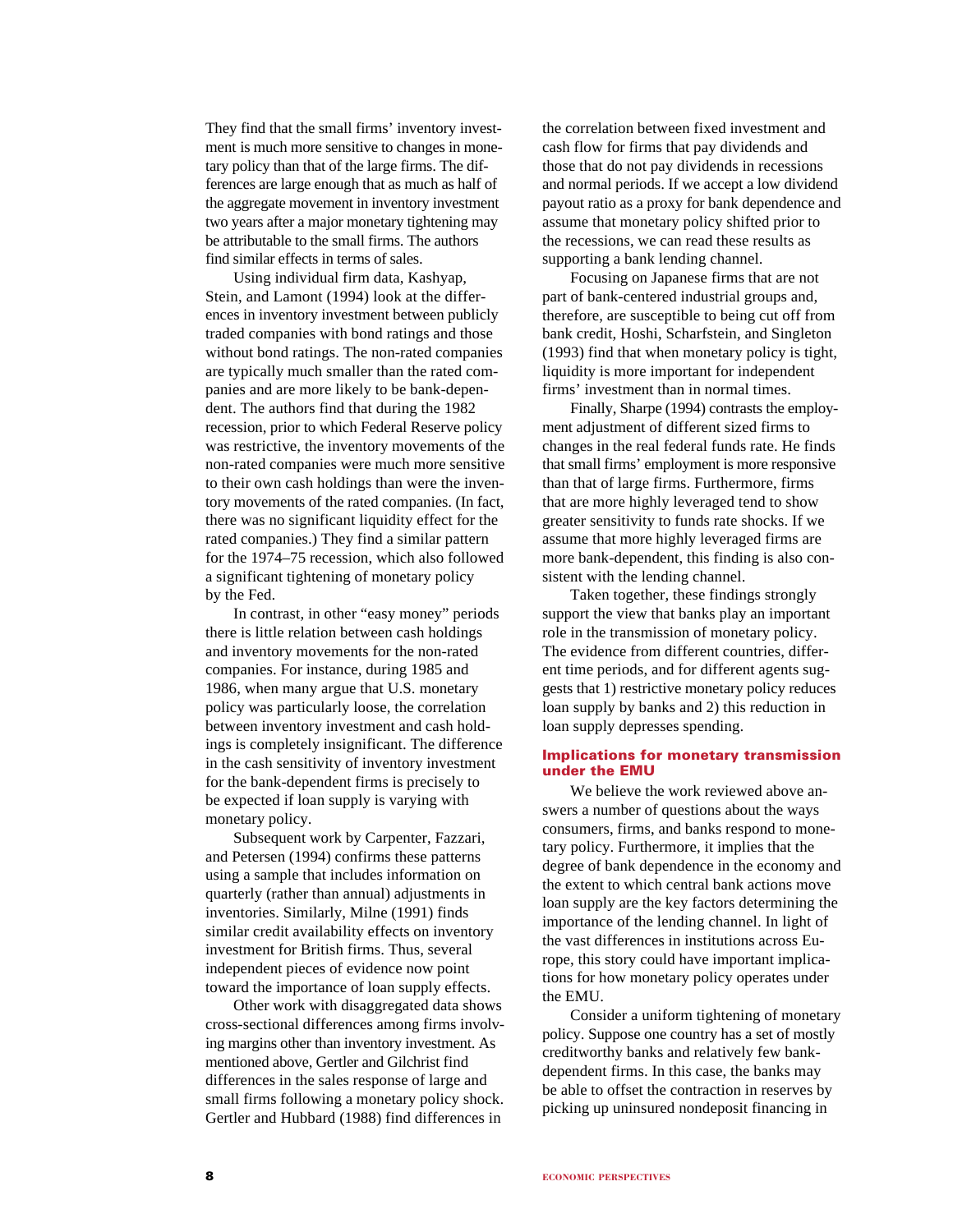the capital markets. Accordingly, bank lending will not fall by much. Moreover, if most firms can continue producing even if some bank loans are cut, the aggregate lending channel effect will be fairly weak.

In a country with many bank-dependent firms and a weak banking system, the impact might be quite different. Banks with poor credit ratings may not be able to attract uninsured funds to offset their deposit outflow. As the banks are driven to cut their lending, their customers will need to find other funding. If this funding is not available in the short run, a sizable spending drop may occur. Thus, a uniform contraction in monetary policy across the two countries may lead to a very asymmetric response, raising potentially problematic distributional issues.

This hypothetical comparison focuses on the differences in the aggregate conditions in the two countries. A key lesson from the work on the U.S. is that the banking-related effects of monetary policy are subtle and that microlevel studies are often required. Nevertheless, in light of the difficulty of getting reliable micro data for a large number of countries, we make an illustrative first pass at the problem with some, admittedly crude, aggregate-level calculations. We infer the degree of bank dependence in different countries by looking at the size distribution of firms and the availability of nonbank finance. To gauge loan supply effects, we study the size distribution of the banking industry and the health of the banks. These are no doubt highly imperfect proxies. We hope this exercise, which we view as a somewhat speculative first step, will spur researchers who have access to better data to build on our results.

# *Cross-country responsiveness of loan supply to policy changes*

Since it is still too early to be certain which countries initially join the monetary union, we work with data for the following countries in the European Union: Belgium, Denmark, France, Germany, Greece, Ireland, Italy, Luxembourg, Netherlands, Portugal, Spain, and the UK. We report similar statistics for the U.S. and Japan, wherever possible.

As mentioned above, Kashyap and Stein (1995) show that small banks are more responsive to monetary tightening than large banks. If bank size is an appropriate proxy for the ability to access noninsured sources of funds,

this contrast makes sense (in the context of the lending channel). In some European countries, even large banks may find it difficult to obtain nondeposit financing. We have not been able to find any good data on differences in bank financing options across countries, however, and must therefore rely on size proxies to infer the sensitivity of loan supply to monetary policy.

Our first size distribution indicator (shown in column 4 of table 2) is the three-firm concentration ratio for commercial banks (that is, the share of total commercial bank assets controlled by the three largest commercial banks) as reported by Barth, Nolle, and Rice (BNR, 1997). Although the statistics are a bit dated (from 1993), they cover all of the countries. However, the ratio covers only commercial banks and for some countries, such as Germany, commercial banks are of limited overall importance. The data shown in column 5 of table 2 have been rescaled to correct for this coverage effect; where BNR report the share of commercial bank assets relative to total bank assets, we restate the three-firm concentration ratio in terms of all bank assets.

Even after making this adjustment, looking at only the top three firms may be misleading. For example, consider a country with ten roughly equally sized banks versus a country that has three dominant banks and hundreds of small banks. Depending on the size of the large banks in the second country, small banks might appear to be more or less important than in the first country, even though there may be no small banks in the first country. This problem can occur where there is a sharp discontinuity in the size distribution of banks. To partially address it, we show five- and ten-firm concentration ratios, based on data for 1995 from the Bank for International Settlements (BIS). The BIS data are broader (relative to all banks not just commercial banks) and more current than the BNR measure but, regrettably, they are not available for all countries.

For the most part, the different size distribution statistics paint a similar picture. In Belgium, Netherlands, and the UK, the large banks appear to hold a dominant position. Conversely, Italy, Germany, and Luxembourg stand out as countries in which the smaller banks control a significant fraction of the assets. The limitations of the data preclude drawing any sharp distinctions among the remaining countries.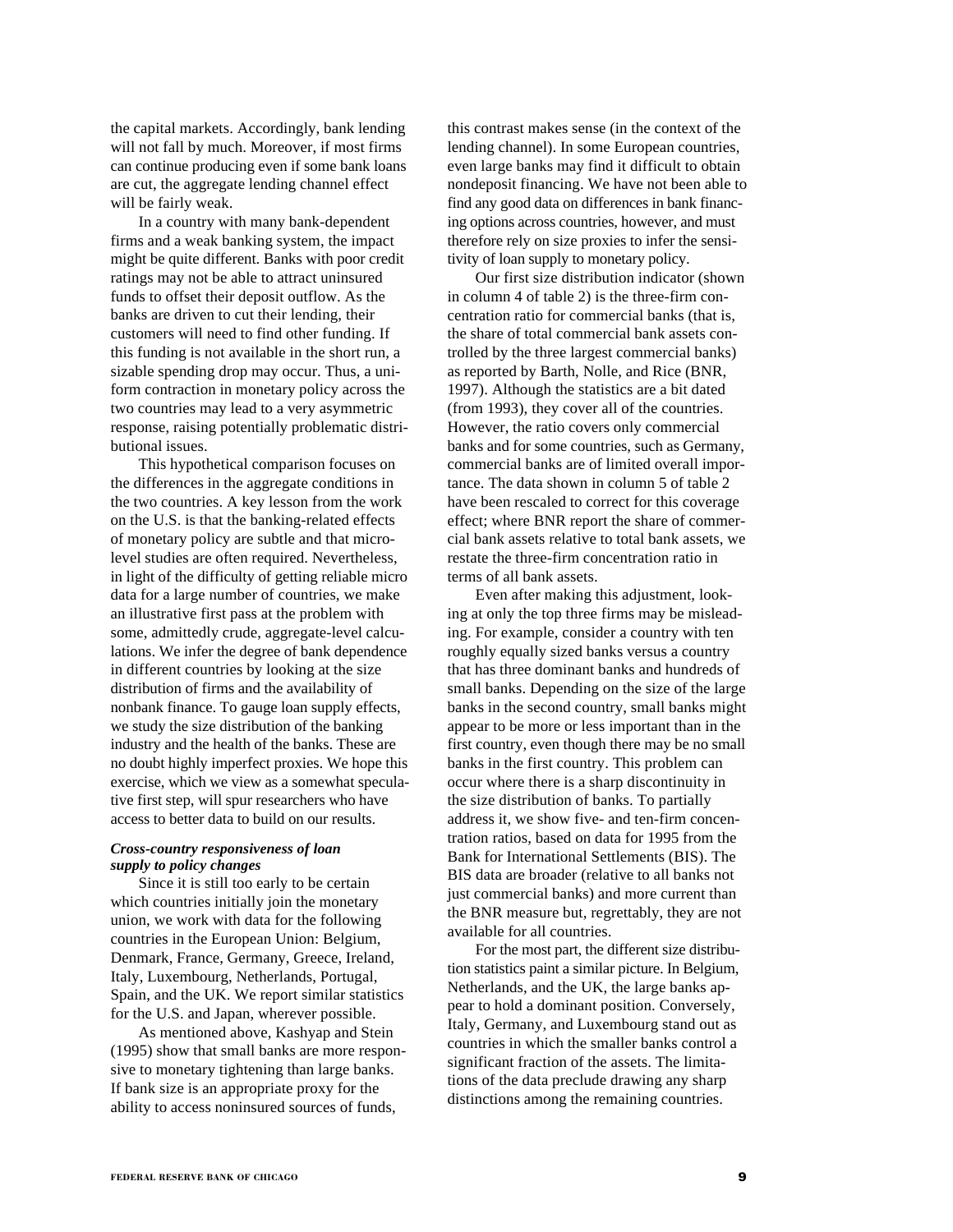|                          |                                                                                                                                        |                                            |                                                                                                                                                                            | <b>TABLE 2</b>                                                                      |                                                                                            |                                                       |                                                       |
|--------------------------|----------------------------------------------------------------------------------------------------------------------------------------|--------------------------------------------|----------------------------------------------------------------------------------------------------------------------------------------------------------------------------|-------------------------------------------------------------------------------------|--------------------------------------------------------------------------------------------|-------------------------------------------------------|-------------------------------------------------------|
|                          |                                                                                                                                        |                                            | Size distribution of banks in selected countries                                                                                                                           |                                                                                     |                                                                                            |                                                       |                                                       |
| Country                  | covered by OECD<br>Range of banks                                                                                                      | 1995<br>۹Ó,<br>Banks cover<br>by OECD in 1 | OECD reporting banks<br>(billions U.S. \$) <sup>a</sup><br>Total assets of 1995                                                                                            | commercial banks <sup>b</sup><br>1993 commercial<br>in the 3 largest<br>bank assets | commercial banks <sup>b</sup><br>credit institutions<br>1993 assets of all<br>in 3 largest | largest institutions <sup>®</sup><br>1995 assets in 5 | argest institutions <sup>®</sup><br>1995 assets in 10 |
|                          |                                                                                                                                        |                                            |                                                                                                                                                                            | į                                                                                   | --percent                                                                                  |                                                       | $\frac{1}{2}$                                         |
| Belgium                  | All banks                                                                                                                              | 143                                        | 843.3                                                                                                                                                                      | 44                                                                                  | 44                                                                                         | စီ                                                    | $73^{\circ}$                                          |
| Denmark                  | Commercial and                                                                                                                         |                                            |                                                                                                                                                                            |                                                                                     |                                                                                            |                                                       |                                                       |
|                          | savings banks                                                                                                                          | 114                                        | 166.7                                                                                                                                                                      | 64                                                                                  | ≸                                                                                          | ≸                                                     | ≸                                                     |
| France                   | All banks                                                                                                                              | 1,453                                      | 3797                                                                                                                                                                       | 54                                                                                  | 33                                                                                         |                                                       | 3                                                     |
| Germany                  | All banks                                                                                                                              | 3,500                                      | 4,151.4                                                                                                                                                                    | 89                                                                                  | $\overline{2}$                                                                             | 47<br>7                                               | 28                                                    |
| Greece                   | Commercial banks                                                                                                                       |                                            | 69.7                                                                                                                                                                       | 88                                                                                  | $\mathfrak{c}_1$                                                                           | $\frac{4}{2}$                                         | $\frac{4}{2}$                                         |
| Ireland                  | Commercial banks <sup>d</sup>                                                                                                          | 434 <sup>d</sup>                           | $71.24^{d}$                                                                                                                                                                | $\overline{5}$                                                                      | 76                                                                                         | $\leq$ 29                                             | $\frac{4}{2}$                                         |
| <b>Italy</b>             | All banks                                                                                                                              | 269                                        | 1,519.7                                                                                                                                                                    | 36                                                                                  | 28                                                                                         |                                                       | 45                                                    |
| Luxembourg               | Commercial banks                                                                                                                       | 220                                        | 612.9                                                                                                                                                                      | $\overline{1}$                                                                      | $\overline{1}$                                                                             | $\frac{4}{2}$                                         | $\frac{4}{2}$                                         |
| Netherlands              | All banks                                                                                                                              | 173                                        | 916.5                                                                                                                                                                      | 59                                                                                  | 59                                                                                         | <u>ა</u>                                              | 89                                                    |
| Portugal                 | All banks                                                                                                                              | 57                                         | 201.1                                                                                                                                                                      | $\frac{8}{3}$                                                                       | $\frac{3}{2}$                                                                              | $\frac{4}{2}$                                         | $\frac{4}{2}$                                         |
| Spain                    | All banks                                                                                                                              | $\frac{8}{3}$                              | 951                                                                                                                                                                        | 50                                                                                  | 34                                                                                         | 49                                                    | 62                                                    |
| $\leq$                   | Commercial banks                                                                                                                       |                                            | 1,184.1                                                                                                                                                                    | 29                                                                                  | $\frac{4}{2}$                                                                              | $5^{\circ}$                                           | Å®                                                    |
| ة.<br>ت                  | Commercial banks                                                                                                                       | 9,986                                      | 4,149.3                                                                                                                                                                    | 13                                                                                  | S                                                                                          | $\frac{1}{2}$                                         | $\overline{2}$                                        |
| Japan                    | Commercial banks                                                                                                                       | 138                                        | 6,733.9                                                                                                                                                                    | 28                                                                                  | $\frac{4}{2}$                                                                              | $17^{\circ}$                                          | $28^{\circ}$                                          |
|                          |                                                                                                                                        |                                            | Exchange rates are taken from 1996 IMF <i>Financial Statistics Yearbook</i> , p. 15. All domestic figures are converted into special drawing rights and then into dollars. |                                                                                     |                                                                                            |                                                       |                                                       |
|                          | Source is Barth, Nolle, and Rice (1997), table 3.                                                                                      |                                            |                                                                                                                                                                            |                                                                                     |                                                                                            |                                                       |                                                       |
|                          | Source is Bank for International Settlements, Annual Report (1996<br>These data are for 1993 and are taken from Barth, Nolle, and Rice | (1997), table 3.                           |                                                                                                                                                                            |                                                                                     |                                                                                            |                                                       |                                                       |
| These data are for 1994. |                                                                                                                                        |                                            |                                                                                                                                                                            |                                                                                     |                                                                                            |                                                       |                                                       |

In addition to the data on bank size, we use a number of measures of bank profitability and capital. In principle, the uninsured liabilities of banks with high levels of capital should have lower credit risk. Thus, wellcapitalized (or highly rated) banks should have a much easier time going to securities markets to raise funds in the face of a deposit shock. This implies that monetary policy would have less of an impact when banks are well capitalized.<sup>5</sup> However, for most countries, data on capitalization and creditworthiness are available only for the major institutions; smaller banks tend not to be monitored by the rating agencies that collect most of these statistics. Our benchmark measure of creditworthiness comes from Thomson BankWatch, one of the leading global bank rating agencies. According to its Web page, Thomson constructs ratings which:

"Incorporate a combination of pure credit risk with performance risk looking over an intermediate horizon. These ratings indicate the likelihood of receiving timely payment of principal and interest, and an opinion on the company's vulnerability to negative events that might alter the market's perception of the company and affect the marketability of its securities." 6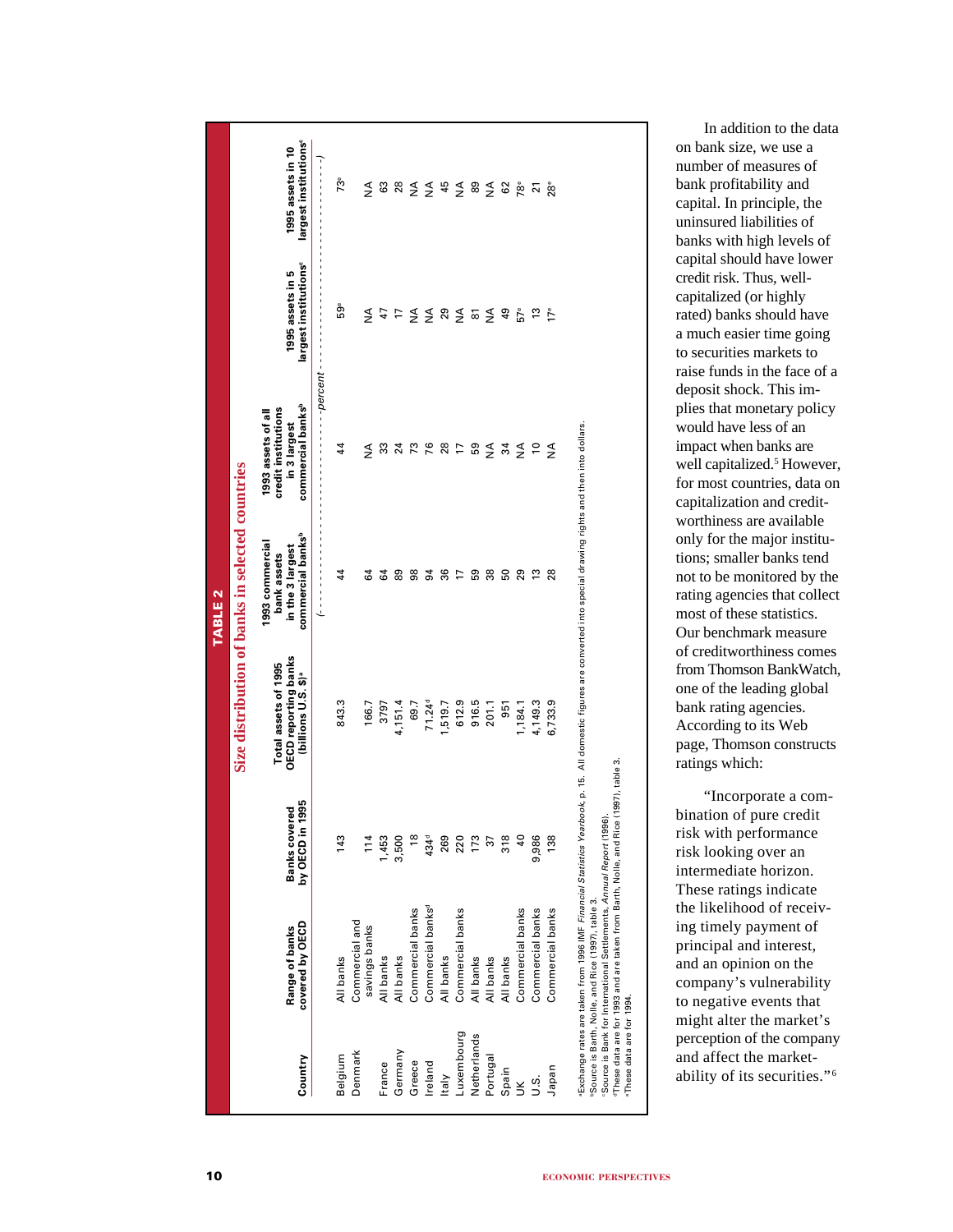Because these ratings (shown in column 1 of table 3) do not cover all the banks in each country, we supplemented the Thomson data with another measure of bank health. The OECD publishes a stylized income statement for banks in its member countries. The processing lags required to generate comparable data are such that 1995 data are just becoming available. To calibrate the Thomson sample to the broader OECD sample, we calculated the return on average assets (ROA) for both samples. To control for year-to-year volatility, we averaged the numbers over three years and the results are shown in table 3. The ROA estimates from the two sources are very similar. Table 3 also shows loan losses relative to loans from the Thomson data.

Looking across table 3, the countries seem to fall into three fairly distinct groups. The evidence for the first group, Netherlands, Luxembourg, and the UK, suggests that the banks are in good shape. (The U.S. is also in this group.) In the case of the second group, France and Italy, the numbers consistently show that the banking sectors are relatively weak, with high levels of bad loans and low profit rates. (Japan also belongs in this group.) The third group, comprising all remaining countries, falls somewhere in between.

# *Options for substituting toward nonbank financing*

Our first measure of bank dependence is culled from employment data. Using information from the European Commission, we compare the importance of small firms in different countries. The data exclude the self-employed, but include very small firms employing between one and nine people. We believe monitoring costs for these micro firms are likely to be so high that they will have trouble attracting nonbank financing.<sup>7</sup> Because of the processing lags, the data we analyze are from 1990, but a comparison with similar statistics from 1988 suggests that these employment patterns are fairly stable over time.

Table 4 shows that the smallest firms generally account for a larger fraction of employment in Europe than they do in the U.S., although they vary significantly in importance from one European country to another. In Spain and Italy, more than 40 percent of the work force is attached to these firms, while in Belgium, Germany, and Luxembourg, they are of much

more limited significance.<sup>8</sup> Similar heterogeneity exists for mid-sized and large firms.

The last column in table 4 reports the ratio of each country's share of total European employment to its share of the total number of enterprises. A ratio of one would be the typical size distribution for European countries. Ratios below one indicate a preponderance of smaller firms, while ratios above one indicate more larger firms.

Again, these data can be used to sort the countries into three categories. In Greece, Italy, Netherlands, Portugal, and Spain, smaller firms are most important. Germany, Luxembourg, and the UK are dominated by larger firms, with employment distributions that look much more like those of the U.S. The remaining cases are not clear cut.

The second indicator of bank dependence is based on the structure of capital markets across Europe. Ideally, we would like to have a measure of the switching costs firms would incur if they lost their bank financing. We would not expect these firms to be able to issue publicly traded securities directly. However, through trade credit, they may have access to funds raised in the securities markets (see Calomiris, Himmelberg, and Wachtel, 1995). Similarly, although equity financing is rarely an important source of funding for most firms, deep equity markets are often correlated with the existence of other public markets that might be tapped when bank credit contracts.<sup>9</sup>

Accordingly, table 5 provides information from the World Bank on stock market capitalization across different countries. The table also shows OECD data on the public bond markets for each country. However, these data are only for firms listed on the specific exchanges shown in the table and, in some cases, this significantly understates the size of the bond market (for example, in the U.S. where only bonds of the NYSE firms are counted). The bottom line is in the last two columns of the table, which show the ratio of stock market capitalization to gross domestic product (GDP) and the ratio of public bonds to GDP. Subjectively weighting these two measures, we conclude that the availability of nonbank finance is greatest in Belgium, Denmark, and the UK. Conversely, Greece, Italy, and Portugal appear to be the least developed by this metric.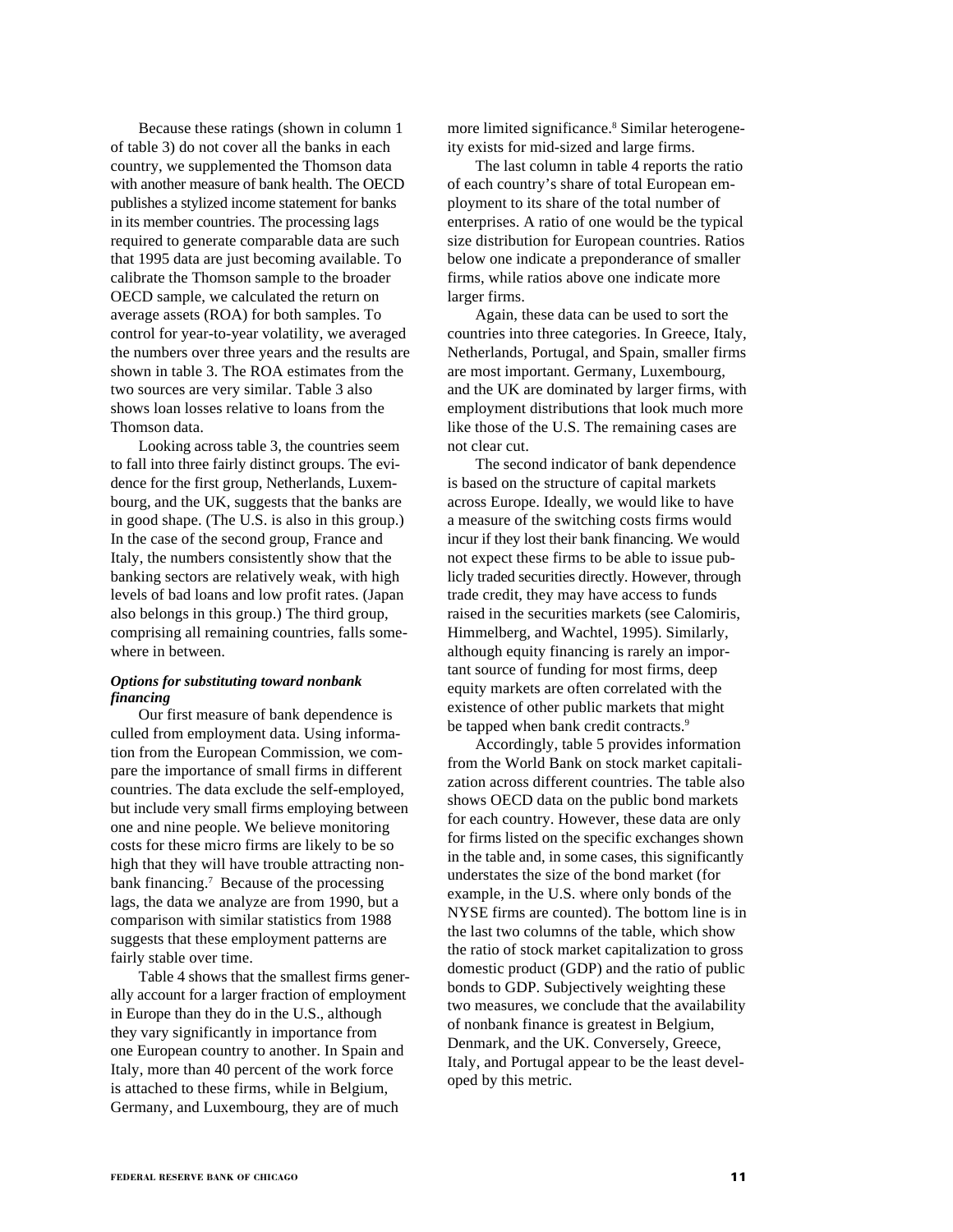# **Bank health in selected countries TABLE 3 Fiscal 1995 Thomson estimated OECD profit before 1995 Thomson estimated Thomson average ROA for major banks, tax relative to assets, loan losses relative to Country rating of tracked 1993–95 (average no. 1993–95 (average no. loans for major banks banks (no. of banks)<sup>a</sup>** Belgium B (8) 0.28 (54) 0.23 (147) NA (NA) Denmark B/C (3) 0.55 (74) 0.52 (113) 0.91 (86) France B/C (22) 0.15 (298) 0 (1,569) 2.56 (269) Germany B/C (24) .22 (205) 0.26 (3,627) 0.17 (204) Greece B (9) 0.39 (22) 0.84 (19) 0.57 (23) Ireland B (3) 1.03 (29) NA (NA) 0.78 (28) Italy C (30) –0.01 (57) 0.11 (296) 7.47 (57) Luxembourg B (3) 0.6 (128) 0.36 (220) 0.14 (127) Netherlands A/B (3) 0.57 (52) 0.5 (174) NA (NA) Portugal B/C (4) 0.46 (48) 0.62 (36) 3.61 (46) Spain B/C (14) 0.20 (101) 0.45 (317) 4.09 (105) United Kingdom B (25) 1.84b (6) 0.67 (38) 1.21b (6) United States B (29) 1.23 (29) 1.18 (10493) 0.74 (29) Japan C (10) –0.06c (10) –0.07 (139) 3.96c (10)

aThomson normally requires banks to pay to be evaluated. In some cases struggling banks decide not pay for the rating but Thomson assigns a rating anyway (although it may not store all of the financial information for these banks). The country averages pertain to all banks for which a rating was assigned.

The Thomson rating scale is as follows:

A—Company possesses an exceptionally strong balance sheet and earnings record, translating into an excellent reputation and very good access to its natural money markets. If weakness or vulnerability exists in any aspect of the company's business, it is entirely mitigated by the strengths of the organization.

A/B—Company is financially very solid with a favorable track record and no readily apparent weakness. Its overall risk profile, while low, is not quite as favorable as for companies in the highest rating category.

B—Company is strong with a solid financial record and is well received by its natural money markets. Some minor weaknesses may exist, but any deviation from the company's historical performance levels should be limited and short– lived. The likelihood of significant problems is small, yet slightly greater than for a higher rated company.

B/C—Company is clearly viewed as a good credit. While some shortcomings are apparent, they are not serious and/or are quite manageable in the short term.

C—Company is inherently a sound credit with no serious deficiencies, but financial statements reveal at least one fundamental area of concern that prevents a higher rating. Company may recently have experienced a period of difficulty, but those pressures should not be long term in nature. The company's ability to absorb a surprise, however, is less than that for organizations with better operating records.

C/D—While still considered an acceptable credit, the company has some meaningful deficiencies. Its ability to deal with further deterioration is less than that of better rated companies.

D—Company financials suggest obvious weaknesses, most likely created by asset quality considerations and/or a poorly structured balance sheet. A meaningful level of uncertainty and vulnerability exists going forward. The ability to address further unexpected problems must be questioned.

D/E—Company has areas of major weakness that may include funding and/or liquidity difficulties. A high degree of uncertainty exists about the company's ability to absorb incremental problems.

E—Very serious problems exist for the company, creating doubt about its continued viability without some form of outside assistance, regulatory or otherwise.

bUnited Kingdom data are averaged for two years only.

cJapanese data cover fiscal years 1995 through 1997.

# *Predicted potency of the lending channel under the EMU*

Given the noisy nature of our data, it is not possible to make strong claims about how important the lending channel might be in different countries. However, we believe the proxies reviewed above provide some interesting information, particularly at the extremes of their respective distributions. To summarize these results, we assigned each country a letter

grade (from A to C) for each of our four factors. A grade of "A" indicates the *least* sensitivity to monetary policy.

Table 6 shows these grades and an overall grade (shown in the last column) based on a subjective weighting of the factors. The UK emerges as the country for which the evidence most clearly suggests a relatively weak lending channel. UK banks are in relatively good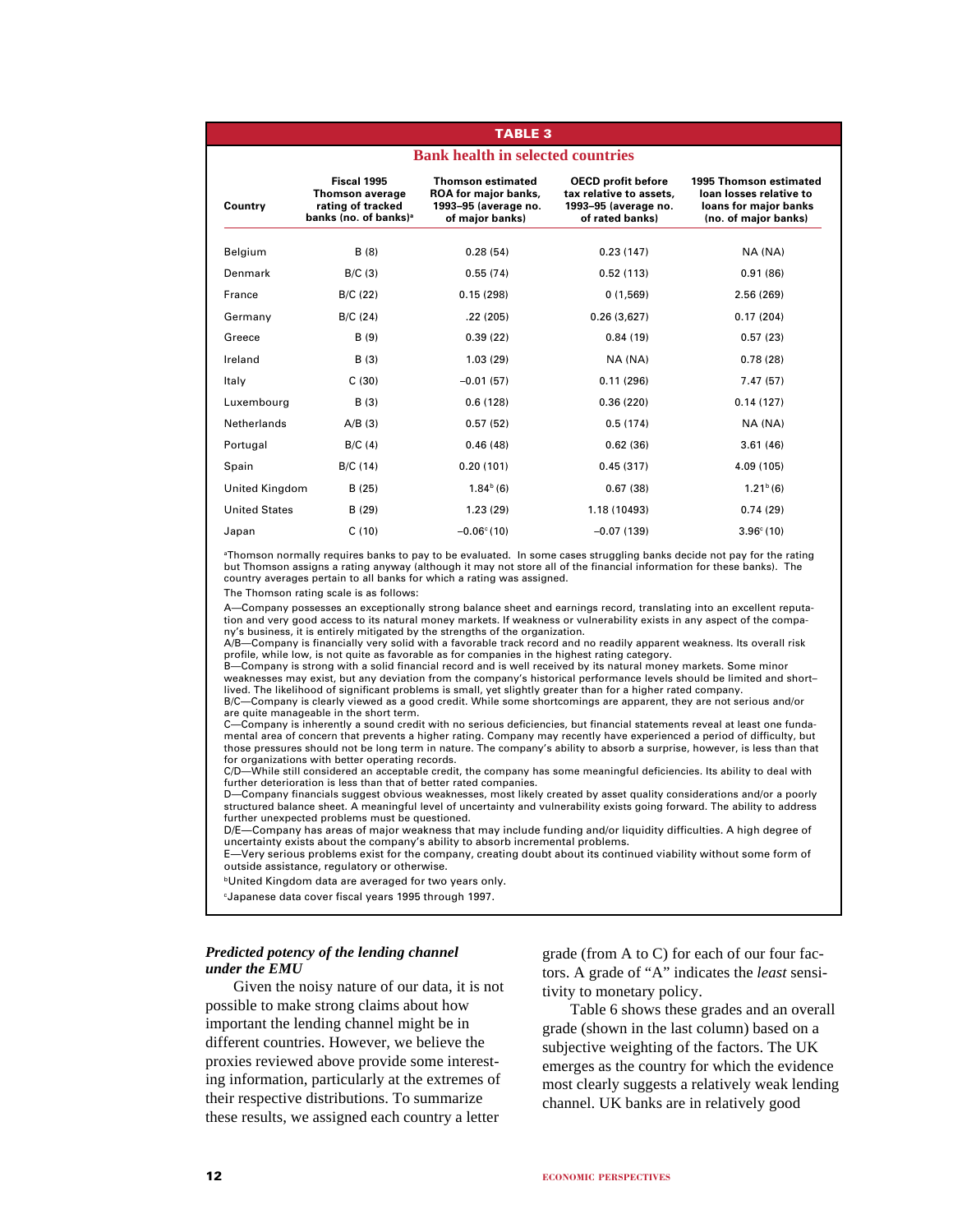|                |                                                            | Ratio of share of employment<br>to share of enterprises |                    |                 |         |        |                            |                  | $0.880775487847877877878$              |                    |                         |                      |          |       |                      |                |                      |                                                                                                                                                                                                                                                                                                                                                                                         | shape, there are not a lot of small<br>firms, and firms have many other<br>financing options. Belgium and<br>Netherlands also appear to be on the<br>relatively insensitive end of the spec-<br>trum. Netherlands has large, credit-<br>worthy banks, and Belgium appears<br>to be in moderately good shape in<br>terms of both loan supply sensitivity<br>and bank dependence. |
|----------------|------------------------------------------------------------|---------------------------------------------------------|--------------------|-----------------|---------|--------|----------------------------|------------------|----------------------------------------|--------------------|-------------------------|----------------------|----------|-------|----------------------|----------------|----------------------|-----------------------------------------------------------------------------------------------------------------------------------------------------------------------------------------------------------------------------------------------------------------------------------------------------------------------------------------------------------------------------------------|---------------------------------------------------------------------------------------------------------------------------------------------------------------------------------------------------------------------------------------------------------------------------------------------------------------------------------------------------------------------------------|
|                |                                                            | % of total enterprises<br>in Euro 12                    |                    |                 |         |        |                            |                  | $0.58984N574N9N4$<br>$0.59984N574N9N4$ |                    |                         |                      |          |       |                      |                |                      |                                                                                                                                                                                                                                                                                                                                                                                         | At the opposite end of the spec-<br>trum, Italy is clearly the country<br>in which we would expect strong<br>effects of monetary policy, based<br>on each of the factors we have stud-<br>ied. Portugal also fits into this part<br>of the distribution.<br>In the remaining countries, the                                                                                     |
|                | 1990 size distribution of employment in selected countries | % in firms with<br>$500+$ people                        |                    |                 |         |        | 303301<br>38301<br>385     | 17.3             |                                        | $\frac{19.7}{9.7}$ |                         | 25.5<br>24.5<br>21.0 |          | 15.3  |                      | 33.6<br>46.6   |                      |                                                                                                                                                                                                                                                                                                                                                                                         | picture is less clear. For example, in<br>Germany and Luxembourg there are<br>many small banks, but bank health<br>appears at least adequate and large<br>firms are relatively important. Our<br>data are not sufficiently precise to<br>identify more than the extreme cases.                                                                                                  |
| <b>TABLE 4</b> |                                                            | % in firms with<br>10-499 people                        |                    | 39.4<br>47.7    | 49.1    |        | $41.0$<br>$45.6$           | 82.7             |                                        |                    | $M$<br>$37.8$<br>$45.4$ |                      | 54.7     | 38.9  |                      | $39.1$<br>41.4 |                      |                                                                                                                                                                                                                                                                                                                                                                                         | <b>Conclusions</b><br>Research strongly suggests that<br>banks play a role in the transmission<br>of monetary policy. The factors that<br>determine the significance of this<br>role are the degree of bank depen-<br>dence on the part of firms and con-                                                                                                                       |
|                |                                                            | % in firms with fewer<br>n 10 people<br>tha             |                    | 30.3<br>17.0    |         |        | $3,00$<br>$3,00$<br>$18,3$ | $\sum_{i=1}^{n}$ |                                        |                    | <b>A</b><br>42573       |                      |          |       | 45.8<br>27.1<br>12.0 |                |                      | Notes: Greek data only cover NACE 1–4 and 67; employment figures only cover establishments with an average of 10 or more employees.<br>Irish data only cover enterprises in NACE 1–4 averaging 3 employees or more and NACE estab<br>Source: Commission of the European Communities, Enterprises in Europe, Third Report, Brussels, Belgium (1994).<br>ees. NA indicates not available. | sumers and the ability of banks to<br>offset monetary-policy-induced<br>deposit outflows. Based on the best<br>available data, we find considerable<br>differences in these dimensions<br>across member countries of the<br>European Union.                                                                                                                                     |
|                |                                                            | % of total Euro 12<br>employment                        |                    | $\frac{50}{30}$ |         |        | $7.50$<br>$7.50$<br>$2.2$  |                  | NA<br>0.25<br>15.7                     |                    |                         | 0.2                  | 3.0      | 10.5  |                      | 20.9           |                      | Data are reported for 3-19 employees or 20 plus employ                                                                                                                                                                                                                                                                                                                                  | When it goes into effect, the<br>EMU may provide answers to key<br>questions regarding the potency of<br>the bank lending channel. Given the<br>wide heterogeneity in bank health, a<br>sudden shift in monetary conditions<br>(such as an increase in interest rates                                                                                                           |
|                |                                                            |                                                         | EURO <sub>12</sub> | Belgium         | Denmark | France | Germany                    | Greece           | Ireland                                | <b>Italy</b>       | Luxembourg              | Netherlands          | Portugal | Spain | United Kingdom       |                | <b>United States</b> |                                                                                                                                                                                                                                                                                                                                                                                         | by the European central bank) would<br>provide a live test of this mechanism.<br>In the meantime, our research sug-<br>gests that it would be desirable to<br>consider integration in banking and<br>securities markets in tandem with the<br>move to a single currency. European                                                                                               |
|                |                                                            | FEDERAL RESERVE BANK OF CHICAGO                         |                    |                 |         |        |                            |                  |                                        |                    |                         |                      |          |       |                      |                |                      |                                                                                                                                                                                                                                                                                                                                                                                         | 13                                                                                                                                                                                                                                                                                                                                                                              |

# **Conclusions**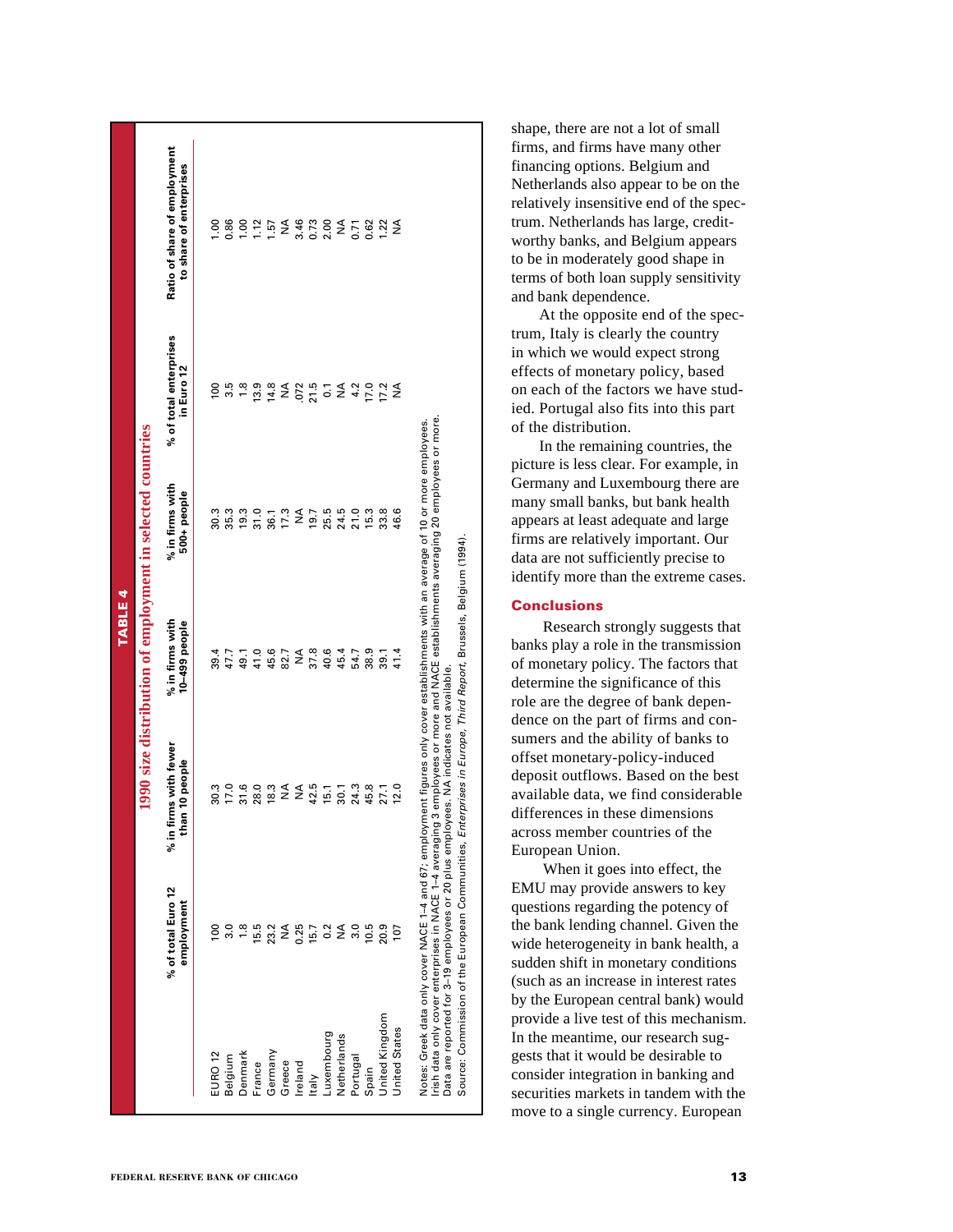|                       |                                                   |                                                           |                                               | <b>TABLE 5</b>                   |                                         |                                        |                                      |                                      |
|-----------------------|---------------------------------------------------|-----------------------------------------------------------|-----------------------------------------------|----------------------------------|-----------------------------------------|----------------------------------------|--------------------------------------|--------------------------------------|
|                       |                                                   |                                                           |                                               | <b>Nonbank financing options</b> |                                         |                                        |                                      |                                      |
| Country               | Stock exchange<br>tracked by<br><b>World Bank</b> | 1995 listed firms on<br>exchange tracked<br>by World Bank | 1995 market<br>capitalization<br>(world rank) | 1995 GDP                         | <b>Exchange for</b><br>bond market data | <b>Public bonds of</b><br>traded firms | <b>Equity value</b><br>as a % of GDP | <b>Public bonds</b><br>as a % of GDP |
|                       |                                                   |                                                           | $(- - - - U.S. $ billions - - - -)$           |                                  | (year)                                  | (U.S. \$ billions)                     |                                      |                                      |
| Belgium               | <b>Brussels</b>                                   | 143                                                       | 104.96<br>(22)                                | 269.2                            | <b>Brussels</b><br>(1995)               | 235.0                                  | 0.39                                 | 0.87                                 |
| Denmark               | Copenhagen                                        | 213                                                       | 56.22<br>(27)                                 | 175.2                            | Copenhagen<br>(1995)                    | 301.1                                  | 0.32                                 | 1.72                                 |
| France                | Paris                                             | 450                                                       | 522.05<br>(5)                                 | 1,549.2                          | Paris<br>(1993)                         | 662.9                                  | 0.34                                 | 0.43                                 |
| Germany               | <b>German Stock</b><br>Exchange Inc.              | 678                                                       | 577.37<br>(4)                                 | 2,420.5                          | Frankfurt<br>(1995)                     | 1,223.8                                | 0.24                                 | 0.51                                 |
| Greece                | Athens                                            | 99                                                        | 10.16<br>(NA)                                 | 111.8                            | Athens<br>(1989)                        | 17.5                                   | 0.09                                 | 0.16                                 |
| Ireland               | Irish Stock Exchange                              | 80                                                        | 25.82<br>(37)                                 | 60.1                             | Not shown<br>separately                 | <b>NA</b>                              | 0.43                                 | <b>NA</b>                            |
| Italy                 | <b>Italian Stock</b><br><b>Exchange Council</b>   | 250                                                       | 209.52<br>(13)                                | 1,091.1                          | Milan<br>(1994)                         | 760.5                                  | 0.19                                 | 0.70                                 |
| Luxembourg            | Luxembourg                                        | 61                                                        | 30.44<br>(36)                                 | 16.8                             | Luxembourg<br>(1989)                    | 1.5                                    | 1.81                                 | 0.09                                 |
| Netherlands           | Amsterdam                                         | 387                                                       | 356.48<br>(8)                                 | 396.9                            | Amsterdam<br>(1995)                     | 0.294                                  | 0.90                                 | 0.00                                 |
| Portugal              | Lisbon                                            | 169                                                       | 18.36<br>(39)                                 | 103.2                            | <b>NA</b>                               | <b>NA</b>                              | 0.18                                 | <b>NA</b>                            |
| Spain                 | Madrid                                            | 362                                                       | 197.79<br>(14)                                | 557.4                            | Madrid<br>(1995)                        | 27.7                                   | 0.35                                 | 0.05                                 |
| <b>United Kingdom</b> | London                                            | 2,078                                                     | 1,407.74<br>(3)                               | 1,099.7                          | Ireland and<br>UK (1993)                | 554.4                                  | 1.28                                 | 0.50                                 |
| <b>United States</b>  | Combined NYSE,<br>AMEX, NASDAQ                    | 7,671                                                     | 6,857.62<br>(1)                               | 6,981.7                          | New York<br>(1995)                      | 2,495.9                                | 0.98                                 | 0.36                                 |
| Japan                 | Combined<br>all major exchanges <sup>a</sup>      | 2,263                                                     | 3,667.29<br>(2)                               | 4,960.7                          | Tokyo<br>(1994)                         | 1,789.6 <sup>b</sup>                   | 0.74                                 | 0.36                                 |

aThe Japanese exchanges include Fukoka, Hiroshima, Kyoto, Nagoya, Niigata, Osaka, Sapporo, and Tokyo.

bJapanese bond data cover both domestic and foreign firms.

Sources: *Emerging Stock Markets Factbook,* International Finance Corporation (1996); OECD, "OECD financial statistics, part 1," *Financial Statistics Monthly,* various issues, and OECD, *Non-Financial Enterprises*<br>*Financ*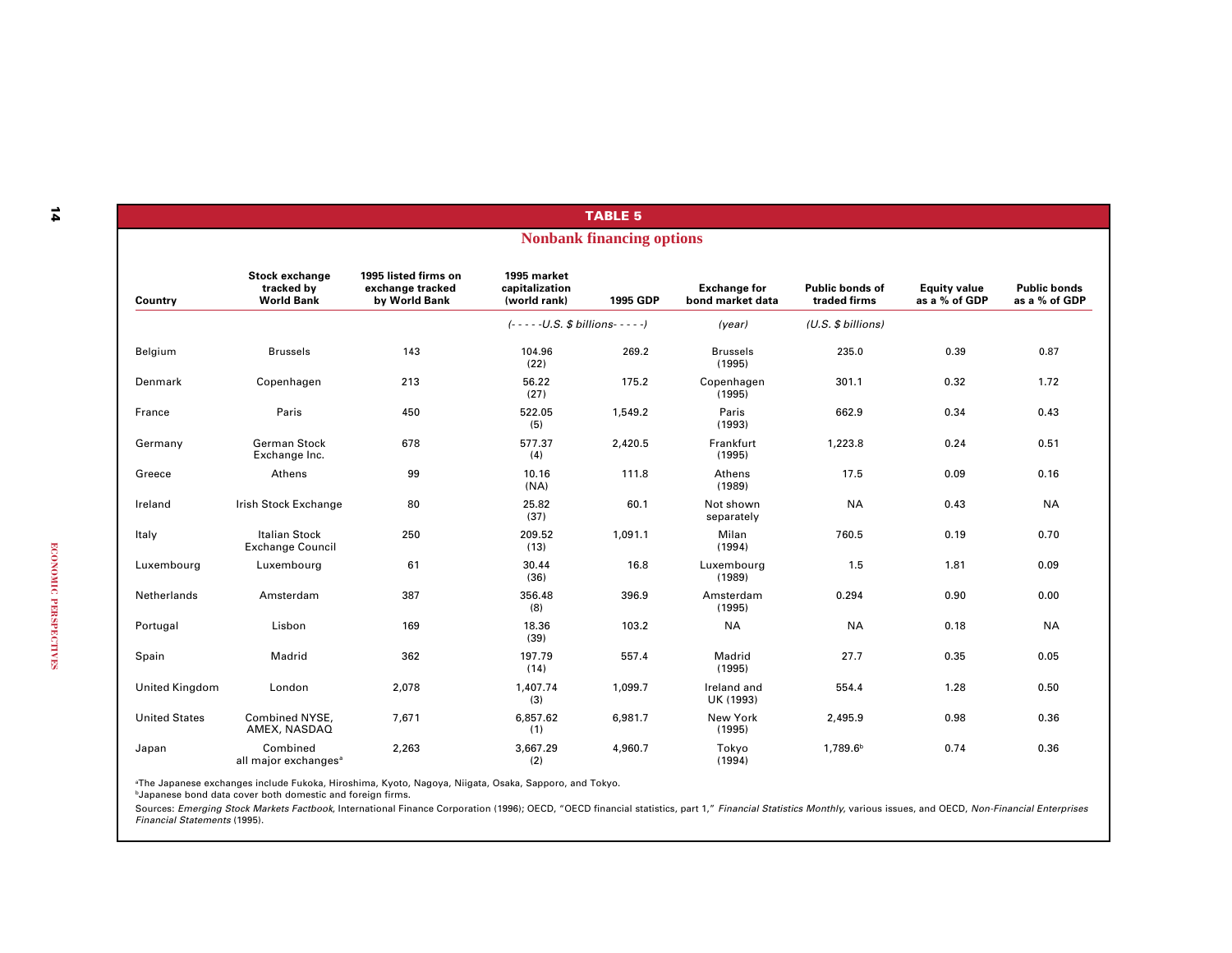| <b>TABLE 6</b><br>Summary of factors affecting the lending channel |                              |                    |                              |                                    |                              |  |
|--------------------------------------------------------------------|------------------------------|--------------------|------------------------------|------------------------------------|------------------------------|--|
| Country                                                            | Importance of<br>small banks | <b>Bank health</b> | Importance of<br>small firms | Availability of<br>nonbank finance | Overall<br>predicted potency |  |
|                                                                    | (Table 2)                    | (Table 3)          | (Table 4)                    | (Table 5)                          |                              |  |
| Belgium                                                            | A                            | в                  | в                            | A                                  | A/B                          |  |
| Denmark                                                            | в                            | в                  | в                            | $\overline{A}$                     | B                            |  |
| France                                                             | B                            | С                  | в                            | B                                  | B/C                          |  |
| Germany                                                            | C                            | в                  | A                            | B                                  | B                            |  |
| Greece                                                             | B                            | в                  | C                            | C                                  | B/C                          |  |
| Ireland                                                            | в                            | В                  | в                            | B                                  | B                            |  |
| Italy                                                              | в                            | C                  | C                            |                                    | $C -$                        |  |
| Luxembourg                                                         | C                            | A                  | A                            | B                                  | B                            |  |
| Netherlands                                                        | A                            | A                  | с                            | в                                  | A/B                          |  |
| Portugal                                                           | в                            | с                  | с                            | с                                  | C                            |  |
| Spain                                                              | В                            | в                  | с                            | в                                  | в                            |  |
| United Kingdom                                                     | A                            | A                  | A                            | A                                  | A                            |  |

banking regulations have officially been harmonized for several years. However, the health of the banking system varies significantly from one country to another, and few banks have begun lending outside their own borders. Countries with weak banking systems might

benefit from the entry of foreign banks into their markets. The development of deeper securities markets that would be available to all European firms could also help offset a potential credit crunch.

# **APPENDIX**

The data shown in table 1 and used in Kashyap and Stein (1995 and 1997) are taken from the quarterly regulatory filings made by all U.S. commercial banks. These reports, commonly referred to as Call Reports, contain detailed quarterly balance sheet and income statement data for all banks. In addition to this basic information, the reports contain data on a variety of off-balance-sheet items, a special supplement on small business lending that is collected as part of the June Call Report, geographic information, and the holding company status of the banks.

The Federal Reserve Bank of Chicago is now making the most popular items from the Call Reports available through its Web site. Initially, the post-1990 data will be available; eventually data going back to 1976 will be online. The data for each quarter are stored in a SAS transport data set, which has been compressed in a zip format. The zipped files are typically 4.5 megabytes and expand to about 48 megabytes when they are uncompressed. It

took us about 15 minutes to download the 1995 fourth quarter file in our tests. You can access the data at www.frbchi.org/rcri/rcri\_database.html. (The site also shows current reporting forms filled out by the banks.)

To supplement the raw Call Report data, the Bank's research staff is making a file available that lists all the mergers between U.S. commercial banks from 1976 onward. This merger file can easily be combined with the Call Report data for a number of projects, for example, an event study analysis. We have used the file to screen out banks for which mergers make the accounting statements discontinuous.

The Bank's Web site also contains a simple data access program. This program allows a user to create consistent time series for several of the major items on the banks' balance sheets. Similarly, there is documentation describing the known breaks in all of the series.

A picture of the Web site appears on the following page.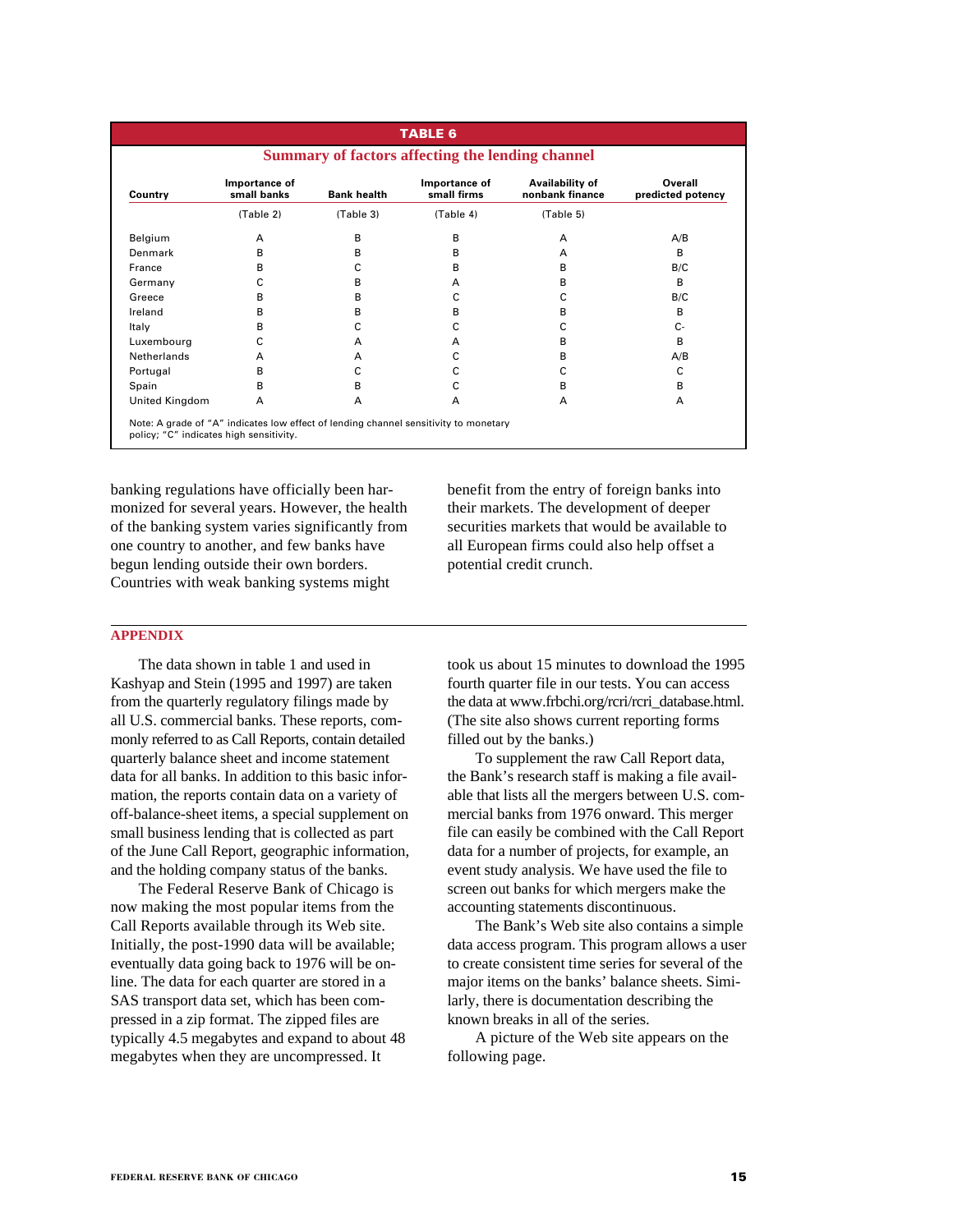# **Report of Condition and Income Database**

The Report of Condition and Income database contains selected data for all banks regulated by the Federal Reserve System, Federal Deposit Insurance Corporation, and Comptroller of the Currency. The financial data are on an individual bank basis and were selected from the following schedule: assets and liabilities, income, capital, off-balance-sheet transactions, risk-based capital, and other memoranda items. Files are available quarterly and only for downloading purposes.

# **About the Data**

Documentation files:

Data Description contains a list of all the variables in this database.

Data Definitions contains the definitions of the variables and notes on forming consistent time series.

Data Access contains information on how to import the zipped SAS files into various software packages and a sample SAS program.

Sample Form shows the reporting form currently used to collect the data.

# **Merger Data**

The <u>merger file</u> contains information that can be used to identify all bank acquisitions and mergers since 1976. These data can be merged into the Call Report data.

# **Quarterly Call Report Data**

Each quarterly data file contains income and balance sheet items for all the banks. The files are zipped using PKZIP. The files are in SAS transport data file format. The files are about 4.5 megabytes in compressed form and about 48 megabytes when expanded.

| Year | 1st quarter | 2nd quarter | 3rd quarter | 4th quarter |
|------|-------------|-------------|-------------|-------------|
| 1990 | 1st         | 2nd         | 3rd         | 4th         |
| 1991 | 1st         | 2nd         | 3rd         | 4th         |
| 1992 | 1st         | 2nd         | 3rd         | 4th         |
| 1993 | 1st         | 2nd         | 3rd         | 4th         |
| 1994 | 1st         | 2nd         | 3rd         | 4th         |
| 1995 | 1st         | 2nd         | 3rd         | 4th         |
| 1996 | 1st         | 2nd         | 3rd         | 4th         |
|      |             |             |             |             |

**Document**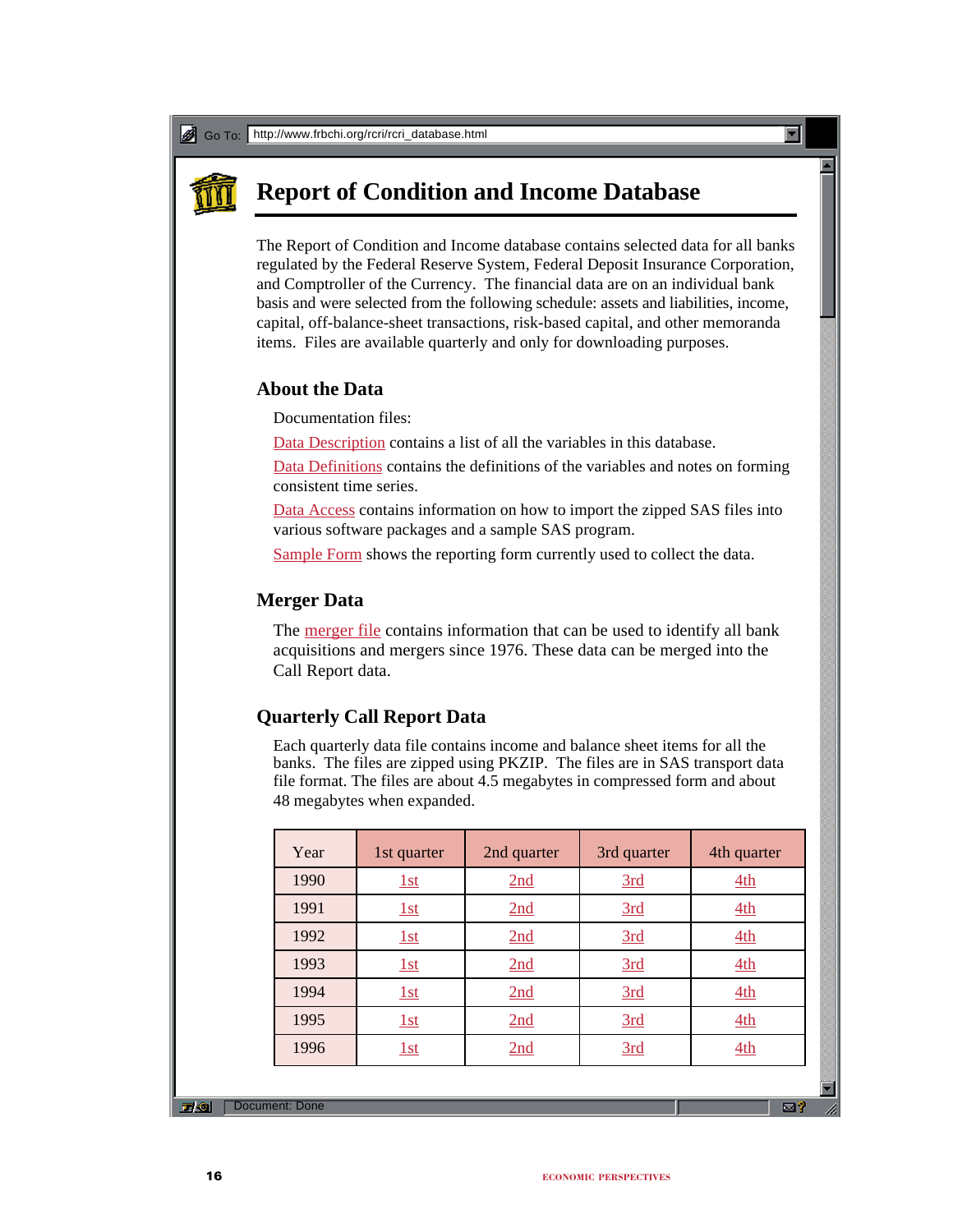# **NOTES**

1 Throughout all of what follows we are implicitly relying on the conventional assumption that there is imperfect price adjustment. See Bernanke and Gertler (1995), Cecchetti (1995), Hubbard (1995), and Kashyap and Stein (1994) for other surveys of this literature.

2 See Diamond (1984) for a formal treatment of this problem.

3 See Borio (1996) and Berran, Coudert, and Mojon (1996) for two exceptions.

4 A finding that these forms of financing move in opposite directions following a monetary contraction should not be taken as an indication that those firms that are cut off from banks are the same ones that begin issuing commercial paper. A much more realistic mechanism is that smaller firms that are cut off from bank lending receive increased trade credit, and the trade credit is supplied by larger firms that can access the commercial paper market.

5 For the U.S., Kashyap and Stein (1994) note that things may have worked differently in the credit crunch of the early 1990s. If a regulatory risk-based capital standard binds banks at the margin, then the banks' loan supply

can become disconnected from changes in monetary policy. In this case, the binding capital requirement can generate a "pushing on a string" problem for the central bank, in which monetary policy becomes *less* effective.

6 Description of Thomson issuer ratings from www.bankwatch.com, as of July 17, 1997. We thank Christopher Tang for supplying the BankWatch data and answering our questions about them.

7 One caveat to this assumption is that if firms are part of a holding company structure that creates the appearance of many small firms in order to skirt certain regulations, then it is possible that these firms may have access to the internal capital market of the holding company.

8 Of course, the Gertler and Gilchrist numbers shown earlier demonstrate that small firms generally may account for a much larger fraction of fluctuations than suggested by their average share of the aggregate economy.

9 For example, Demirgüç-Kunt and Levine (1996) show that stock market capitalization tends to be fairly highly correlated with the ratio of domestic credit to GDP.

# **REFERENCES**

**Bank for International Settlements,** *Annual Report*, Basel, Switzerland: BIS, 1996.

**Barth, James R., Daniel E. Nolle, and Tara N. Rice,** "Commercial banking structure, regulation, and performance: An international comparison," Office of the Comptroller of the Currency, economics working paper, No. 97-6, 1997.

**Berger, Allen N., Anil K Kashyap, and Joseph M. Scalise,** "The transformation of the U.S. banking industry: What a long, strange trip it's been," *Brookings Papers on Economic Activity*, 1995, pp. 55–218.

**Bernanke, Ben S., and Alan S. Blinder,** "The federal funds rate and the channels of monetary transmission," *American Economic Review*, Vol. 82, September 1992, pp. 901–921.

**Bernanke, Ben S., and Mark Gertler,** "Inside the black box: The credit channel of monetary policy transmission," *Journal of Economic Perspectives*, Vol. 9, Fall 1995, pp. 27–48.

**Berran, Fernando, Virginie Coudert, and Benoit Mojon,** "The transmission of monetary policy in European countries," Centre D'Études Prospectives et D'Informations Internationales, working paper, 1995.

**Borio, Claudio,** "Credit characteristics and the monetary transmission mechanism in fourteen industrial countries: Facts, conjectures, and some econometric evidence," in *Monetary Policy in a Converging Europe*, Koos Alders, Kees Koedijk, Clemens Kool, and Carlo Winder (eds.), Amsterdam: Kluwer Academic Press, 1996, pp. 77–115.

**Calomiris, Charles W., Charles P. Himmelberg, and Paul Wachtel,** "Commercial paper, corporate finance, and the business cycle: A microeconomic perspective," *Carnegie-Rochester Conference Series on Public Policy*, Vol. 42, 1995, pp. 203–250.

**Carpenter, Robert E., Steven M. Fazzari, and Bruce C. Petersen,** "Inventory investment, internal-finance fluctuations, and the business cycle," *Brookings Papers on Economic Activity*, 1994, pp. 75–138.

**Cecchetti, Stephen G.,** "Distinguishing theories of the monetary transmission mechanism,"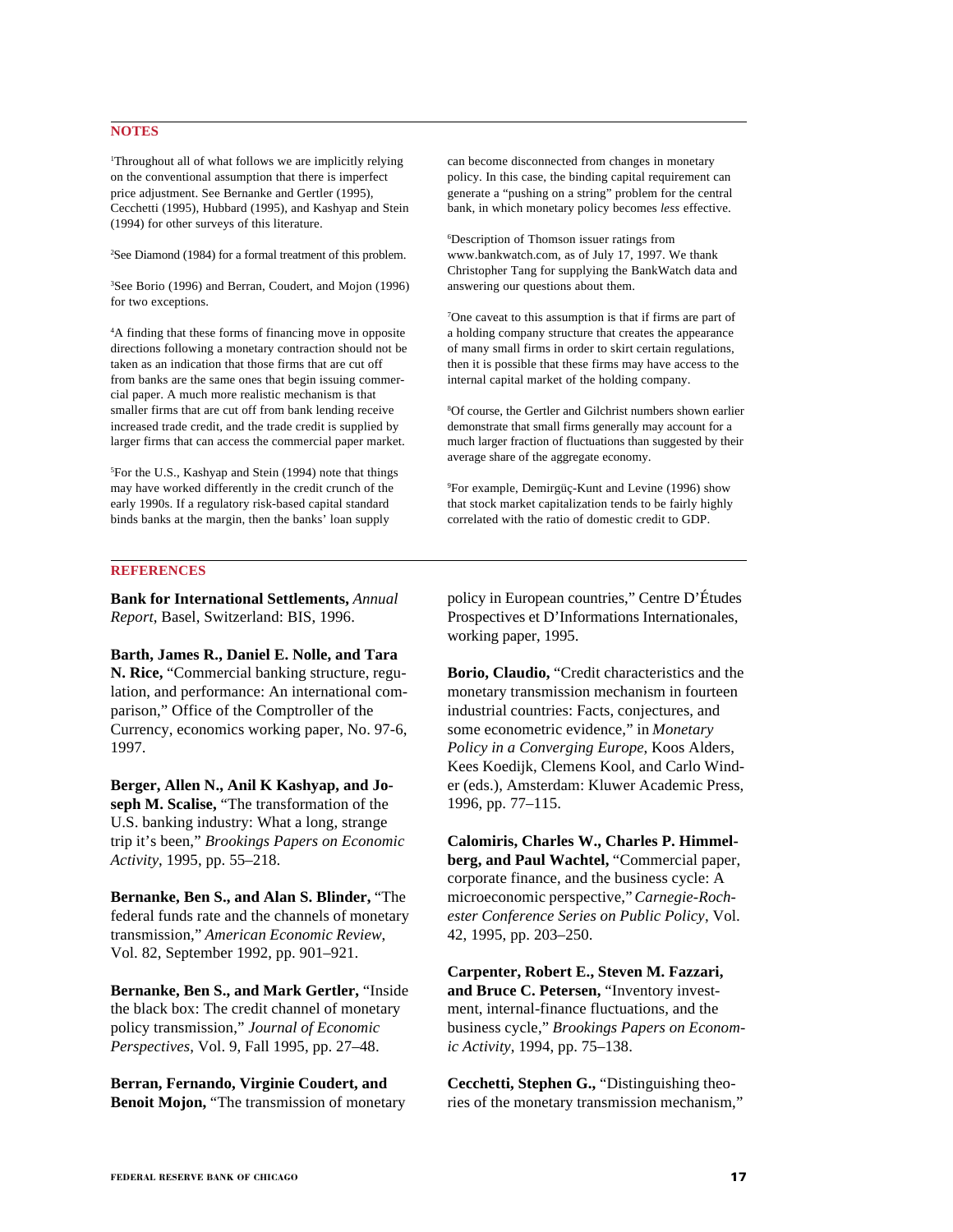*Review*, Federal Reserve Bank of St. Louis, Vol. 77, May/June 1995, pp. 83–97.

**Demirgüç-Kunt, Asli, and Ross Levine,** "Stock market development and financial intermediaries: Stylized facts," *The World Bank Economic Review*, Vol. 10, No. 2, 1996, pp. 291–321.

**Diamond, Douglas W.,** "Financial intermediation and delegated monitoring," *Review of Economic Studies*, Vol. 51, No. 166, July 1984, pp. 393–414.

**Gertler, Mark, and Simon Gilchrist,** "Monetary policy, business cycles, and the behavior of small manufacturing firms," *Quarterly Journal of Economics*, Vol. 109, May 1994, pp. 309–340.

# **Gertler, Mark, and R. Glenn Hubbard,**

"Financial factors in business fluctuations," *Financial Volatility: Causes, Consequences, and Policy Recommendations*, Washington, DC: Federal Reserve Board, 1988.

**Gibson, Michael,** "The bank lending channel of monetary policy transmission: Evidence from a model of bank behavior that incorporates long-term customer relationships," Federal Reserve Board, working paper, 1996.

**Hoshi, T., David Scharfstein, and Kenneth J. Singleton,** "Japanese corporate investment and Bank of Japan guidance of commercial bank lending," in *Japanese Monetary Policy*, Kenneth J. Singleton (ed.), NBER, 1993, pp. 63–94.

**Hubbard, R. Glenn,** "Is there a 'credit' channel for monetary policy?," *Review*, Federal Reserve Bank of St. Louis, Vol. 77, May/June 1995, pp. 63–77.

**International Finance Corporation,** *Emerging Stock Markets Factbook*, Washington, DC, 1996.

**Kashyap, Anil K, and Jeremy C. Stein,** "Monetary policy and bank lending," in *Monetary Policy*, N. Gregory Mankiw (ed.), Chicago: University of Chicago Press, 1994, pp. 221–256.

 **,**"What do a million banks have to say about the transmission of monetary policy," National Bureau of Economic Research, working paper, No. 6056, June 1997.

**Kashyap, Anil K, Jeremy C. Stein, and Owen Lamont,** "Credit conditions and the cyclical behavior of inventories," *Quarterly Journal of Economics*, Vol. 109, August 1994, pp. 565–592.

**Kashyap, Anil K, Jeremy C. Stein, and David W. Wilcox,** "Monetary policy and credit conditions: Evidence from the composition of external finance," *American Economic Review*, Vol. 83, March 1993, pp. 78–98.

 **,** "Monetary policy and credit conditions: Evidence from the composition of external finance: Reply," *American Economic Review*, Vol. 86, March 1996, pp. 310–314.

**Ludvigson, Sydney,** "The channel of monetary transmission to demand: Evidence from the market for automobile credit," Federal Reserve Bank of New York, working paper, No. 9625, 1996.

**Milne, Alistair,** "Inventory investment in the UK: Excess volatility, financial effects, and the cost of capital," University of London, unpublished Ph.D. thesis, 1991.

**Organization for Economic Cooperation and Development,** *Bank Profitability: Financial Statements of Banks 1986–1995* (preliminary), Paris: OECD, 1997.

 **,** *Non-Financial Enterprises Financial Statements*, Paris, 1995.

 **,** "OECD financial statistics, part 1," *Financial Statistics Monthly*, Paris, various issues.

**Sharpe, Steven A.,** "Bank capitalization, regulation, and the credit crunch: A critical review of the research findings," Federal Reserve Board, working paper, No. 95-20, 1995.

**Stein, Jeremy C.,** "An adverse selection model of bank asset and liability management with implications for the transmission of monetary policy," National Bureau of Economic Research, working paper, No. 5217, 1995.

 **<sup>,</sup>** "The impact of monetary policy on bank balance sheets," *Carnegie-Rochester Conference Series on Public Policy*, Vol. 42, 1995, pp. 151–195.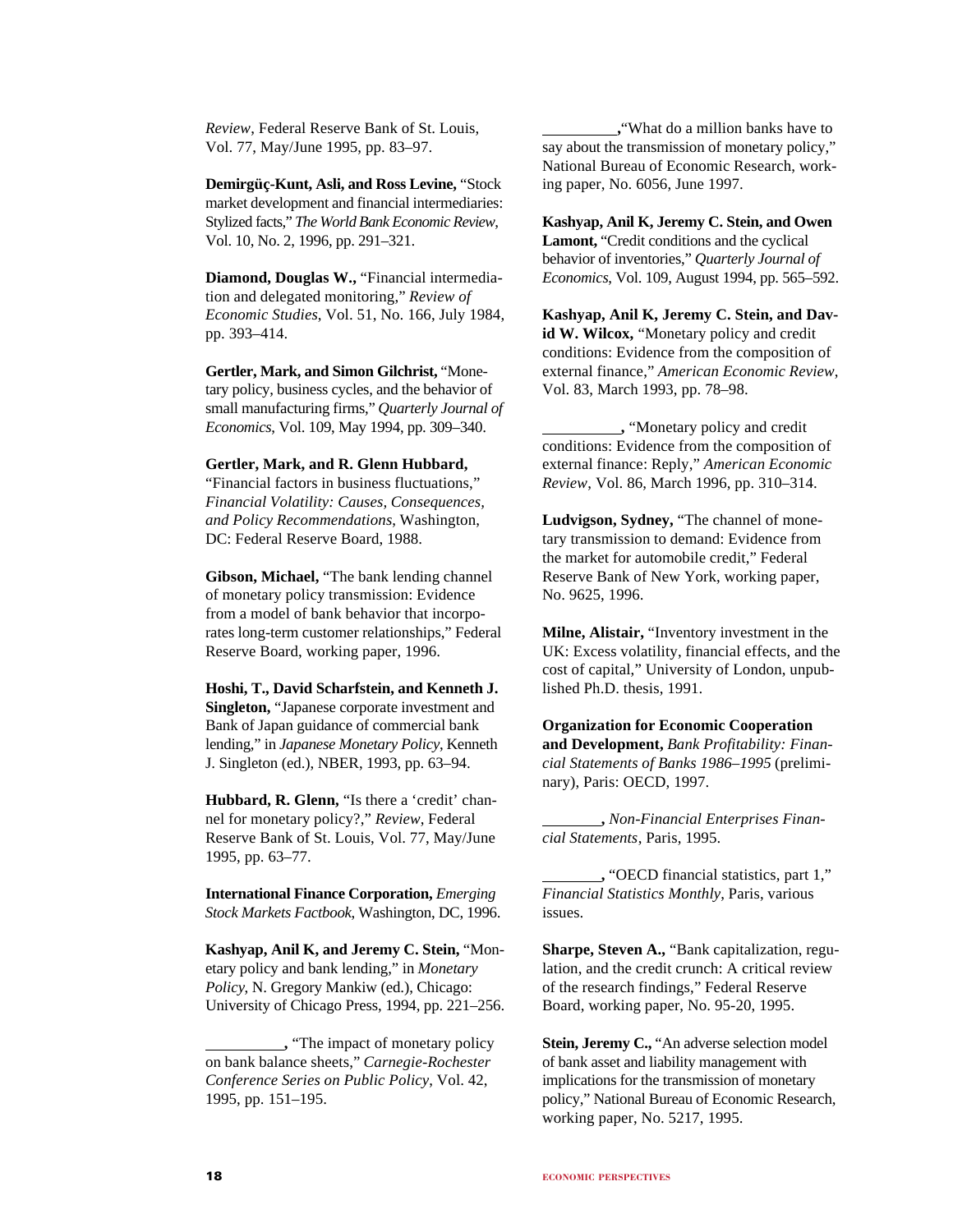# **Understanding aggregate job flows**

#### **Jeffrey R. Campbell and Jonas D.M. Fisher**

Recent empirical work on plant-level employment dynamics, described in Davis, Haltiwanger, and Schuh (DHS, 1996), represents a

challenge to conventional ways of thinking about business cycles. The plant-level data provide concrete evidence against the broad applicability of the representative agent construct. Moreover, the behavior of the macro aggregates based on the plant-level data seem hard to reconcile with predictions of the models that dominate the literature on business cycles, which are based on the representative agent paradigm.

Although DHS present evidence at the micro and aggregate levels, most of the literature that has developed in response has focused on the aggregate-level evidence. Two of the aggregate variables that have attracted the most attention are the rates of job creation, that is, positive plant-level employment growth, and job destruction, that is, negative plant-level job growth. DHS find that the variance of job destruction in the U.S. manufacturing sector is greater than the variance of job creation and that these variables are negatively correlated (albeit imperfectly).

A variety of models have been developed to explain the above observations, which are difficult to reconcile with standard representative-agent models of the business cycle. Examples include Caballero (1992), Caballero and Hammour (1994), Foote (1995), and Mortenson and Pissarides (1994). While this work has provided important insights into business cycles, for the most part it does not simultaneously account for the significant heterogeneity in the intensity of job growth at the plant level documented in DHS. Thus, it does not bring us any closer to establishing a direct connection between detail at the micro level and the behavior of important macro aggregates.

In Campbell and Fisher (1996), we present a model that has the potential of accounting for both the aggregate and the cross-sectional evidence. We believe that knowledge of the microeconomic decision rules suggested by the plant-level employment data enhances our understanding of the aggregate evidence. A significant feature of the plant-level employment data is that large numbers of plants do not change employment over a quarter or even a year, and there is considerable heterogeneity among plants that do change, with changes occurring over a fairly broad range. These results suggest a microeconomic interpretation: that plants face idiosyncratic uncertainty and employment adjustment costs which are nondifferentiable at the point of zero change. This structure captures the qualitative features of the cross-sectional evidence. Moreover, we find that the same friction that underlies the adjustment cost formulation may imply that average

Jeffrey R. Campbell is an assistant professor of economics at the University of Rochester and a faculty research fellow at the National Bureau of Economic Research. Jonas D.M. Fisher is an economist at the Federal Reserve Bank of Chicago and an assistant professor at the University of Western Ontario.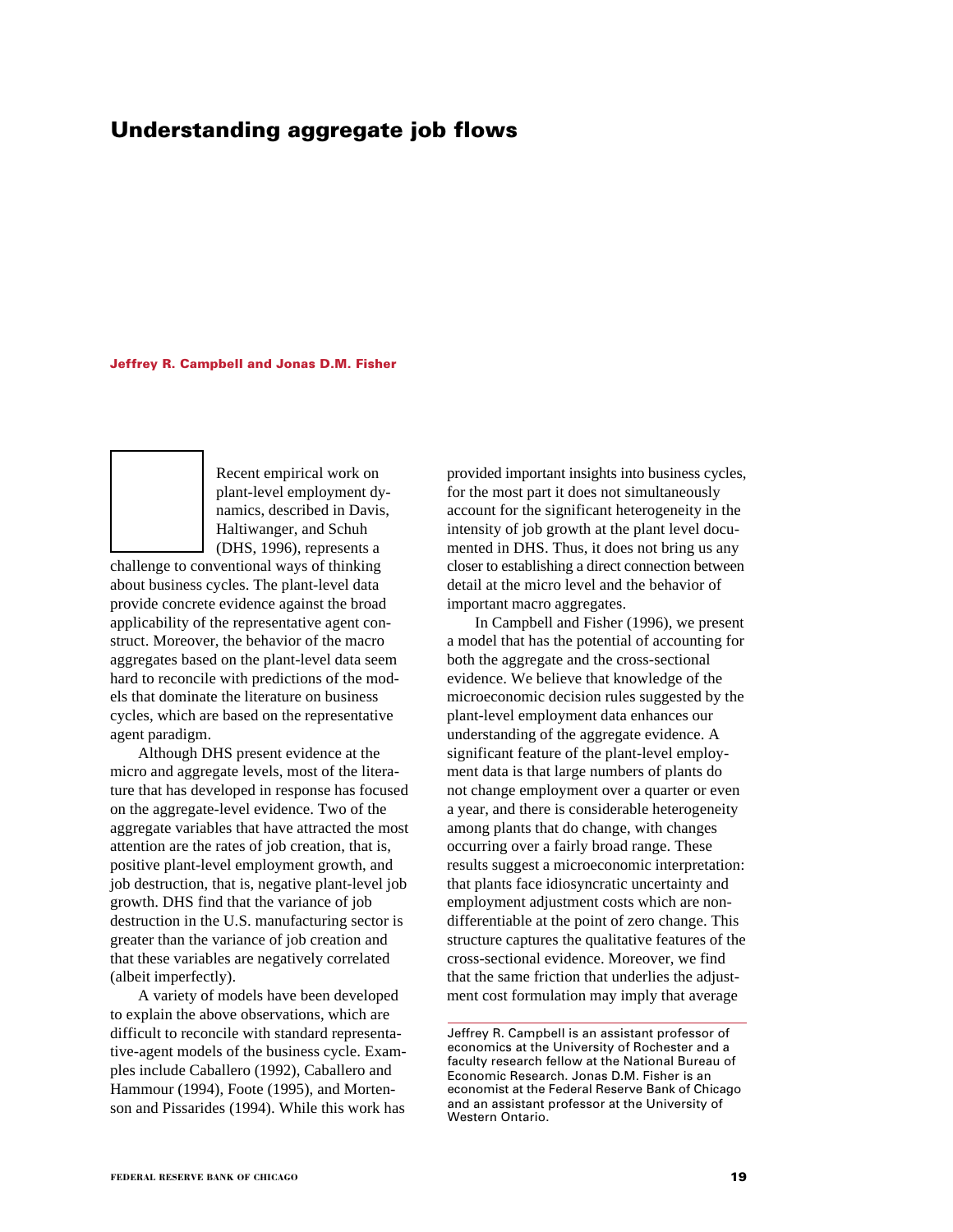job destruction by plants that reduce employment is more variable than average job creation by plants that increase employment. This helps us account for the aggregate evidence on employment flows. That is, we are able to establish a *direct* connection between micro and aggregate fluctuations.

In this article, we review our work in Campbell and Fisher (1996). We describe the evidence in DHS that has generated the recent theoretical interest, discuss the reasons this evidence represents a challenge to standard models, and briefly outline the recent theoretical responses to this challenge. We develop a benchmark model that captures key features of standard business cycle theory, which we use to demonstrate the difficulties standard models have in accounting for the DHS evidence. We then use a model based on Caballero (1992) to demonstrate the main mechanism at work in our model.

# **Implications of evidence on job flows for business cycle analysis**

The evidence presented in DHS is based on the Longitudinal Research Database compiled by the U.S. Bureau of the Census. This database contains detailed quarterly and annual plant-level employment data for the U.S. manufacturing sector from 1972 to 1988. First, we describe the evidence on job flows at the plant level. Second, we describe various aggregate variables which are based on the plant-level data.<sup>1</sup> Finally, we discuss how some of this evidence represents a challenge to conventional ways of modeling business cycles and review leading theoretical responses to this challenge.

# *Evidence on plant-level heterogeneity in job growth*

Figure 1 displays two snapshots of employment growth for the U.S. manufacturing sector. DHS measure date *t* employment



growth at the plant level as the change in employment between date *t*–1 and date *t* divided by the average of date *t* and *t*–1 employment. Formally,

emplyment growth at plant 
$$
i = \frac{(n_{i,t} - n_{i,t-1})}{(n_{i,t} + n_{i,t-1})/2}
$$
,

where  $n_i$ , denotes the level of employment at plant *i* at date *t*. Both panels in the figure display cross-sectional histograms of employment growth, where individual plant-level employment growth rates are weighted by the plant's share of total employment. Hence, the height of a bar is the percentage of total employment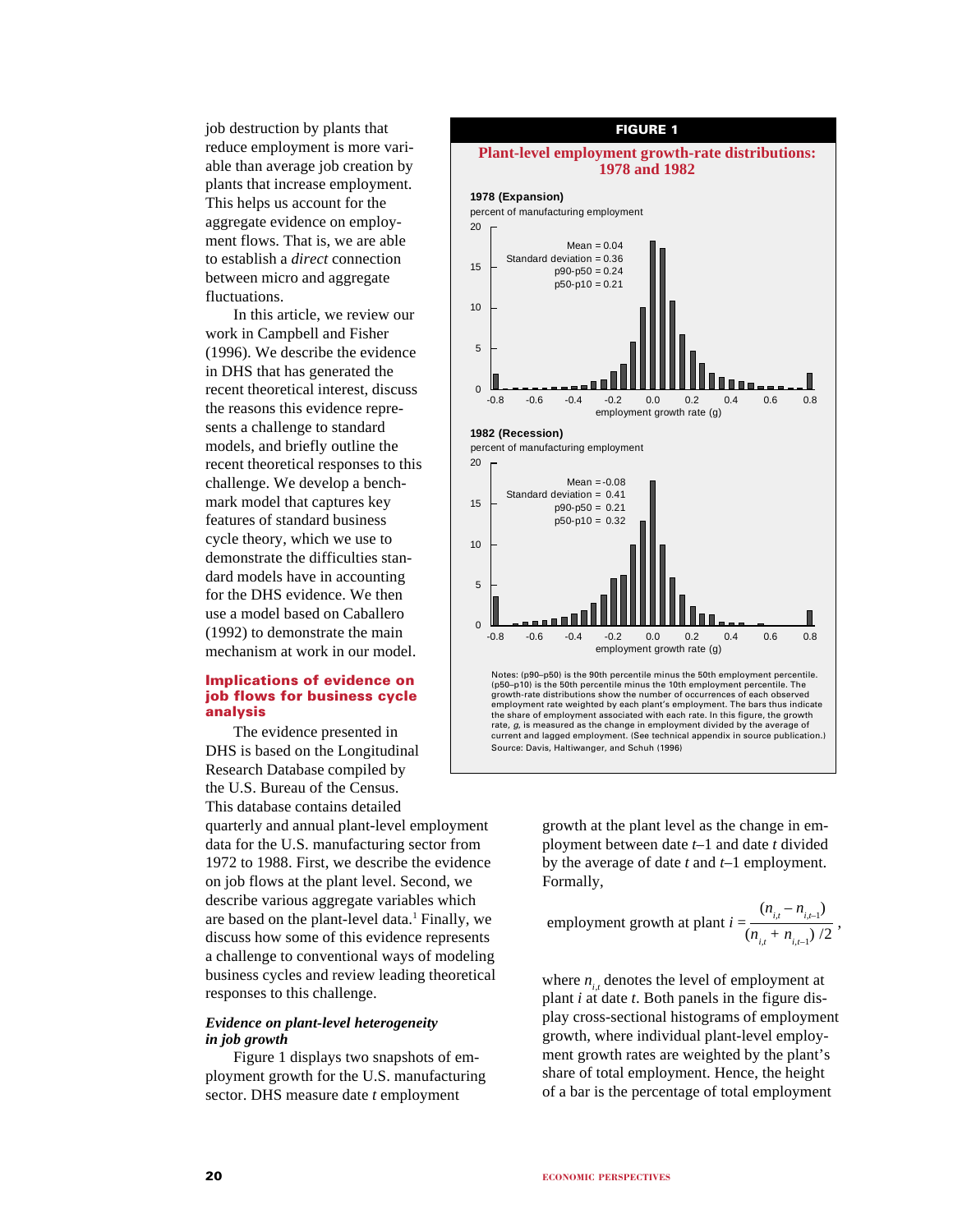accounted for by plants within the growth rate interval on the horizontal axis. The top panel shows the employment-weighted cross-sectional distribution of plant-level employment growth rates for 1978, an expansion year, and the bottom panel shows the same for 1982, a recession year.

As the histograms illustrate, job creation and job destruction are pervasive. Moreover, the scale of employment changes at the plant level displays considerable heterogeneity. Further, as we would expect, changing from an expansion to a recession involves a drop in the mean of the job-growth distribution (see panel inset). Notice that the recession distribution appears more skewed to the left (toward destruction) than seems warranted by a change in the mean of the distribution alone. Indeed, the variance of the distribution increases in a recession relative to a boom. Finally, both panels show that a large fraction of employment is at plants that do not change employment or change employment by a very small amount.<sup>2</sup>

#### *Evidence on aggregate job flows*

Figure 2 plots quarterly data for aggregate job creation, job destruction, job reallocation, and net job growth or the difference between job creation and destruction from the fourth quarter of 1972 through the fourth quarter of 1988. Due to the non-stationarity in the levels of these variables, the data plotted are rates and not levels. DHS define the aggregate *rate of job creation* at date *t* as total job creation between dates *t*–1 and *t* divided by the average of current and lagged aggregate employment:

aggregate rate of job creation at

date 
$$
t = \frac{\sum_{\{i:n_{i,t} > n_{i,t-1}\}} (n_{i,t} - n_{i,t-1})}{(n_t + n_{t-1})/2}
$$

.

Here,  $n_{\tau}$  denotes aggregate employment at date *t*. Similarly, the aggregate *rate of job destruction* at date *t* is defined as total job destruction between date *t*–1 and *t* divided by



the average of current and lagged aggregate employment:

aggregate rate of job destruction at

date 
$$
t = \frac{\sum_{\{i:n_{i,t} < n_{i,t-1}\}} (n_{i,t} - n_{i,t-1})}{(n_t + n_{t-1})/2}
$$
.

According to figure 2, job destruction is clearly more variable than job creation. Destruction in particular tends to rise sharply around times of recessions (shaded areas in figure). Although there is some negative covariation between job creation and destruction, it is not perfect. Job destruction seems to be quite cyclical, while job creation seems virtually acyclical. Finally, both reallocation and net job growth appear quite cyclical, moving in opposite directions over the business cycle.

Another way of looking at time series data is to examine summary statistics derived from the data. Various statistics summarizing the cyclical characteristics of the aggregate variables plotted in figure 2 are displayed in table 1, with standard errors in parentheses.3 These confirm our main impressions from figure 2. Note that the variance of job creation is less than one-third that of job destruction, and the difference is significant at the 1 percent level. Note also that creation and destruction are significantly negatively correlated, but the absolute value of the correlation is significantly different from unity. Another feature of the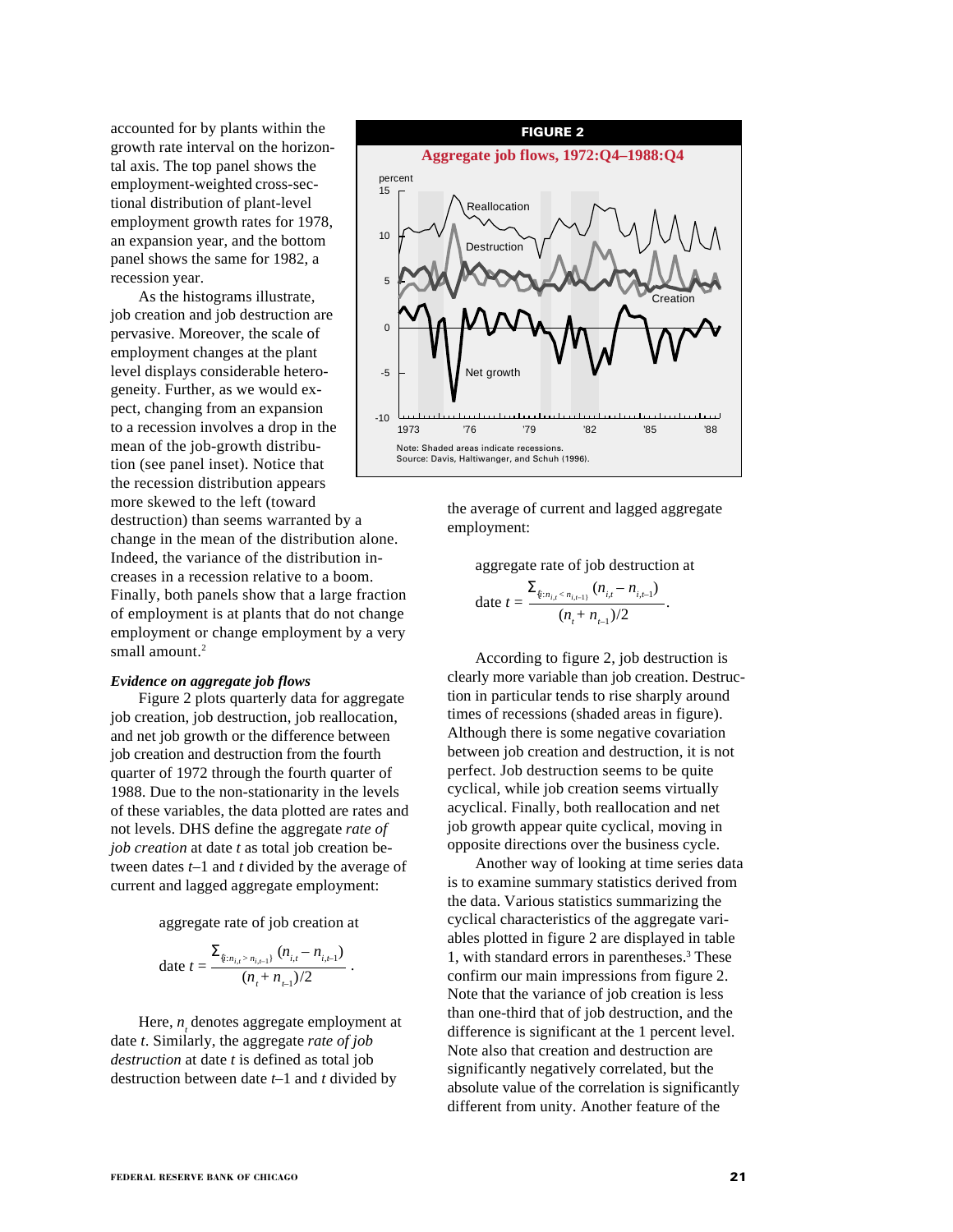| <b>TABLE 1</b>                                                                                           |                   |  |  |  |  |  |  |
|----------------------------------------------------------------------------------------------------------|-------------------|--|--|--|--|--|--|
| <b>Cyclical characteristics of quarterly job</b><br>flows, U.S. manufacturing sector,<br>1972:Q4-1988:Q4 |                   |  |  |  |  |  |  |
| Variances                                                                                                |                   |  |  |  |  |  |  |
| Creation                                                                                                 | 0.79<br>(0.10)    |  |  |  |  |  |  |
| Destruction                                                                                              | 2.70<br>(0.60)    |  |  |  |  |  |  |
| Reallocation                                                                                             | 1.52<br>(0.12)    |  |  |  |  |  |  |
| Growth                                                                                                   | 2.15<br>(0.24)    |  |  |  |  |  |  |
| <b>Correlations</b>                                                                                      |                   |  |  |  |  |  |  |
| Creation and growth                                                                                      | 0.72<br>(0.05)    |  |  |  |  |  |  |
| Destruction and growth                                                                                   | $-0.93$<br>(0.02) |  |  |  |  |  |  |
| Reallocation and growth                                                                                  | 0.58<br>(0.09)    |  |  |  |  |  |  |
| Creation and destruction                                                                                 | $-0.40$<br>(0.11) |  |  |  |  |  |  |
| Source: Authors' calculations based<br>on data in figure 2.                                              |                   |  |  |  |  |  |  |

data is that reallocation and net job growth display a significant negative correlation. This evidence of "countercyclical job reallocation" has been the focus of a lot of theoretical attention. (However, it is logically indistinct from the observation that destruction is more variable than creation. This follows from the definitions of job reallocation and net job growth and the definition of a covariance.)

# *Challenging the conventional view4*

The evidence presented above represents a challenge to conventional approaches to modeling business cycles. Of particular relevance are the following observations: 1) plant-level job creation and destruction display considerable heterogeneity (including many plants that do not change employment for extended periods) and are ongoing phenomena that occur at all stages of the business cycles; 2) the variance of the cross-sectional employment growth distribution rises in a recession; 3) aggregate job destruction is more variable than aggregate job creation (or aggregate job reallocation is countercyclical); and 4) aggregate job creation and job destruction are negatively correlated, albeit imperfectly.

Standard business cycle models are built around three main tenets: representative agents, symmetric aggregate shocks, and frictionless markets. Aggregate variables are considered to be determined by the optimal decisionmaking of a representative household and a representative firm, each subject to random disturbances. These agents are assumed to interact in competitive goods and factor markets. The representative agent assumption is valid in these models because all households and firms behave identically. The random disturbances are shocks that disturb the economy as a whole. Examples used in recent business cycle studies include government spending shocks, technology shocks, monetary policy shocks, or shocks to marginal tax rates.

Standard models with these features have difficulty with the evidence summarized in the four observations above. First, standard models do not exhibit any heterogeneity at the plant level. All firms are identical and behave exactly as the representative firm. When employment at the representative firm changes, it changes by the same amount at all firms. Thus these models are unable, at first glance at least, to account for the heterogeneity observation. Second, since creation and destruction are not pervasive at the plant level in these models, they cannot account for the variance of the cross-sectional employment growth distribution in recessions compared with periods of economic growth. Third, with symmetric aggregate shocks, aggregate job creation and aggregate job destruction at the representative firm occur with similar frequency and magnitude. Therefore, aggregate job creation and destruction are equally variable, which contradicts the third observation above. Finally, because all firms act identically, when these models display aggregate job creation, aggregate job destruction must be zero and vice versa. Given the assumption of symmetric aggregate shocks, it follows that aggregate job creation and destruction are perfectly negatively correlated in these models, so they fail to account for the evidence of imperfect negative correlation.

# *Recent responses to the challenge*

As mentioned earlier, most of the literature has focused on the aggregate-level evidence, in particular the evidence of greater variability in aggregate job destruction relative to aggregate job creation (observation number three in the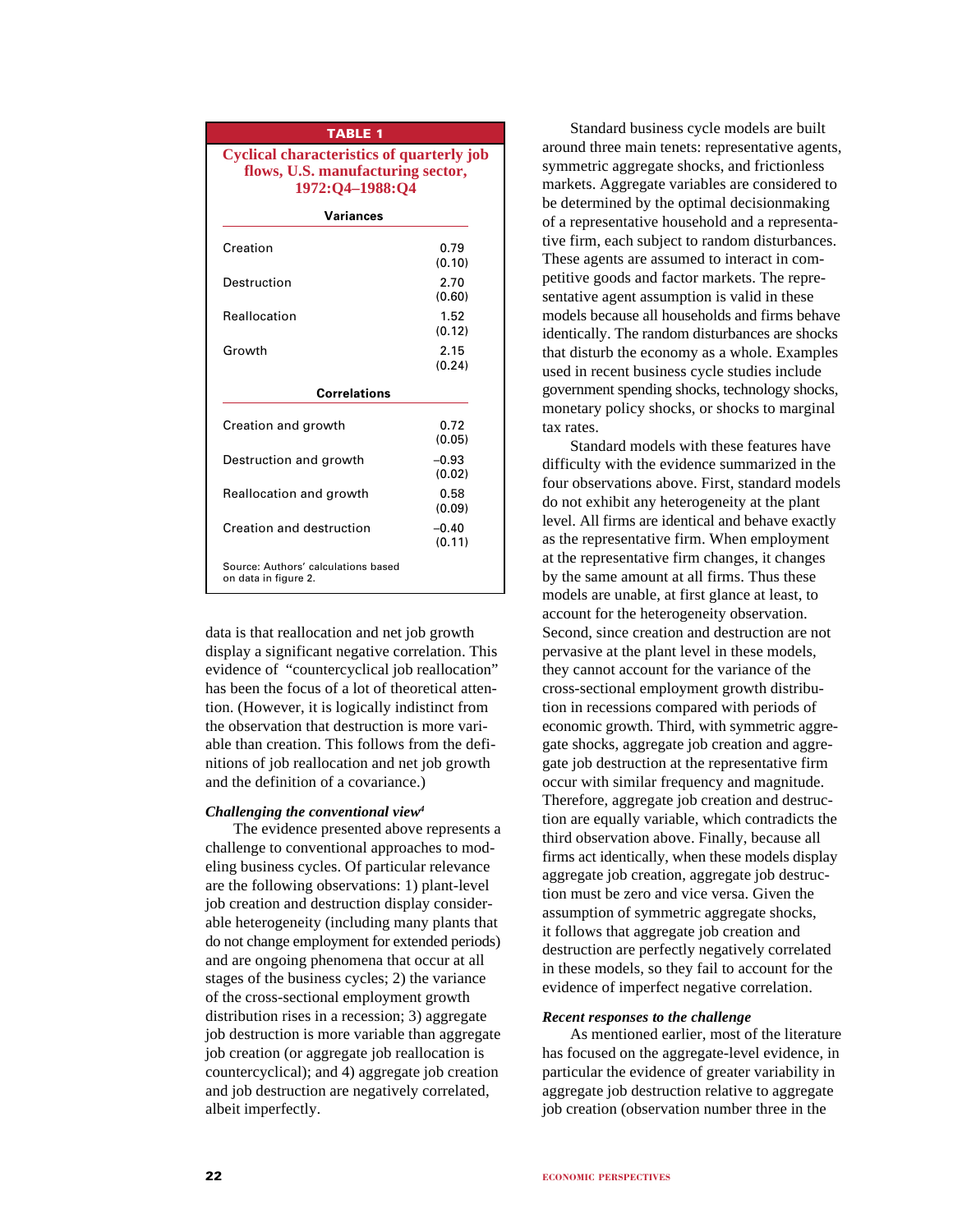previous section). We have taken the response a step further by attempting to make a direct connection between the micro- and aggregatelevel evidence. Our work shows that the same friction that can help account for the plant-level data also helps to account for the evidence on aggregate job flows. To clarify these points, we briefly summarize the recent literature.

In the model developed by Caballero and Hammour (1994), aggregate disturbances influence the incentives to create and destroy plants. These disturbances affect the rate at which new vintages of capital render older vintages obsolete and so determine the rates at which plants are created and destroyed. Since it is assumed that a fixed number of workers is used to operate a plant, variation in the numbers of plants being shut down or coming on line translates directly into numbers of jobs destroyed or created. Caballero and Hammour account for the relative variability of creation and destruction by introducing a friction into the process of plant creation. In particular, they assume that costs of plant creation are increasing in aggregate creation activity, but that destruction costs are not.

Mortensen and Pissarides (1994) develop a model in which the key departure from the conventional model is that the labor market is no longer frictionless. In their model, production takes place at plants in which one worker operates one unit of capital. Workers are matched with plants and sometimes these matches are broken, in which case it takes time for new job–worker matches to be formed. Measured variation in employment occurs as the number of plants matched with a worker varies over time. If a match is broken, a job is said to be destroyed; if a match is formed, a job is created. Variation in the number of new job– worker matches or new job–worker separations translates directly into measures of aggregate creation and destruction. In this model, periods of low aggregate productivity are also periods in which the opportunity costs of reallocating workers are low. Hence, reallocation activity tends to be high in recessions relative to booms and, therefore, destruction is more variable than creation.

Caballero (1992) studies a model of lumpy employment adjustment. Fixed costs of adjustment prevent employment from being always at its frictionless optimum level, as in conventional

models. If employment falls below a threshold relative to the frictionless optimum, the plant increases employment by a fixed amount; if employment exceeds some threshold relative to the frictionless optimum, the plant reduces employment by a fixed amount. Aggregate disturbances influence the distribution of plants relative to their frictionless optimum levels, leading to variablitity in aggregate creation and destruction. Caballero demonstrates that if the aggregate disturbances are symmetric, movements in the numbers of creators and destroyers are such that the variance of creation equals the variance of destruction, regardless of the amounts created and destroyed by individual plants. If, on the other hand, the aggregate shocks are assumed to be asymmetric, the author shows that it is possible to reproduce the excess variability of destruction found in DHS. In particular, if *bad* shocks are more severe but occur less frequently than *good* shocks, there is a tendency for the variance of the number of job destroyers to exceed the variance of the number of job creators.

Foote (1995) presents another explanation for the empirical evidence that builds on the same basic structure studied by Caballero (1992). This analysis also focuses on generating movements in the numbers of job creators and job destroyers, holding fixed the amounts created and destroyed by individual plants. The mechanism emphasized by Foote involves the trend downward in average plant size in the U.S. manufacturing sector over the sample period studied by DHS. The downward trend is modeled in terms of a trend downward in the frictionless level of employment at the plant level. This tends to lead to the bunching of plants near their job destruction thresholds, which means that bad aggregate shocks have a larger impact on job destruction than good shocks have on job creation. The net result is higher variation in job destruction than in job creation, driven entirely by variation in the numbers of job creators and job destroyers.

Although the above models achieve some success in providing a theoretical grounding for the DHS evidence on aggregate employment flows, they leave the plant-level evidence largely unexplained. In these models, there is no heterogeneity in creation and destruction at the plant level, and the amounts created and destroyed at the plant level are invariant over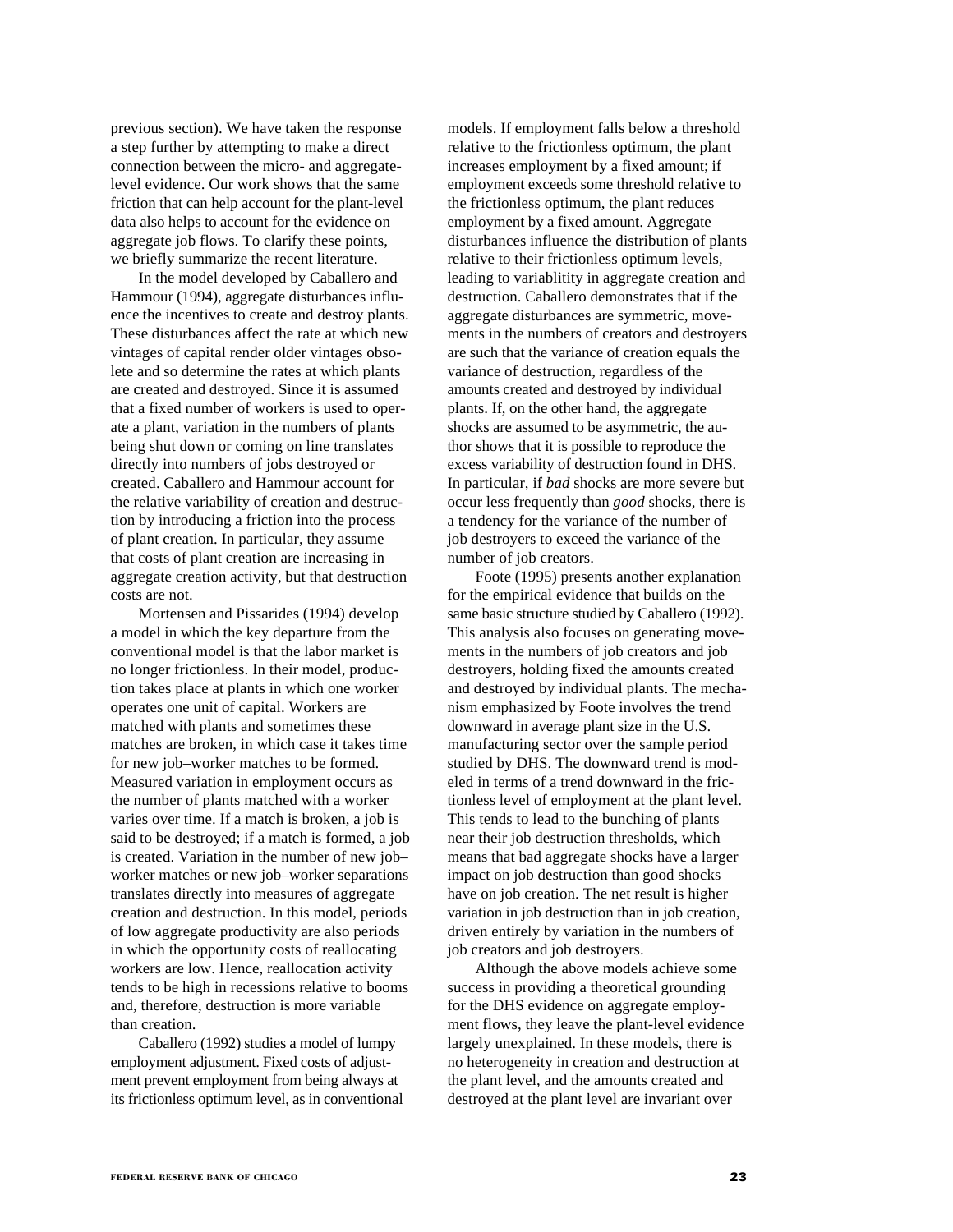the business cycle. All variation in aggregate creation and destruction is derived from model features that influence the numbers of plants creating and destroying. Our contribution is to show how the same friction that helps to account for the plant-level evidence may also imply variation in the amounts created and destroyed at the plant level, which in turn may account for the evidence on aggregate job flows.

In our model, plants are subject to idiosyncratic technology shocks and we assume that it is costly to adjust employment at the plant level, with these costs being nondifferentiable at the point of zero adjustment. In the following two sections, we illustrate the potential of these model elements to simultaneously account for the micro and aggregate evidence. Below, we present a benchmark macro model without employment adjustment costs, but with idiosyncratic uncertainty at the plant level. This illustrates how minor modifications to a standard model can help it account for some of the plant-level evidence. However, without employment adjustment costs, this model still has difficulties with the evidence presented by DHS. Next, we use Caballero's (1992) model of employment adjustment to demonstrate the basic mechanism driving the findings for aggregate job flows in our work.

### **Benchmark business cycle model**

Our benchmark business model includes the three main elements of standard models described earlier: representative agents, symmetric aggregate shocks, and frictionless markets. The model departs from standard models in that it incorporates idiosyncratic technology shocks. However, it incorporates these shocks in a way that retains the validity of the representative agent assumption for aggregate analysis. Our purpose is to develop a concrete example to illustrate the extent of the failure of this class of models with respect to the DHS evidence.

Consider an economy composed of a single infinitely lived household and a continuum (very large number) of productive establishments called plants, which interact in competitive goods and labor markets in order to maximize utility and profits, respectively. To connect with the plant-level evidence on job creation and destruction, we assume that plants are subject to plant-specific random technology shocks,

but otherwise are identical. These shocks include a common aggregate component; we make assumptions so that the behavior of the plants when considered in the aggregate corresponds to that of a *stand-in* representative plant that faces the common aggregate shock alone.

The representative household chooses consumption and work effort to maximize the present discounted value of utility subject to a budget constraint. Its decision problem is:

$$
\max_{\{h_i, n_i\}_{i=0}^{\infty}} E_0 \sum_{t=0}^{\infty} \beta^t \log (h_t - n_i^{\gamma/\gamma})
$$
  
subject to  $h_t \le w_t n_t + \int_0^1 \pi_{i,t} dt, t = 0, 1, 2,...$ 

Here  $E_0$  is the mathematical expectations operator conditional on information at date 0;  $h<sub>t</sub>$  and  $n<sub>t</sub>$  denote the date  $t$  consumption of the household and date *t* labor supply, respectively;  $0 < \beta < 1$  is the household's subjective time discount factor;  $\gamma > 1$  is an exogenous parameter governing the elasticity of labor supply; and *w*. is the wage rate in consumption units. In addition,  $\pi_i$ , denotes time *t* profits of firm  $i \in [0,1]$ , also in consumption units, which the household receives by virtue of its ownership of plants. Hence, the last term on the right hand side of the budget constraint is the sum of profits at all plants.

Household optimization yields a first order condition relating labor supply to the wage at each date *t*. This can be rearranged to arrive at the following labor supply schedule for the household:

1) 
$$
n_t^s = w_t^{\frac{1}{\gamma-1}} \equiv S(w_t).
$$

Since there is only one household, this equation also determines the economy-wide labor supply schedule, summarized by *S* (.).

Plant  $i \in [0,1]$  produces output,  $y_{i,t}$ , for sale in the goods market using the technology  $y_{i,t}$  =  $\theta_{i,t}^{1-\alpha} n_{i,t}^{\alpha}$ . Here  $0 < \alpha < 1$  and  $\theta_{i,t}$  is the time *t* random technology disturbance for firm *i*. The random technology disturbance has the form

$$
\boldsymbol{\theta}_{i,t} = \boldsymbol{\eta}_{i,t} + \boldsymbol{\theta}_{t}
$$

.

Here  $\eta_{i,t}$  is an idiosyncratic shock that follows a stationary stochastic process with support [–η, η],  $\eta > 0$ , and  $\theta_t > \eta$ ,  $\forall t \ge 0$ , is an aggregate disturbance that is common to all plants, which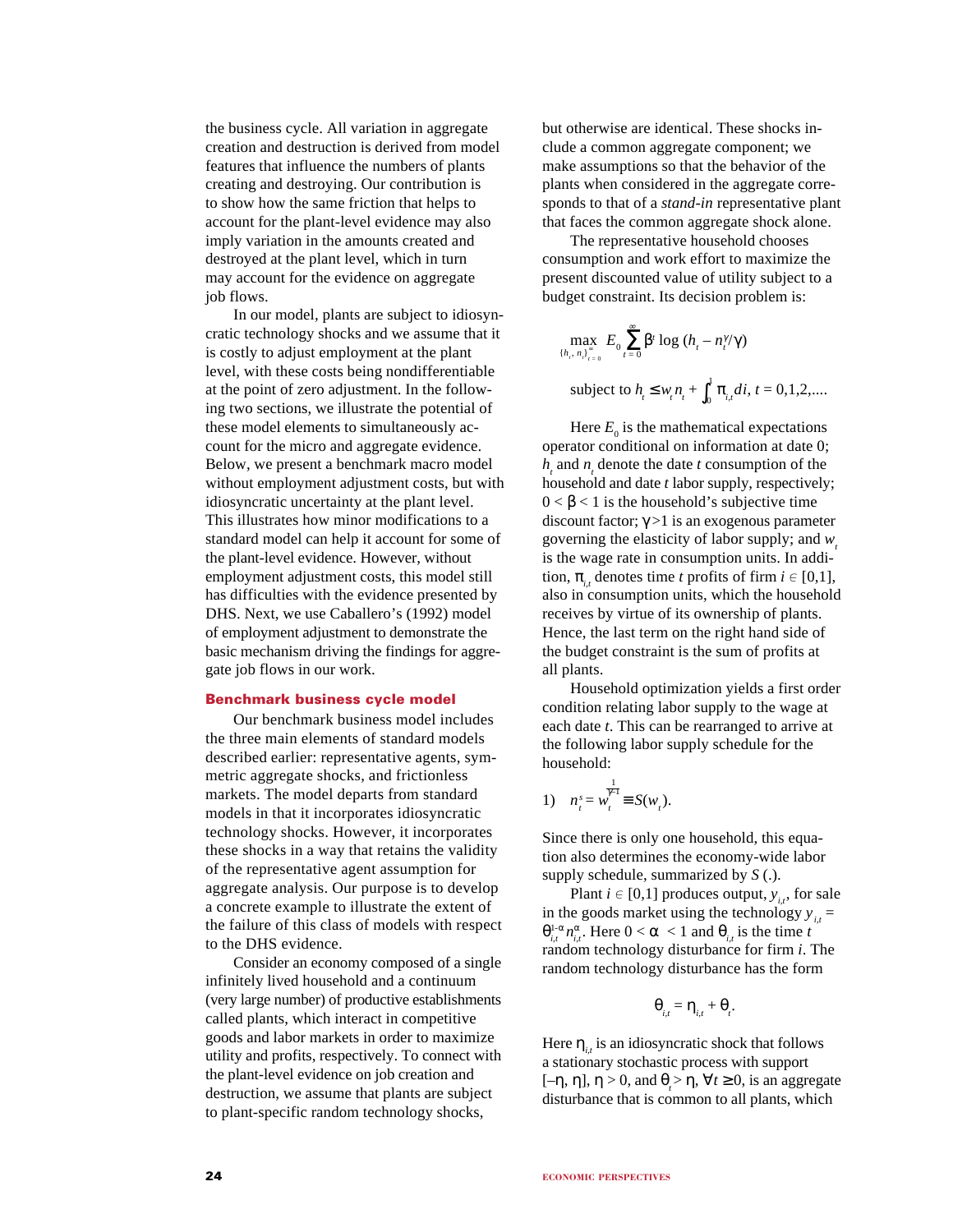follows a stationary stochastic process. Two assumptions guarantee the existence of a standin representative plant: 1)  $\theta_i$  is independent of  $\eta_{i,t}$  for each *i*, and 2)  $E_t \eta_{i,t} = 0$ , that is, the idiosyncratic terms sum to zero at each date *t*.

The manager of the plant is assumed to maximize profits on a period-by-period basis, so its optimization problem is

2) max  $\pi_{i,t} = \theta_{i,t}^{1-\alpha} n_{i,t}^a - w_t n_{i,t}^a$ .

Optimization at plant *i* yields a first order condition for labor demand which must hold at each date *t*. Solving this for  $n_{i,t}$ , we have the labor demand schedule for the *i*th plant,

$$
3) \quad n_{i,t}^d = \theta_{i,t} \left[ \frac{\alpha}{w_i} \right]^{1 \over 1 - \alpha}.
$$

Adding over all plants and making use of assumptions 1 and 2 above, we have the aggregate labor demand schedule

4) 
$$
n_t^d = \theta_t \left[ \frac{\alpha}{w_t} \right]_{1-\alpha}^{\frac{1}{1-\alpha}} \equiv D(w_t; \theta_t).
$$

A competitive equilibrium in this model consists of a sequence of wages  $\{w_i\}$  and quantities  $\{h_i, n_i^s, (n_{i,t}^d : i \in [0,1])\}$  such that 1) given the wages,  $\{h_i, n_i^s\}$  solve the household's problem, and for each *i*,  $\{n_{i,t}^d\}$  solves plant *i*'s problem, and 2) at these quantities, the goods market clears  $h_{i} = \int_{0}^{1} y_{i,t} dt$  and the labor market clears  $n_t^s = n_t^d$  at each date *t*.

The equilibrium quantities and wage rate at each date *t* are found as follows. First, substituting for  $n_t^d$  using equation 4 and for  $n_t^s$  using equation 1 in the labor market clearing condition and solving for  $w_t$ , we find the equilibrium wage rate at date *t*:

$$
5) \t w_t = \left(\alpha \theta_t^{1-\alpha}\right)^{\frac{\gamma-1}{\gamma-\alpha}}.
$$

This says that the wage rate is increasing in the aggregate technology shock due to the assumptions made above on the magnitudes of γ and  $\alpha$ . Using equation 5 to substitute for the wage in equation 4, we can find equilibrium aggregate labor input:

$$
6) \quad n_{t} = A\theta_{t}^{\frac{1-\alpha}{\gamma-\alpha}},
$$

where  $A = \alpha^{1/(\gamma - \alpha)}$ . We follow convention and interpret labor input as employment.<sup>5</sup> Then, equation 6 indicates that equilibrium employment is

also an increasing function of the aggregate technology shock. Notice also that since the number of plants sums to unity, total employment corresponds to average employment across plants. Equilibrium employment at plant *i* is found similarly using equation 3:

7) 
$$
n_{i,t} = \theta_{i,t} A \theta_{i}^{\frac{1-\gamma}{\gamma-\alpha}} = A \eta_{i,t} \theta_{i}^{\frac{1-\gamma}{\gamma-\alpha}} + A \theta_{i}^{\frac{1-\alpha}{\gamma-\alpha}} 8)
$$
 
$$
= A \eta_{i,t} \theta_{i}^{\frac{1-\gamma}{\gamma-\alpha}} + n_{i}.
$$

This indicates that in equilibrium, employment at firms is heterogeneous and varies about average labor input. Equilibrium consumption is derived using the goods market clearing condition as follows:

$$
h_{t} = \int_{0}^{1} \theta_{i,t}^{1-\alpha} n_{i,t}^{\alpha} di
$$
  
\n
$$
= \theta_{i}^{1-\alpha} n_{i}^{\alpha} + \int_{0}^{1} \eta_{i,t} \theta_{i}^{-\alpha} n_{i}^{\alpha} di
$$
  
\n
$$
= \theta_{i}^{1-\alpha} n_{i}^{\alpha} + \theta_{i}^{-\alpha} n_{i}^{\alpha} \int_{0}^{1} \eta_{i,t} di
$$
  
\n
$$
= \theta_{i}^{1-\alpha} n_{i}^{\alpha}.
$$

9)

The first line of this derivation is just the goods market clearing condition and the second line follows after substituting for  $n_i$ , using equation 7 and rearranging the resulting expression using the definition of  $\theta_i$ , and equation 6. We arrive at the third line by using assumption 1 and the last line follows from assumption 2.

Note that the detail of firm-level heterogeneity in the model is unnecessary if we are only interested in aggregate consumption and employment. First, we could have derived equation 4 by considering the problem of a representative plant identical to that in equation 2, with  $\theta_{i,t}$  replaced by  $\theta_i$ . Second, equation 6 would be the correct equilibrium labor input in such a model. Third, equation 9 would continue to hold in this model. Thus, in terms of its predictions for aggregate consumption and employment, this model is identical to a model involving a representative plant facing only an aggregate technology shock.

# *Job creation and destruction in the benchmark model*

To analyze the model's implications for creation and destruction, we discuss a steadystate scenario in which the aggregate disturbance is a constant. Figure 3 depicts equilibrium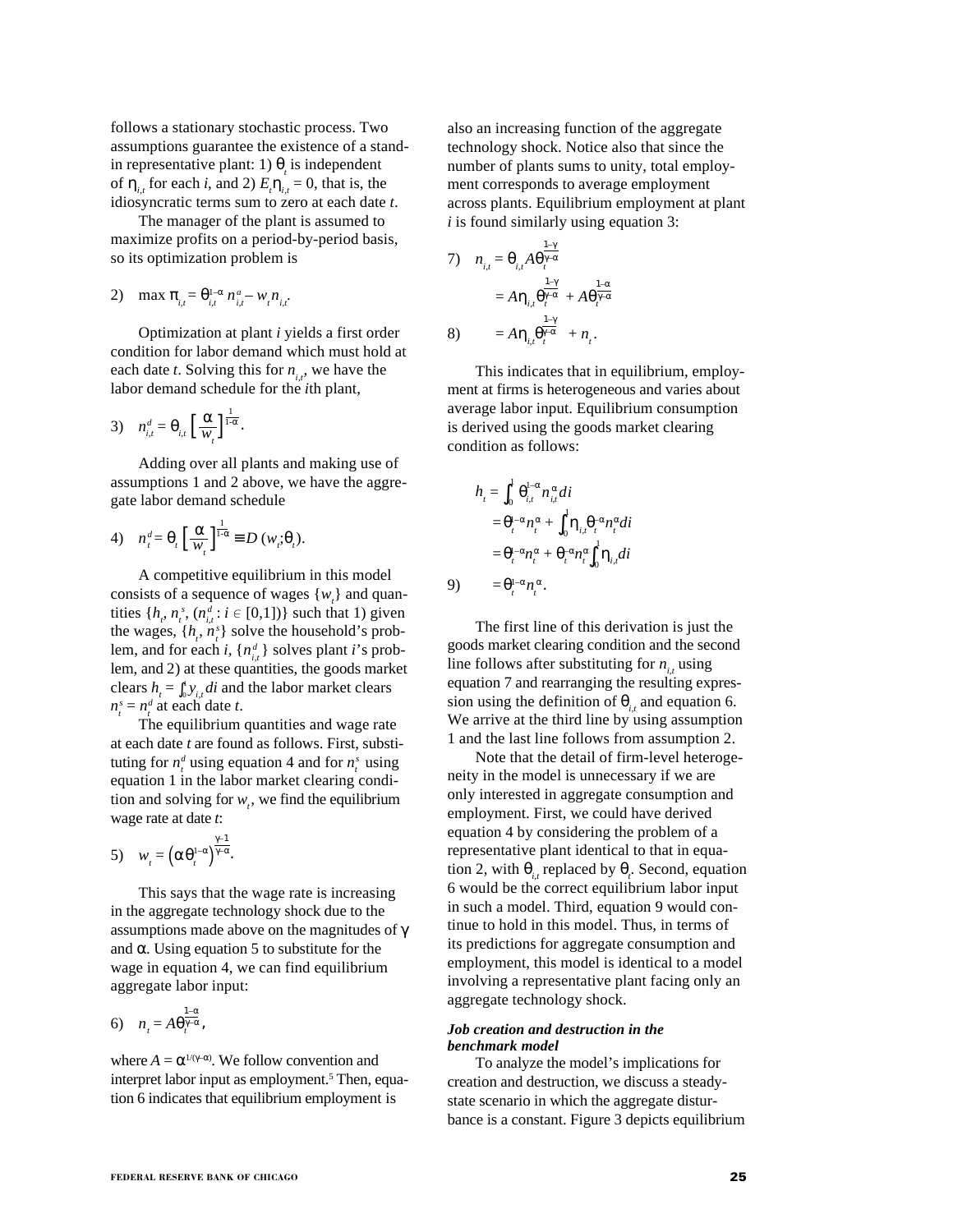

in the labor market for this case; we assume  $\theta$ <sub>t</sub>  $= \theta$ ,  $\forall$  *t*. Equilibrium employment is given by the intersection of the labor demand and supply schedules at employment *n\** and wage rate *w\**. This diagram is useful for studying the model's implications for aggregate employment. However, the job creation and destruction data involve counting employment changes at the plant level. To investigate our model's implication for creation and destruction, therefore, we must study the model's implications for plantlevel employment.

Figure 4 shows the distribution of employment across plants for the constant aggregate shock case. We assume that the idiosyncratic shocks are independently and identically distributed according to a truncated normal distribution,



with the truncation points determined by the bounds for the idiosyncratic shocks stated above. Employment at the plant level is distributed according to the density  $\phi$  (.), which has mean  $n^*$  and lower and upper bounds  $\overline{n}$ and  $\underline{n}$ , respectively.<sup>6</sup>

In the current example, individual plants receive a new idiosyncratic shock each period, so employment is always changing at the plant level. For example, a plant at a given level of employment in figure 2, say  $n_a$ , at date  $t-1$  is subject to a new idiosyncratic disturbance at date *t*. The realization of this disturbance could be higher or lower than the level underlying  $n_a$ . A higher realization of technology might involve the plant in question choosing  $n_b > n_a$ and a lower realization might involve the plant choosing  $n_c < n_a$ . In the former case  $n_b - n_a$  jobs are created and in the latter case  $n_a - n_c$  jobs are destroyed. There are many similar plants, all of which get different realizations of the idiosyncratic technology disturbance.

To connect this model with the DHS evidence, we need to investigate measures of aggregate job creation and destruction. Following DHS, aggregate job creation at date *t* is the sum of all jobs created at plants that increase employment between dates *t* and *t*–1:

total job creation = 
$$
\sum_{\{i:n_{i,i} > n_{i,i-1}\}} (n_{i,t} - n_{i,t-1}).
$$

Similarly, aggregate job destruction at date *t* is the sum of all jobs destroyed at plants that decrease employment between dates *t* and *t*–1:

total job destruction = 
$$
\sum_{\{i:n_{i}, < n_{i-1}\}} (n_{i,i-1} - n_{i,i}).
$$

Let  $N^c$  and  $N^d$  denote the total number of plants that create and destroy at each date, respectively. Also, let *c* and *d* denote the *average* amount that each job-creating plant creates and each job-destroying plant destroys at each date, respectively. Since aggregate employment, *n*\*, is constant in a steady state, aggregate job creation and destruction must be equal at every date,  $N^c c = N^d d$ . Furthermore, due to the symmetry in the distribution of idiosyncratic disturbances and the fact that all plants will either create or destroy, we have  $N^c = N^d = 1/2$ , and therefore,  $c = d$ . We use  $a > 0$  to denote the common value taken by *c* and *d*.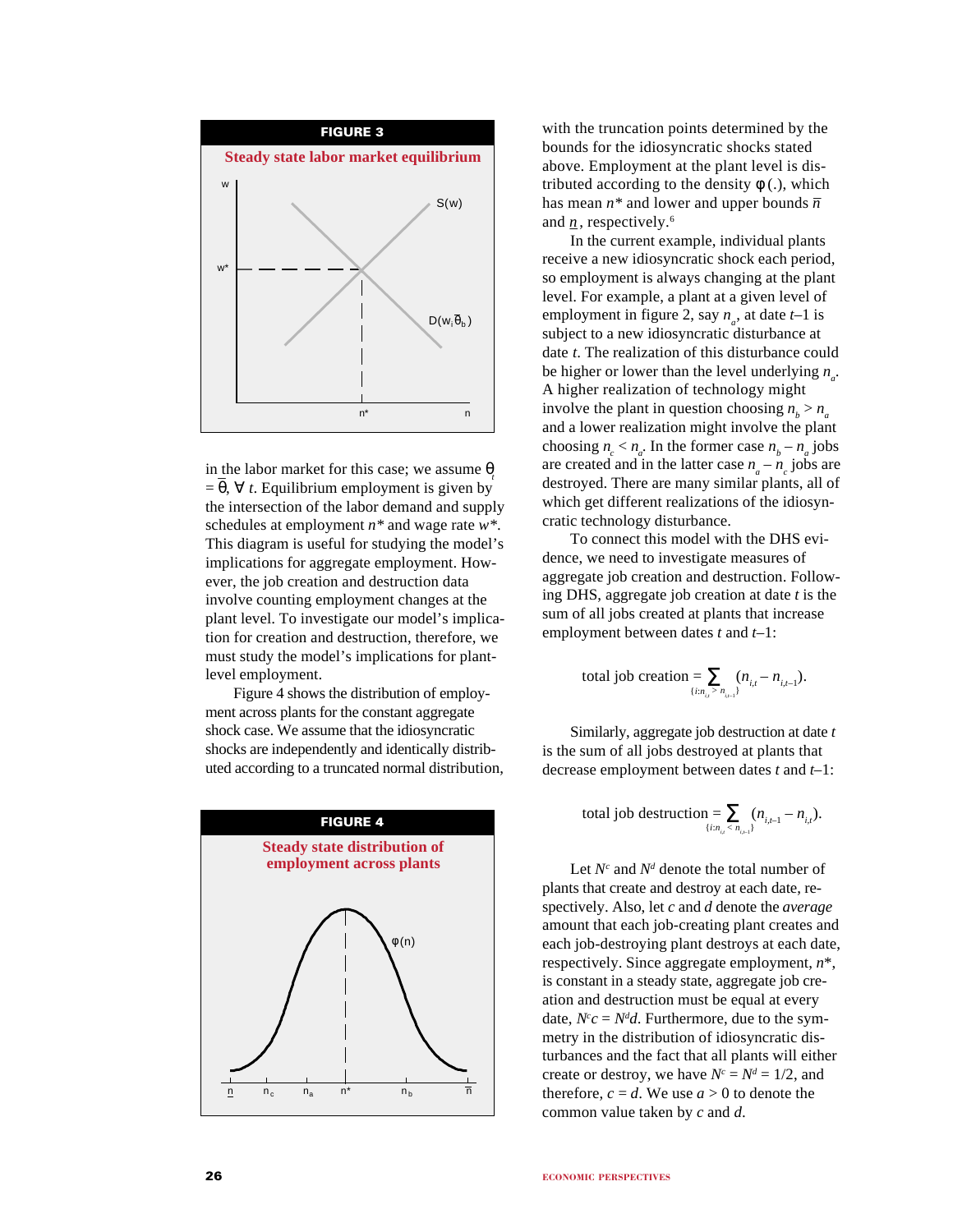

To address the DHS evidence on aggregate job creation and destruction, we need to modify the current model specification to allow the aggregate technology shock to vary. To keep it simple, suppose that the aggregate shock can take on only two values,  $\theta_g > \theta_b$ , where *g* is good and  $b$  is bad. Figure  $\ddot{5}$  depicts equilibrium in the labor market for the two possible technology shocks. When  $\theta_t = \theta_g$ , employment is  $n_g$  and the wage rate is  $w_g$ ; when  $\theta_t = \theta_b$ , employment is  $n_b$  and the wage rate is  $w_b$ . A given sequence of  $\theta$ , determines the dynamics of aggregate employment as the labor demand schedule shifts up and down the labor supply schedule.

Figure 6 displays the distribution of employment across plants for the two possibilities of the aggregate shock. We make the same



distributional assumption for the idiosyncratic shocks as in the steady state analysis above. We assume the distribution is constant over time and, in particular, that it does not depend on the realization of the aggregate technology disturbance. When  $\theta_t = \theta_g$ , employment is distributed according to the density  $\phi_{g}$ (.), which has mean  $n_g$ , and lower and upper bounds  $\bar{n}_g$ and  $\underline{n}_g$ , respectively. Similarly, when  $\theta_t = \theta_b$ , employment is distributed according to the density  $\phi_b$ .) which has mean  $n_b$  and lower and upper bounds  $\bar{n}_b$  and  $\underline{n}_b$ , respectively.<sup>7</sup> The fact that the two densities overlap (shaded region in the figure) shows that the variance of the aggregate shock is small relative to the variance of the idiosyncratic shock.

We can use figure 6 to study the model's business cycle implications for job creation and destruction. If the aggregate shock at date *t* is the same as at date *t*–1, the cross-sectional pattern of creation and destruction is the same as for the steady state example. This follows because the pattern is determined by the location of lagged plant-level employment relative to the optimal current level. With the distribution of idiosyncratic shocks being time invariant, the distribution of plants' lagged employment relative to their optimal current levels must be the same each period. The implication of this observation is that when the aggregate shock remains the same as its lagged value,  $N_t^c = N_t^d = 1/2$  and  $c_t = d_t = a$ , as in the steady state case.

Next, observe that changes in creation and destruction at the aggregate level only occur when the aggregate level of technology changes. Suppose that the aggregate shock changes from  $\theta_b$  at date *t*–1 to  $\theta_g$  at date *t*. Aggre-

gate job creation must necessarily increase since the employment distribution shifts to the right and average employment rises (see figure 6.) This change is accomplished by an increase in the number of plants creating jobs, to  $N_t^c = 1/2 + δ$ , where  $0 < δ < 1/2$ , and an increase in the average amount each job-creating plant creates, to  $c_t = a + \Delta\theta$ ,  $\Delta\theta = \theta_g$ θ*b* . The chances of getting a higher realization of technology at a given plant at date *t* than at date *t*–1 have increased, so in the aggregate there must be more plants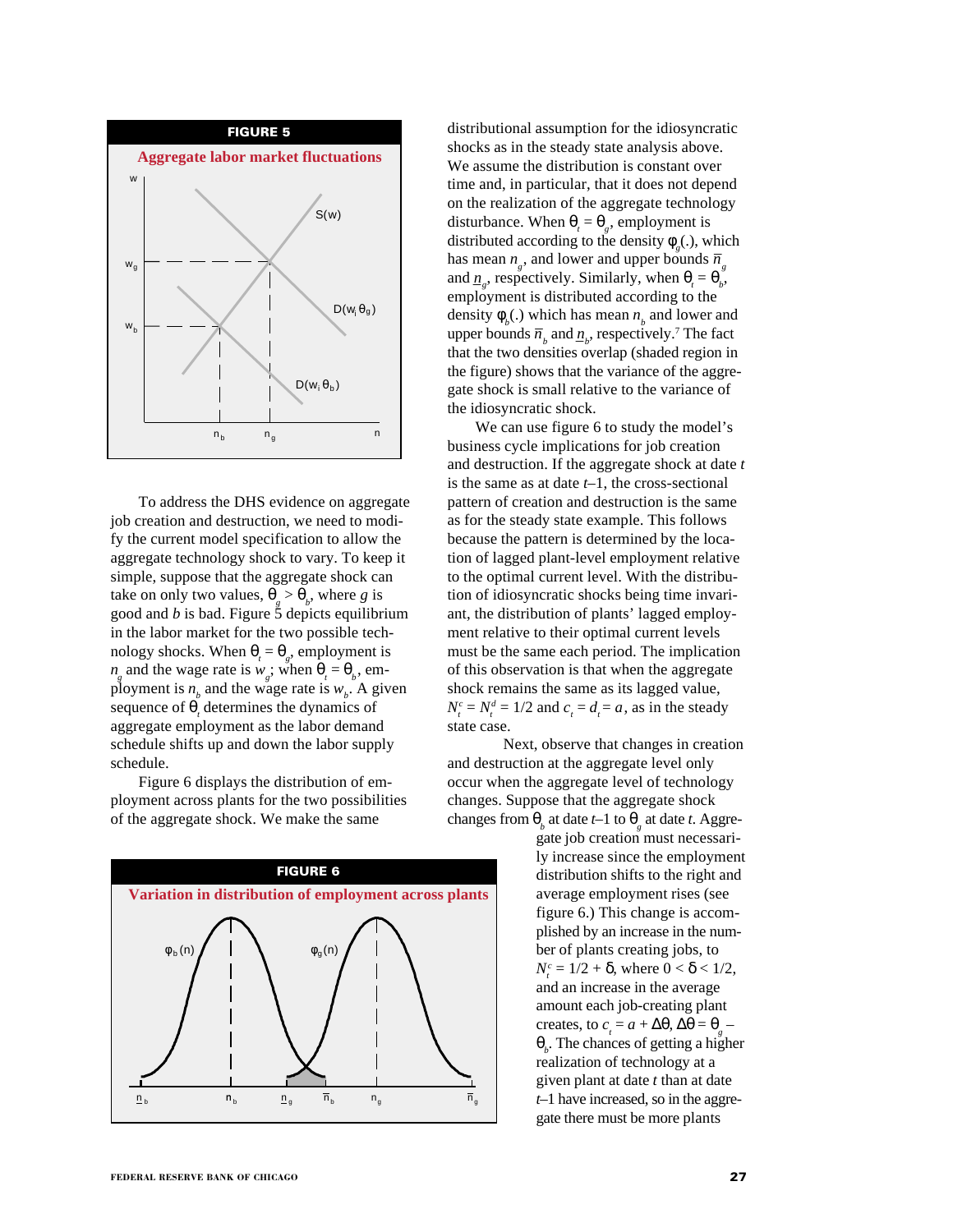creating jobs. Furthermore, the increase in the mean of the disturbances influencing plant employment implies the level to which a typical job creator creates must also increase.

Conversely, aggregate job destruction must fall at date *t* compared to date *t*–1. This is a result of both a fall in the number of plants destroying and a fall in the average amount a job-destroying plant destroys. Only the plants that had employment in the interval  $(\underline{n}_g, \overline{n}_b)$  at date *t*–1 destroy jobs at date *t*, whereas at date *t*–1 any plant with employment in the interval  $(\underline{n}_b, \overline{n}_b)$  at date *t*–2 is a candidate for job destruction. It follows that the number of plants that could possibly destroy jobs at date *t* is given by the shaded area in figure 6, and the number of plants that could possibly destroy jobs at date *t*-1 is given by the area under  $\phi_b(.)$ . Since the former is smaller than the latter, the number of job-destroying plants must fall at date *t* compared to date *t*–1. Moreover, since the shaded region has smaller support than for the  $\phi_b$ (.) density as a whole, the typical amount destroyed by a job-destroying plant when the aggregate shock switches from θ*<sup>b</sup>* to θ*<sup>g</sup>* must also fall. Due to the symmetry in the model, we have  $N_t^d = 1/2 - \delta$  and  $d_t = a - \Delta\theta$ .

Clearly, the impact of an increase in aggregate technology on job creation and destruction is reversed when there is a decrease in aggregate technology. In this case, the numbers of job creators and destroyers are  $N_t^c = 1/2 - \delta$ and  $N_t^d = 1/2 + \delta$ , respectively, and the average amounts created and destroyed are  $c<sub>t</sub> = a - \Delta\theta$ and  $d_t = a + \Delta\theta$ , respectively. This leads us to conclude that the model predicts that aggregate job creation and destruction are equally variable and perfectly negatively correlated, contradicting our earlier observations based on DHS.

However, the model achieves some success at replicating evidence on the cross-sectional distribution of employment growth. As in DHS, plant-level job creation and destruction are pervasive, display considerable heterogeneity, and occur in booms and recessions (although all plants change employment every period in this model). In addition, changing from an expansion to a recession involves an increase in the variance of employment growth, consistent with DHS. Of course, if the aggregate shock equals  $\theta_b$  for several periods, the variance of employment growth will be the same as it would be if the aggregate shock equaled θ*<sup>g</sup>* for several periods, so the success here is limited.

Several authors have interpreted the change in this variance over the business cycle as evidence of a prominent business cycle role for idiosyncratic disturbances. While this may be the case, it may still be possible to abstract from such disturbances when considering business cycles. If the variance of the idiosyncratic disturbances is countercyclical but the symmetry in the distribution of idiosyncratic shocks is retained, the analysis of aggregate consumption and employment developed above may still apply. In this case, it would be legitimate to abstract from the microeconomic detail when considering aggregate employment fluctuations, as is the practice in conventional approaches to studying business cycles. One case in which it would not be legitimate to abstract from the microeconomic detail would be if labor market search frictions impede the process of reallocating workers across plants.<sup>8</sup>

The above discussion suggests that by introducing idiosyncratic uncertainty into an otherwise standard business cycle model, it is possible to account for some of the qualitative features of the cross-sectional distribution of employment growth. Nevertheless, the benchmark model does have difficulty accounting for the DHS evidence on aggregate job flows.

# *Moving the model closer to the data*

The (moderate) success of the benchmark model at accounting for the plant-level observations in DHS raises the possibility that, with further modifications, the model might account for the evidence on aggregate job flows without dropping the main assumptions of standard business cycle models. It is important to recognize that simple changes to the stochastic structure of the benchmark will not change our main qualitative findings with respect to aggregate job flows. For example, introducing persistence into either the idiosyncratic or aggregate technology implies small differences in the job flow variances and a less than perfect negative job flow correlation. However, the differences with the observed magnitudes will remain stark. Adding more aggregate shocks to the benchmark model will not have a substantive impact on its predictions for aggregate job flows either.<sup>9</sup> Finally, allowing the distribution of idiosyncratic shocks to be asymmetric about their mean has no impact on the main conclusion.

The assumptions underlying the failure of the benchmark model are those that characterize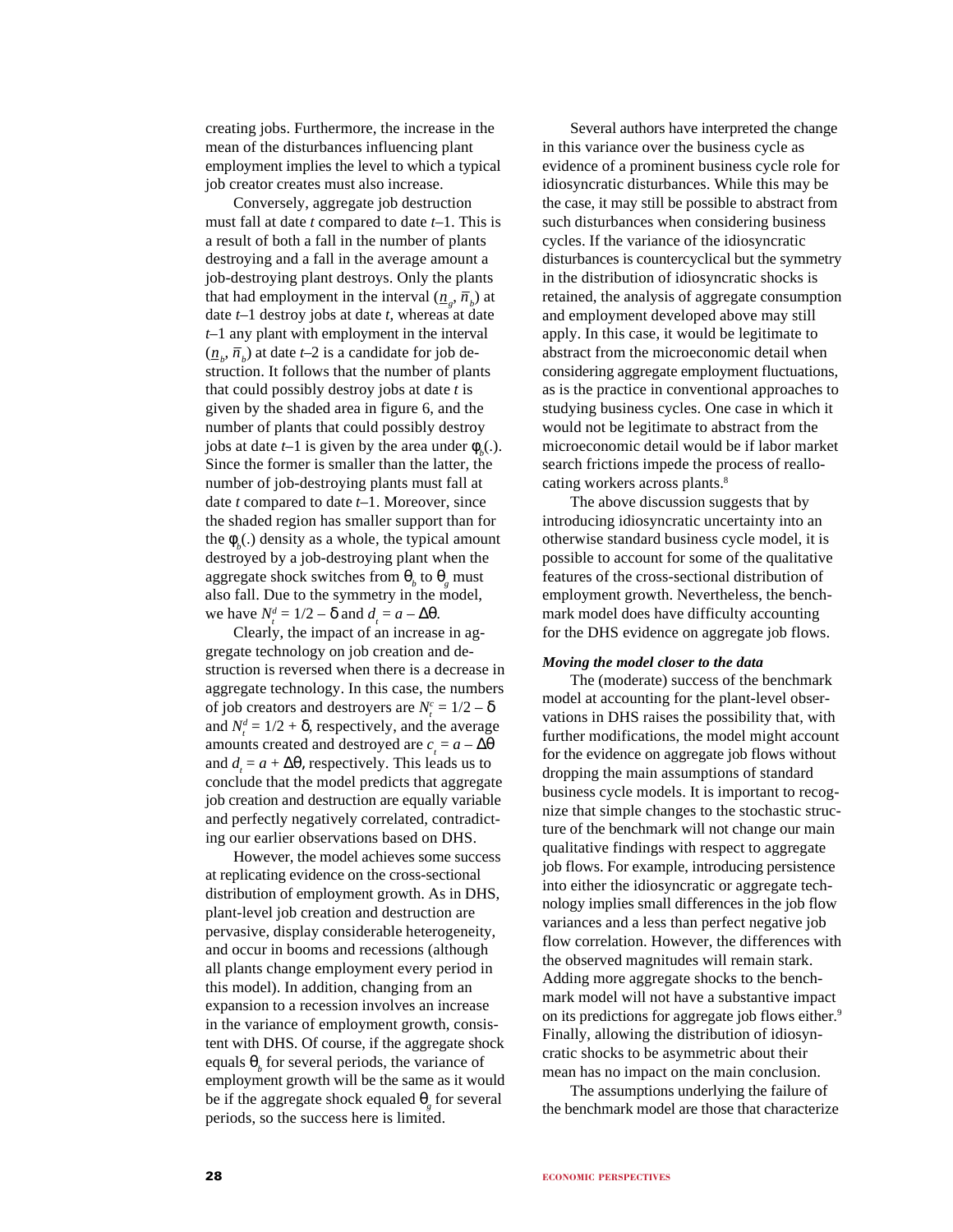conventional views of the business cycle: representative agents, symmetric aggregate shocks, and frictionless markets. The validity of using representative agents to model aggregate employment in the benchmark model relies on the special assumptions we made for the idiosyncratic shocks. If the idiosyncratic shocks are correlated with the aggregate shocks in a particular way, it may be possible to move the model closer to the data. However, this kind of assumption would likely disallow a representative agent formulation for the model. The importance of symmetric aggregate shocks is highlighted, for example, by Caballero's (1992) findings. Caballero showed that if aggregate shocks have a particular form of asymmetry, it is possible to reproduce some of the aggregate job flow evidence. The role of frictionless markets is less obvious, but Mortensen and Pissarides (1994) find that the implications of a particular kind of friction in the labor market may account for some of the evidence on aggregate job flows.

We conclude that the three main elements of the benchmark model, which are shared by a broad class of models in macroeconomics, contribute to its failures with respect to the DHS evidence. This is why so much work has been done introducing model elements that deviate from the conventional to try to account for the DHS evidence. As discussed earlier, much of this work has focused on aggregate job flows and has not attempted to make a connection between this evidence and the crosssectional evidence. This may be justified to some extent by the finding, described above, that accounting for the cross-sectional evidence is not necessarily a challenge to a model that shares most of the features of standard models. However, it remains possible that there is a connection between the cross-sectional evidence and the evidence on aggregate job flows. Making this connection is one of the main contributions of our work.

# **Building on plant-level evidence to explain aggregate job flows**

The evidence on heterogeneity in plantlevel job growth, including the prevalence of plant-level inactivity in employment adjustment, helps to motivate our research. We examine a model in which it is costly to change plant-level employment, where the marginal costs of changing employment are discontinuous at the

point of zero change. This implies that it is sometimes optimal to keep employment constant, even as the level of technology changes at the plant level. We find that the same friction which gives rise to the nondifferentiable costs of employment adjustment may also account for the evidence on aggregate employment flows. In contrast to the models discussed earlier, the employment-adjustment technology we study implies variation in the average amounts created and destroyed by employment-changing plants. The connection between the micro and aggregate evidence arises because the employment-adjustment technology, which helps account for the micro evidence, may also imply that the average amount of job destruction by job-destroying plants is more variable than the average amount of job creation by job-creating plants. This helps account for the evidence on aggregate job flows.

Below, we describe a simple version of our model based on Caballero's (1992) model of employment adjustment. We use this example to illustrate the basic mechanism driving our success at accounting for the DHS observations on aggregate employment flows. Then we describe the economics underlying the mechanism and discuss how our model may also account for the plant-level evidence.

# *Caballero's model of employment adjustment*

Caballero's (1992) mechanical model of employment adjustment captures key features of fully articulated economic models, in which employment adjustment is infrequent and lumpy.10 Consider an industry with a fixed number of plants subject to idiosyncratic and, possibly, aggregate disturbances. Let each individual plant *i* have some desired or frictionless level of employment at time  $t$ ,  $n_{i,t}^*$ . We can imagine this frictionless level of employment being determined as in the benchmark model. The plant's frictionless level of employment is assumed to evolve exogenously as follows:

10)  $n_{i,t}^* = n_{i,t-1}^* + \begin{cases} +1 \text{ with probability } 1/2 \\ -1 \text{ with probability } 1/2 \end{cases}$ .

The realization of the increment to  $n^*_{i,t}$  is the idiosyncratic disturbance to plant *i*. Actual employment at the plant level,  $n_{i,t}$ , is not always equal to the frictionless optimal level. Let  $\delta_{i,t} =$  $n_{i,t} - n_{i,t}^*$  denote the deviation of actual employment from its frictionless level.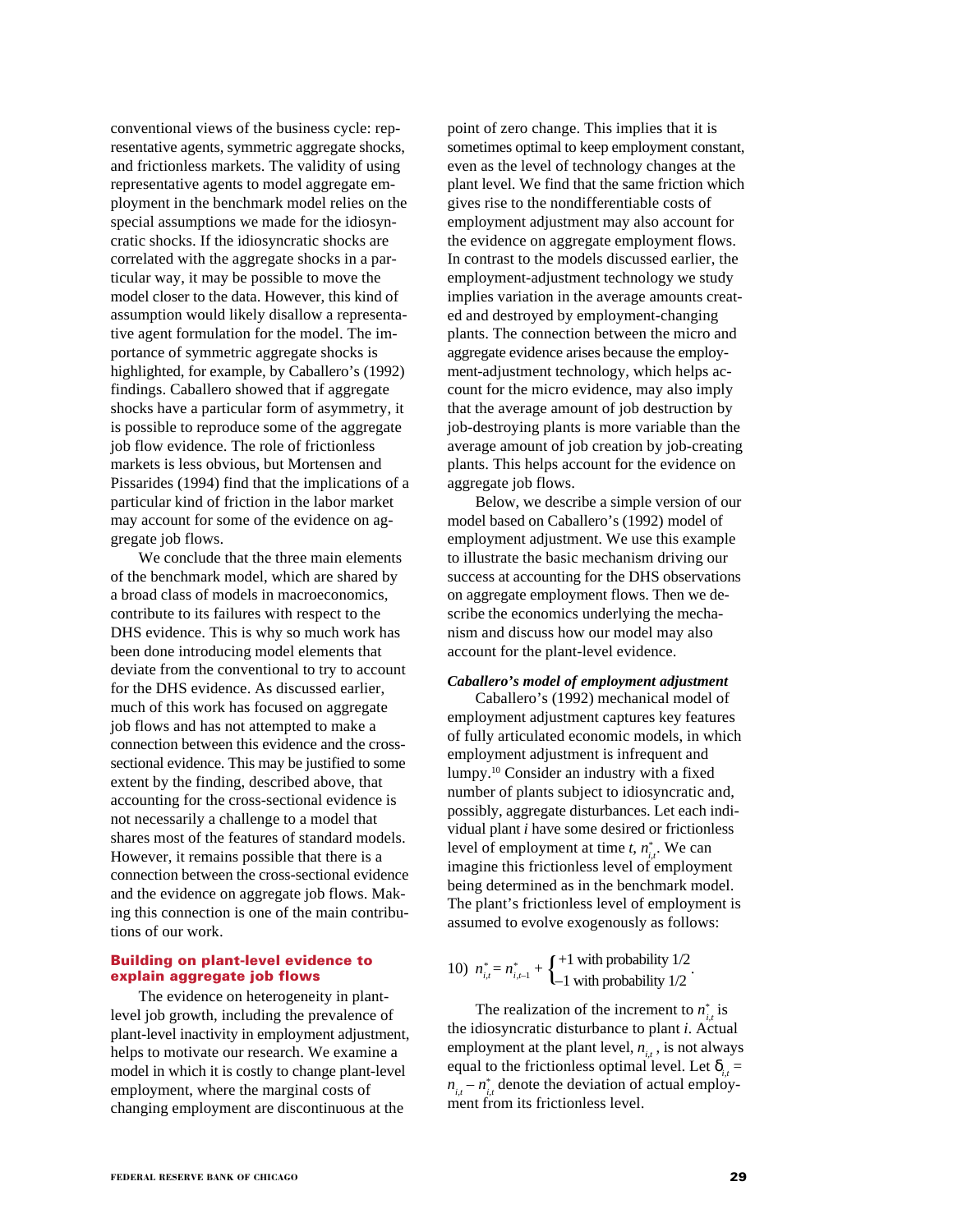The rule governing employment decisions at the plant level, or the plant-level *employment policy*, is specified exogenously as follows. An *employment action*, which means a change in actual employment at the plant, occurs whenever  $\delta_{i,t}$  will cross a threshold *in the absence of employment action*. If, in the absence of employment action,  $\delta_{i} > D > 0$ , the plant reduces employment to a level such that  $\delta_{i}$  does not actually cross the threshold. Similarly, if, in the absence of employment action,  $\delta_{i}$ ,  $\epsilon < 0$ , the plant increases employment to a level such that  $\delta_{i}$  does not actually cross the threshold. If, in the absence of employment action,  $D < \delta_{i} < C$ , no employment action is taken by the plant. Employment typically changes by an amount that depends on 1) whether the change involves job creation or job destruction; and 2) the realizations of aggregate shocks to the economy. Here, we assume that the aggregate state of the economy is constant, so employment changes only depend on whether jobs are being created or destroyed. We denote the amount employment changes at a job-creating plant by *c* and at a job-destroying plant by *d*. This threshold employment policy is a stylized version of what would emerge if the plants in the benchmark model were to face employment adjustment costs that are nondifferentiable at the point of zero change.

The following example shows the evolution of employment at the plant level, assuming the employment policy described in the previous paragraph. We assume  $D = 1$ ,  $C = -1$ ,  $d = 2$ , and  $c = 1$ . Then, according to the employment policy,  $\delta_i$  can take on only three values: –1, 0, and 1. Next, we describe the various possible outcomes for  $\delta_{i,t+1}$  and the probabilities of these outcomes given the three possible date *t* values for  $\delta_{i}$ .

Suppose  $\delta_{i,t}$  equals –1. According to equation 10, there is a probability equal to 1/2 that the frictionless level of employment will increase by 1 at date  $t + 1$ . In this case, if no employment action is taken,  $\delta_{i,t+1} < C$ . The employment policy requires that employment at the plant increases by  $c = 1$ . Therefore,

$$
\delta_{i,t+1} = \delta_{i,t} + \text{increment due to } n_{i,t+1}^* + \text{increment due to employment policy}
$$
  
= -1 -1 + 1  
= -1.

There is also a probability equal to 1/2 that the frictionless employment level drops by 1. In this case  $\delta_{i} = -1 + 1 + 0 = 0$  since no employment action is taken.

Now suppose  $\delta_{it} = 0$ . In this case no employment action is taken, since neither of the possible changes in the frictionless employment level leads to a threshold being crossed in the absence of employment action. There are two possible outcomes for  $\delta_{i,t+1}$ . With probability 1/2  $n^*_{i,t+1}$ increases by 1, so that  $\delta_{i,t+1} = 0 - 1 + 0 = -1$ , and with probability  $1/2 n_{i,t+1}^*$  decreases by 1, in which case  $\delta_{i,t+1} = 0 + 1 + 0 = 1$ .

Finally, suppose  $\delta_i = 1$ . There is a probability equal to 1/2 that the destruction threshold will be crossed next period in the absence of employment action. In this case,  $d = 2$  jobs will be destroyed, so that  $\delta_{i,t+1} = 1 + 1 - 2 = 0$ . There is also a probability equal to 1/2 that the frictionless employment level will increase by 1 at date  $t + 1$ , in which case no employment adjustment occurs and we have  $\delta_{i} = 1 - 1 + 0 = 0$ . Hence, when  $\delta_{i} = 1$ , it follows that  $\delta_{i} = 0$ with certainty.

To summarize this, we use a transition equation for a vector that describes the fraction of plants at each possible level of  $\delta_{i,t}$ . Let  $p_t$  be a 1 x 3 vector where the *j*th column indicates the probability that for any plant *i*,  $\delta_{i,t} = j - 2$ . With a large number of plants, these probabilities equal the fraction of plants at each of the three possible values for  $\delta_{i,t}$ . Below, we use the notation  $p_i(\delta)$  to denote the fraction of plants at the state  $\delta_i = \delta$ . The evolution of the vector *p*. depends on the plants' employment policy and is given by

$$
11) \quad p_{t+1} = p_t P_t
$$

where

$$
P = \begin{bmatrix} 1/2 & 1/2 & 0 \\ 1/2 & 0 & 1/2 \\ 0 & 1 & 0 \end{bmatrix}.
$$

The rows and columns of *P* represent possible values for  $\delta_{i}$  and  $\delta_{i}$ , respectively. For example, the (3,2) position in this matrix says that starting from  $\delta_{i,t} = 1$ ,  $\delta_{i,t+1} = 0$  with probability 1. Equation 11 defines a Markov chain on the vector of probabilities  $p_t$ . It describes how the fraction of plants at each possible level of  $\delta_{i}$ , evolves over time.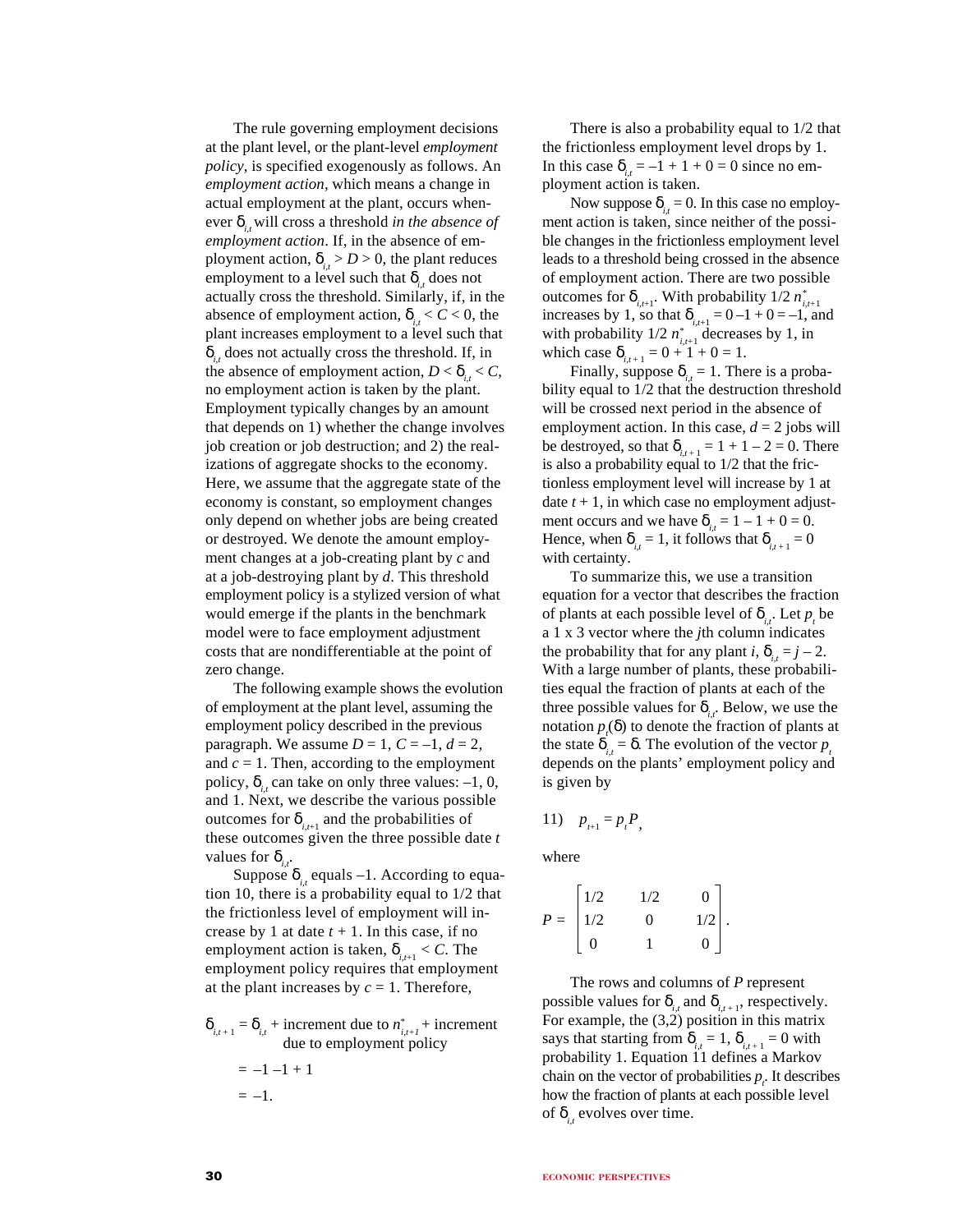The matrix *P* satisfies the assumptions required for  $p<sub>r</sub>$  to converge to a constant vector.<sup>11</sup> That is, from any initial vector  $p_0$ , whose elements are non-negative and sum to unity, iterating on equation 11 implies  $p_1 \rightarrow p^*$  as  $t \rightarrow \infty$ , where the elements of  $p^*$  are non-negative and sum to unity. The vector *p\** is called the vector of stationary probabilities, since it has the property that

$$
p^* = p^*P.
$$

That is, given an initial vector  $p^*$ , the system is stationary in that the fraction of plants at each possible level of  $δ<sub>i</sub>$ , will not change. (The vector of stationary probabilities for our example is  $p^* = [2/5 \ 2/5 \ 1/5]$ .) This stationary situation is analogous to the steady state discussed for the benchmark model, and we have  $N^c c = N^d d$ , using the same notation as before. In particular, while aggregate numbers at each level of  $\delta_{i,t}$  do not change, employment change at individual plants is an ongoing phenomenon. Unlike the benchmark model, however, here in every period some plants neither create nor destroy jobs. Thus, in qualitative terms, this example seems to fit more closely the cross-sectional distribution of employment growth discussed in DHS.

To study variation in creation and destruction, we need to introduce some form of aggregate uncertainty. We assume that the probabilities governing the evolution of the frictionless level of employment,  $n_{i,t}^*$ , can take on two sets of values. Specifically, in *good times*

$$
n_{i,t}^* = n_{i,t-1}^* + \begin{cases} +1 \text{ with probability } \lambda_{g} \\ -1 \text{ with probability } 1 - \lambda_{g} \end{cases}
$$

and in *bad times*

$$
n_{i,t}^* = n_{i,t-1}^* + \begin{cases} +1 \text{ with probability } \lambda_b \\ -1 \text{ with probability } 1 - \lambda_b \end{cases}.
$$

We assume that good times and bad times occur with probability 1/2 each and that

$$
\lambda_{g} = (1 + \Delta)/2,
$$
  

$$
\lambda_{b} = (1 - \Delta)/2.
$$

Notice that  $\lambda_{g}$  and  $\lambda_{b}$  equal the fraction of plants whose frictionless employment increases by 1 in good times and bad times, respectively. Here,  $\Delta$  represents the fraction of the total

uncertainty faced by an individual plant that is due to aggregate uncertainty.

With this form of aggregate uncertainty, the transition matrix of the Markov chain described by equation 11 is no longer time invariant. The transition matrix now takes on two values,  $P_{g}$  and  $P_{b}$ , depending on the aggregate state. Using the three-state example developed above we have

$$
\mathbf{P}_g = \begin{bmatrix} \lambda_g & 1 - \lambda_g & 0 \\ \lambda_g & 0 & 1 - \lambda_g \\ 0 & 1 & 0 \end{bmatrix}
$$

and

$$
\mathbf{P}_b = \begin{bmatrix} \lambda_b & 1 - \lambda_b & 0 \\ \lambda_b & 0 & 1 - \lambda_b \\ 0 & 1 & 0 \end{bmatrix}.
$$

Now that the aggregate state may vary, we must consider how the amounts changed by individual job creators and destroyers may vary with the aggregate state of the economy. Caballero (among others) only considers cases in which these values are held constant. However, we argue that there are good reasons to expect variation in employment policies and that the amounts changed by job destroyers may be more variable than the amounts changed by job creators. Next, we present examples that summarize these two possibilities and discuss our intuition that the variable employment policies case may be a more plausible assumption.

# *Job creation and destruction with constant and variable employment policies*

To facilitate comparisons with Caballero's (1992) analysis, we borrow the basic structure of our examples from his paper. Enlarging the state space from the cases considered above, we assume  $D = 7$  and  $C = -7$  so that  $\delta_{i,t}$  now takes on values between –7 and 7. This reduces the impact of state–space discreteness. We also assume  $\Delta = 0.30$  so that  $\lambda_{g} = 0.65$  and  $\lambda_{b} = 0.35$ . The examples we consider share these features, but differ in the assumptions we make on how *c* and *d* depend on the aggregate state.

In the first set of examples, employment policies are constant in the presence of aggregate uncertainty, that is, *c* and *d* equal constants. First, we consider  $c = d = 1$ , so that creation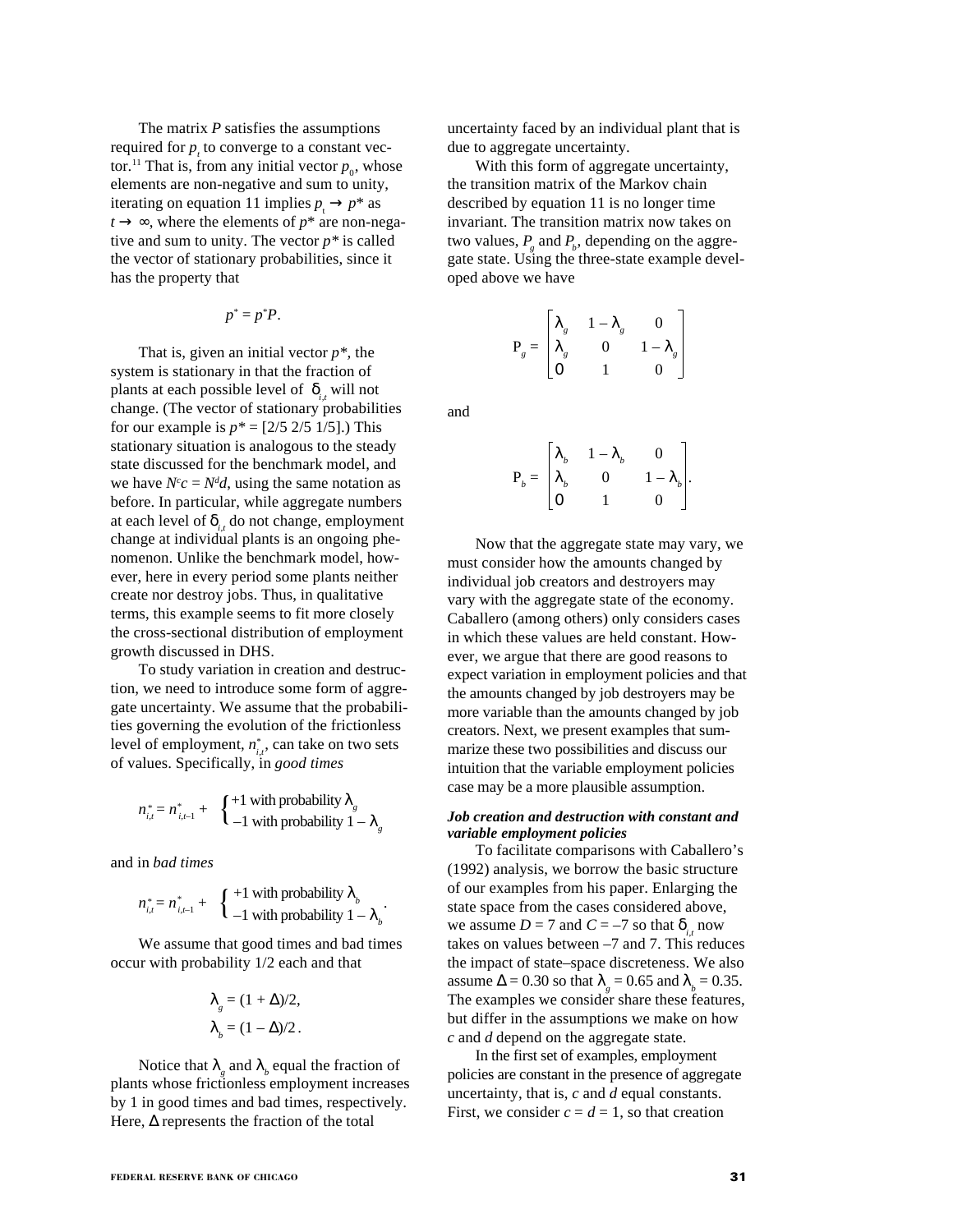and destruction at the plant level are symmetric. Second, we consider  $c = 1$  and  $d = 6$ , so that destruction at the plant level is larger than creation. Third, we consider  $c = 6$  and  $d = 1$ , so that creation at the plant level is larger than destruction.

In the second set of examples, employment policies are variable, so that *c* and *d* depend on the aggregate state. We use the subscripts *g* and *b* to denote the amounts created and destroyed in good times and bad times, respectively. We consider three separate cases to facilitate comparison with the first set of examples and to explore the idea that the amounts destroyed at job-destroying plants may be more variable than the amounts created at job-creating plants. First, we suppose  $c_g = c_b = 1$ ,  $d_g = 1$ , and  $d_b = 2$ . Second, we suppose  $c_g = c_b = 1$ ,  $d_g = 3$ , and  $d_b = 6$ . Third, we suppose  $c_g = c_b = 6$ ,  $d_g = 1$ , and  $d_b = 2$ .

In all these examples, aggregate job creation and destruction are measured as  $\lambda_t p_t (-7) c_t$  and  $(1 - \lambda_i) p_t(7) d_t$ , respectively. Here,  $\lambda_i$  equals  $\lambda_g$ in good times and  $\lambda$ <sub>*b*</sub> in bad times. Also *c<sub>t</sub>* and  $d_i$  equal *c* and *d*, respectively, in the first three cases. In the second three cases,  $c_t = c_g$  and  $d_t =$  $d_g$  in good times and  $c_t = c_b$  and  $d_t = d_b$  in bad

times. The analysis below is based on statistics involving these measures of creation and destruction based on 1,000 replications of samples of 200 periods each.

The implications of these parameterizations of the Caballero (1992) model for the cyclical behavior of job creation and destruction are summarized in table 2. The first two columns, reported in Caballero, show the volatility of aggregate job creation and destruction. The third column shows the correlation between creation and destruction. The first three rows refer to the constant employment policy cases and the second three rows refer to the cases with variable employment policies.

In the constant policy cases, creation and destruction are roughly equally variable, regardless of the relative magnitudes of *c* and *d*. Caballero (1992) described this as a "fallacy of composition," since it says that even if adjustment at the plant level displays an asymmetry, it need not translate to aggregate variables. We also note that the absolute values of the correlation statistic in these examples are roughly double those in table 1 for the U.S. manufacturing sector.

|                                                                  |                                     | <b>TABLE 2</b>                            |                          |  |  |  |  |  |
|------------------------------------------------------------------|-------------------------------------|-------------------------------------------|--------------------------|--|--|--|--|--|
| Aggregate job creation and destruction using the Caballero model |                                     |                                           |                          |  |  |  |  |  |
|                                                                  |                                     | <b>Constant policies</b>                  |                          |  |  |  |  |  |
|                                                                  | σ (creation) / $\bar{x}$ (creation) | σ (destruction) / $\bar{x}$ (destruction) | p(creation, destruction) |  |  |  |  |  |
| $c = 1$<br>$d = 1$                                               | 0.567<br>(0.005)                    | 0.560<br>(0.005)                          | $-0.809$<br>(0.001)      |  |  |  |  |  |
| $c = 1$<br>$d = 6$                                               | 0.567<br>(0.004)                    | 0.563<br>(0.005)                          | $-0.809$<br>(0.001)      |  |  |  |  |  |
| $c = 6$<br>$d = 1$                                               | 0.569<br>(0.004)                    | 0.560<br>(0.005)                          | $-0.810$<br>(0.001)      |  |  |  |  |  |
|                                                                  |                                     | Variable policies                         |                          |  |  |  |  |  |
|                                                                  | σ (creation) / $\bar{x}$ (creation) | σ (destruction) / $\bar{x}$ (destruction) | p(creation, destruction) |  |  |  |  |  |
| $c_a = c_b = 1$                                                  | 0.567                               | 0.780                                     | $-0.633$                 |  |  |  |  |  |
| $d_a = 1, d_b = 2$                                               | (0.005)                             | (0.007)                                   | (0.001)                  |  |  |  |  |  |
| $c_a = c_b = 1$                                                  | 0.566                               | 0.818                                     | $-0.700$                 |  |  |  |  |  |
| $d_a = 3, d_b = 6$                                               | (0.004)                             | (0.007)                                   | (0.001)                  |  |  |  |  |  |
| $c_a = c_b = 6$                                                  | 0.572                               | (0.780)                                   | $-0.630$                 |  |  |  |  |  |
| $d_a = 1, d_b = 2$                                               | (0.004)                             | (0.006)                                   | (0.001)                  |  |  |  |  |  |

Notes: In the column headings,  $σ(y)$  denotes the average across samples of the within-sample standard deviations of aggregate variable y; *x –*(<sup>y</sup> ) denotes the average across all samples of the mean (over time) of aggregate variable y, respectively;  $\rho(y, z)$  is the average across samples of the within-sample correlation between aggregate variables <sup>y</sup> and z. The numbers in parentheses are Monte Carlo standard errors for the associated statistic. These equal the standard deviation of the relevant statistic across samples divided by the square root of the number of samples (1,000). Source: Authors' calculations based on Caballero's (1992) model of employment dynamics.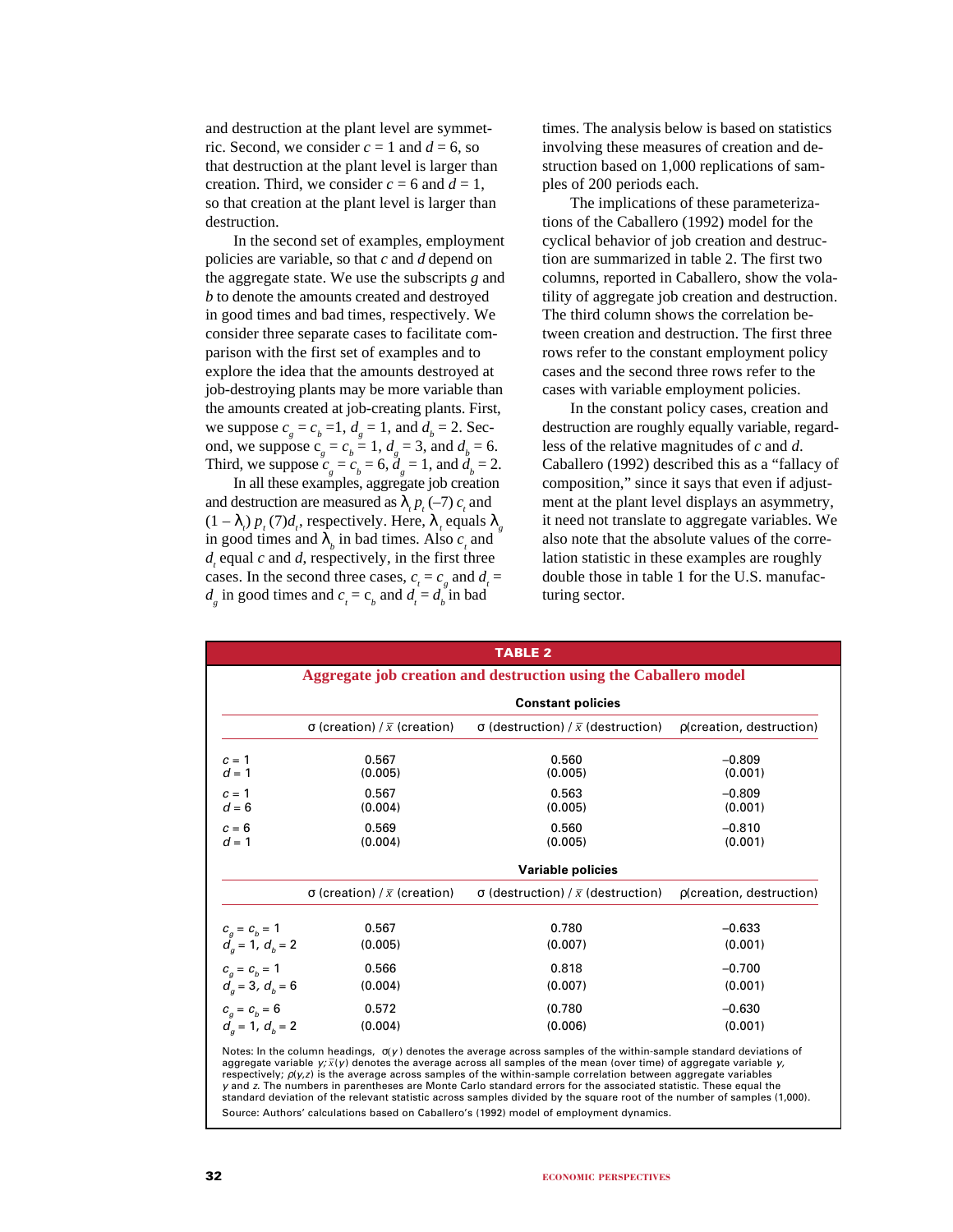In the variable employment policy cases, we see an improvement in the empirical implications of the model versus the constant policy cases. For all three examples, job destruction is clearly more volatile than job creation. This might seem obvious, given that we assume that  $d_i$  is more variable than  $c_i$ . However, the structure of the transition matrices  $P_g$  and  $P_b$  is influenced by the plants' employment policy. This means assumptions regarding the variability of  $c<sub>t</sub>$  and  $d<sub>t</sub>$  influence the evolution of the numbers of creators,  $\lambda_{i} p_{i}(-7)$ , and destroyers,  $(1 - \lambda_{i}) p_{i}(7)$ . In principle, movements in the numbers of agents engaged in employment action can interact with the amounts actually created and destroyed to undo microeconomic asymmetries at the aggregate level of measurement. Another thing to notice from table 2 is that variable employment policies tend to reduce the strong negative correlation between job creation and destruction that constant employment policies imply.

These examples show the potential for excess variability in job destruction over job creation at the plant level to translate into phenomena that are more consistent with empirical evidence on aggregate job flows than if employment policies are assumed to be constant. Next, we assess whether this a reasonable assumption.

# *Justifying variable employment policies*

Consider a plant with similar production technology to that considered in the benchmark model. Suppose the wage rate is exogenous and the plant takes the price, normalized at unity, as given. The key change to the plant-level production environment we introduce is that when employment changes at the plant, the owner incurs a cost associated with reorganizing work to accommodate a larger or smaller work force. Specifically, for plant  $i \in [0,1]$  if  $n_{i,t} > n_{i,t-1}$ , revenue is reduced by  $\tau^c$  ( $n_{i,t} - n_{i,t-1}$ ),  $\tau^c \ge 0$ ; if  $n_{i,t} < n_{i,t-1}$ , revenue is reduced by  $\tau^d$  ( $n_{i,t-1} - n_{i,t}$ ),  $\tau^d \geq 0$ ,  $\tau^c \tau^d > 0$ ; and if employment is unchanged, revenue is unaffected.

The optimal employment policy in this environment is hard to compute, because the adjustment costs make the plant owner's problem dynamic. For example, in deciding whether to destroy a job in response to a low technology shock, the owner must take into account the possibility that technology will improve, which would make it desirable to keep employment at a high level. Since these dynamic considerations are not crucial to the main argument, we assume

that the plant owner infinitely discounts the future, choosing current employment to maximize current profits without regard to the impact of the decision on future actions.

We characterize the optimal employment policy at plant  $i \in [0,1]$  at some date *t*. Let  $n_{i-1} > 0$ denote employment last period, let  $c_i \geq 0$  denote job creation in the current period, and let  $d_i \geq 0$  denote job destruction in the current period. Date *t* employment is  $n_{i,t} = n_{i,t-1} + c_{i,t} - d_{i,t}$ . Then, the plant owner's objective is

$$
\max_{c_{i,r},d_{i,r} \geq 0} \frac{\theta^{\frac{1-\alpha}{i}}}{\theta^{\frac{1-\alpha}{i}}(n_{i,r-1} + c_{i,r} - d_{i,r})^{\alpha} - w_{t}(n_{i,r-1} + c_{i,r} - d_{i,r})}
$$

The relevant first order conditions for this problem are:

12) 
$$
\alpha \theta_{i,t}^{1-\alpha} (n_{i,t-1} + c_{i,t} - d_{i,t})^{\alpha-1} - w_t - \tau^c \le 0,
$$
  
\n13)  $-\alpha \theta_{i,t}^{1-\alpha} (n_{i,t-1} + c_{i,t} - d_{i,t})^{\alpha-1} + w_t - \tau^d \le 0,$ 

where the first condition applies to the choice for creation and holds with equality if  $c_i > 0$ and the second condition applies to the choice for destruction and holds with equality if  $d_i > 0$ . We note from equations 12 and 13 that only one of  $c_i$ , and  $d_i$ , is ever strictly positive. Second, there may be no positive value of either choice variable which sets the relevant first order condition to zero. In this case, it is optimal to keep current employment at last period's level,  $n_{i+1}$ .

Figure 7 characterizes the optimal employment policy. The *frictionless schedule* (dashed line) is the locus of points (ln  $\theta_i$ , ln  $n_i$ ), such that  $n_{i,t} = \theta_{i,t} [\alpha/w_i]^{1/(1-\alpha)}$ . The *creation schedule*, denoted  $n_{i,t}^c$ , is the locus of points (ln  $\theta_{i,t}$ , lnn<sub>i</sub>), such that equation 12 holds with equality. The *destruction schedule*, denoted  $n_{i,t}^d$ , is the locus of points (ln  $\theta_{i}$ , ln  $n_{i}$ ), such that equation 13 holds with equality. The vertical distance between the creation and the frictionless schedules is the same as the vertical distance between the destruction and the frictionless schedules. This reflects an implicit assumption that  $\tau^c = \tau^d > 0$ .<sup>12</sup>

To understand the employment policy, consider three possible realizations of technology at plant *i* with a lagged employment value equal to  $n_{0}$ . Optimal current employment if current technology is  $\theta_{\alpha}$  involves destroying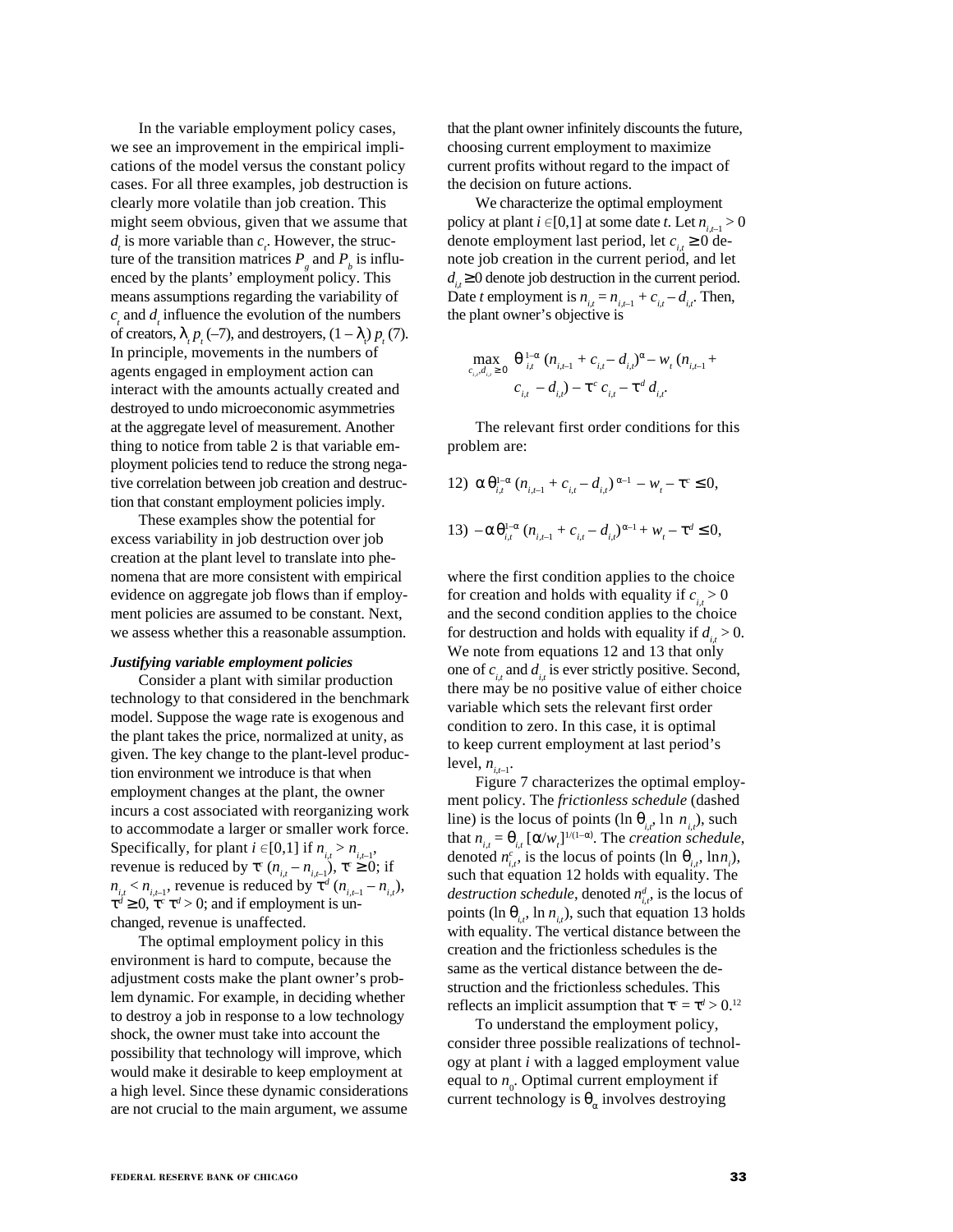

jobs so that employment is at the point on the destruction schedule consistent with this level of technology. The quantity of jobs destroyed in this case is the vertical distance between point *a* and point *a*′. Optimal current employment if current technology is  $\theta_b$  is to leave it at  $n<sub>0</sub>$ . In this case, no job creation or destruction occurs at the plant. Finally, the optimal employment policy if current technology is equal to  $\theta_c$  is to create jobs equal to the vertical distance between point *c* and point *c*′.

Suppose we introduce aggregate uncertainty by assuming the real wage,  $w_i$ , is a random variable which can take on two values,  $w_h > w_l > 0$ . Furthermore, assume for now that  $\tau^c = \tau^d = \lambda w_i$ ,  $\lambda > 0$ . This implies that when the wage changes, the adjustment costs change by the same percentage amount, as would be the case if the reorganization costs associated with changing employment were all absorbed in lost production time. It is easy to establish that

14)  $|\partial \ln n_{i,t}^{\text{c}}(\theta_{i,t};w_t)/\partial \ln w_t| = \frac{1}{1-\alpha}$  $\left| \frac{\partial \ln n_{i,t}^d(\theta_{i,t};w_t)}{\partial \ln w_t} \right|.$ 

This says that, at each level of technology, the percentage change in the creation schedule due to a unit percent change in the wage is identical to the percentage change in the destruction schedule due to a unit percent change in the wage.

Figure 8 shows the implications of this for aggregate creation and destruction. Lines *nc h*

and  $n_h^d$  are the creation and destruction schedules, respectively, associated with  $w_t = w_h$ ; and lines  $n_i^c$  and  $n_i^d$  are the creation and destruction schedules, respectively, associated with  $w_t = w_t$ . The vertical distance between the two pairs of schedules is identical; the schedules shift by the same amount when the wage changes. This is a direct implication of equation 14.

Consider a change from  $w_t = w_h$  to  $w_t = w_l$ . In figure 8, we see that the creation and destruction schedules are at a higher position in the state space compared with the high-wage case. Since the creation schedule when  $w_t = w_l$  lies above the creation schedule when  $w_t = w_h$ , the number of job-creating plants must be greater than before. For example, take a plant with lagged employment and current technology such that its position in figure 8 is between the two creation schedules, say at point *A*. When  $w_t = w_h$ , this plant would neither create nor destroy jobs. However, when  $w_t = w_t$ , this plant becomes a job creator. Since there are many such plants, the number of job-creating plants must rise relative to the high-wage case. To see what happens to average creation, take a plant at position *B* in figure 8. This plant creates jobs regardless of the wage. However, the vertical distance from point *B* to  $n_i^c$  is greater than the vertical distance to  $n_h^c$ . This tells us that average creation must be larger in the low-wage state compared with the high-wage state. An analogous logic holds for job destruction.

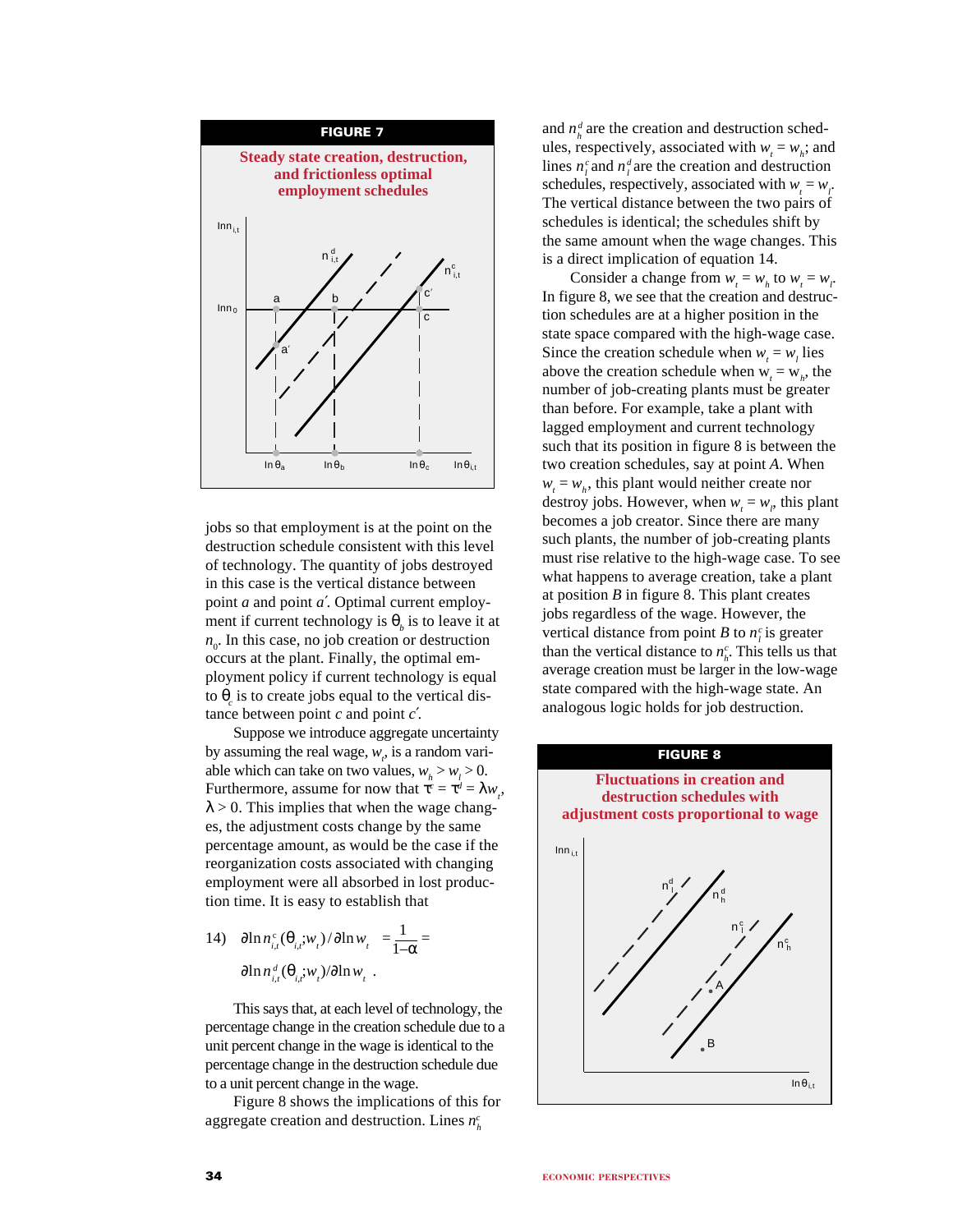Although employment policies are variable in this example, the fact that the creation and destruction schedules shift by the same amount in response to a wage disturbance suggests that this model is likely to imply roughly equal variation in aggregate creation and destruction (with standard assumptions regarding the process governing the wage). We aim to demonstrate that the destruction policy may be more variable than the creation policy, which is the key assumption underlying the examples in table 2.

In the analysis above, we assume that the adjustment costs are proportional to the wage, meaning that the costs associated with adjusting employment are perfectly correlated with the wages paid to production workers. This is unlikely, since part of the costs of reorganization involve capital and nonproduction workers. Suppose the adjustment costs do not depend on wages at all. In particular, suppose they are constant, as would be the case if they reflected a pure drain on output. This assumption delivers our desired result. To see why, we recalculate the elasticities presented above:

15) 
$$
|\partial \ln n_{i,t}^c(\alpha_{i,t};w_t)/\partial \ln w_t| = \frac{1}{1-\alpha} \frac{w}{w+\tau^c}.
$$

16) 
$$
|\partial \ln n_{i,t}^d(\alpha_{i,t};w_t)/\partial \ln w_t| = \frac{1}{1-\alpha} \frac{w}{w-\tau^d}.
$$

These expressions indicate that job creation costs tend to dampen variation in the job creation schedule and job destruction costs tend to amplify variation in the job destruction schedule. What is the intuition for this? The job creation schedule is the locus of current (log) employment and (log) technology, such that the marginal benefit of adding a worker is equated to the marginal cost (see equation 12). The dampening effect of the job creation cost arises because it adds to the marginal cost of creating a job. Along the job destruction schedule, the marginal benefits and costs of *keeping* a worker are equated. Job destruction costs enter this calculation as a benefit because, at the margin, keeping a worker involves saving the costs associated with destroying the job. The cost saving acts like a reduction in the wage for the marginal worker; hence, job destruction costs enter with a minus sign in equation 16 and act to amplify fluctuations in the destruction schedule.

Notice from equations 15 and 16 that the dampening effect of the creation cost and the amplifying effect of the destruction cost do not depend on the relative magnitudes of the costs. Put another way, asymmetry in the way the schedules fluctuate does not depend on asymmetry in the magnitude of the costs. All that matters is that the costs are present.

Figure 9 shows the constant adjustment cost case. In contrast to figure 8, the vertical distance between the schedules in figure 9 is different. In particular, the displacement of the creation schedules is less than in figure 8 and that of the destruction schedules is greater. Clearly, average creation will be less variable than average destruction in figure 9. Working out the implications of this for aggregate creation and destruction is quite difficult even in this simple example. However, the results for the employment adjustment model described in the previous section suggest that this kind of variation in the employment policies may be sufficient to account for the DHS observations on aggregate employment flows.

We now discuss briefly the model's implications for the cross-sectional evidence presented by DHS. With a large number of plants all subject to idiosyncratic uncertainty, creation and destruction at the plant level are pervasive and occur in booms and recessions (when the

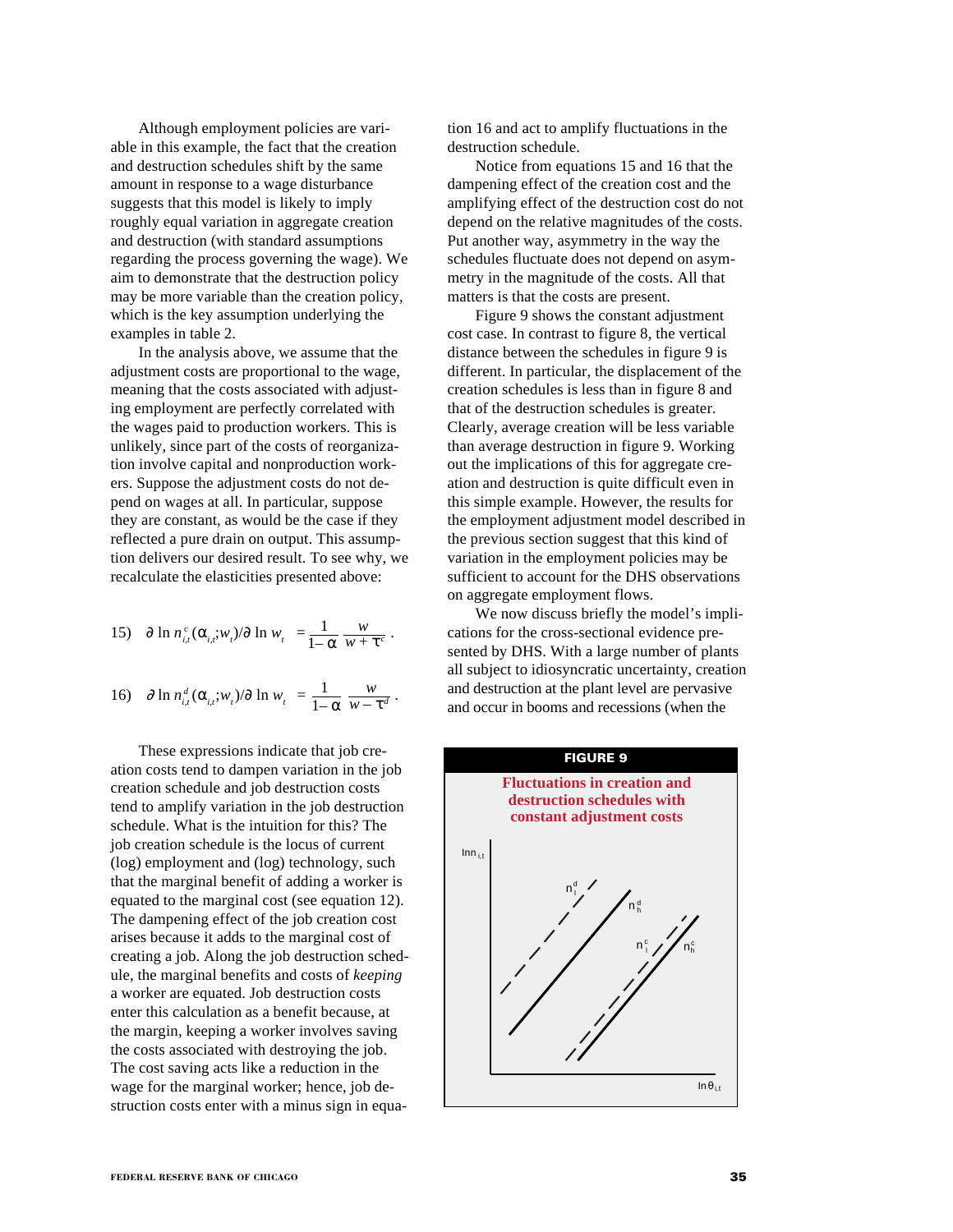wage is low and high, respectively), which is consistent with the DHS findings. Furthermore, the vertical distance between the employment schedules in figure 9 is smaller in a recession (high wage) than in a boom (low wage.) This suggests that the model should exhibit greater cross-sectional variability in employment changes in recessions compared with booms, which is also consistent with the DHS evidence.

This analysis establishes the potential for asymmetries in how the creation and destruction margins behave over the business cycle to account for both the plant-level and aggregate evidence on employment flows. The model sketched above was necessarily simple and abstracts from many important considerations. In the article summarized here, we built a more empirically appealing model to analyze the plausibility of the variable employment policy mechanism. Our analysis takes into account the dynamic nature of the plant owner's problem and our results are based on a well-defined industry equilibrium. Also, since the DHS evidence shows births and deaths of plants accounting for a significant fraction of creation and destruction, we allow for entry to and exit from the industry, whereas here we keep the number of plants fixed. Our findings confirm that the intuition presented above extends beyond the very simple environments we have studied, and that the basic mechanism of asymmetric fluctuations in the creation and destruction schedules may help account for other features of the aggregate employment flow data not emphasized here.

# **Conclusion**

The evidence presented by DHS has been provocative not only because it has challenged standard theories of the business cycle, but also because the aggregate variables it describes are built directly from micro data; hence, the DHS evidence provides the opportunity to build and test models that describe genuine microeconomic

foundations for macroeconomic analysis. However, much of the theoretical work developed in response to the DHS evidence has taken a distinctly conventional approach, focusing on models in which the policies of micro agents do not display the degree of heterogeneity found in the data.

The main manifestation of this is the common assumption in the theoretical literature that the average amounts created and destroyed by employment changing plants are invariant to the aggregate state of the economy. This has led researchers to emphasize model features that lead to changes in the numbers of creating and destroying plants, at the expense of model features that might influence the amounts created and destroyed at individual plants. The plant-level empirical evidence presented by DHS suggests that these averages do change over the business cycle and the version of our model described here suggests that taking into account these changes may be important for understanding the evidence.

One of the longstanding motivations of macroeconomic research is the desire to develop microeconomic foundations for macroeconomic phenomena. Our model presents a positive development in this regard, because our analysis suggests that the same friction that helps to account for the cross-sectional evidence on employment changes also seems able to account for the behavior of job creation and destruction in the aggregate. That is, the presence of proportional employment adjustment costs, which is a simple explanation for the cross-sectional evidence, may also imply that the job creation and destruction margins respond asymmetrically to aggregate shocks, which in turn may account for the aggregate evidence. Thus we have been able to establish a direct connection between detail at the micro level and the behavior of important macro aggregates.

# **NOTES**

1 The data on aggregate job flows are available electronically via anonymous ftp from haltiwan.econ.umd.edu.

2 The mode of both histograms is at the growth-rate interval including zero change. The set of plants that fall into this interval include a substantial fraction that do not change employment at all. See Hammermesh (1989) and Hammer-

mesh, Hassink, and van Ours (1994) for more evidence on the sizable fraction of establishments that fail to adjust employment over extended periods of time.

<sup>3</sup>These are computed using a generalized method of moments procedure. For this procedure a Bartlett window with four lags was used to estimate the spectral